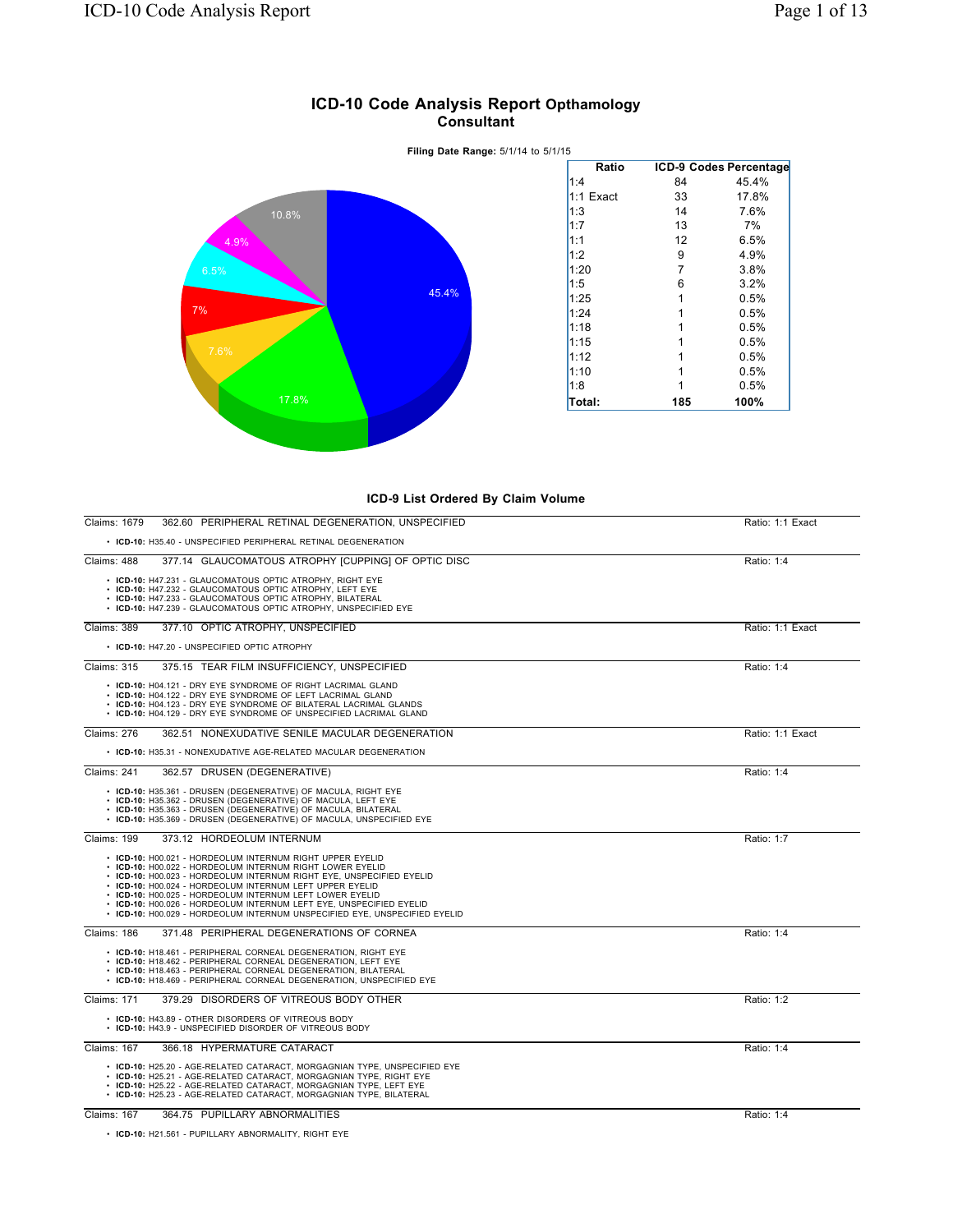|                    | • ICD-10: H21.562 - PUPILLARY ABNORMALITY, LEFT EYE<br>• ICD-10: H21.563 - PUPILLARY ABNORMALITY, BILATERAL<br>• ICD-10: H21.569 - PUPILLARY ABNORMALITY, UNSPECIFIED EYE                                                                                                                                                                                                                                                                                                                                                                                                                                                                                                                                                                                                                                                                                                                                                                                                                                                                                                                                                                                                                                                                                                                                                                                                                                                                                                                                                                                                                                                                                                                                                                                                                                                                                                                                                                                                                                                                                                                                                                                                                                                                                                                                                                             |                  |
|--------------------|-------------------------------------------------------------------------------------------------------------------------------------------------------------------------------------------------------------------------------------------------------------------------------------------------------------------------------------------------------------------------------------------------------------------------------------------------------------------------------------------------------------------------------------------------------------------------------------------------------------------------------------------------------------------------------------------------------------------------------------------------------------------------------------------------------------------------------------------------------------------------------------------------------------------------------------------------------------------------------------------------------------------------------------------------------------------------------------------------------------------------------------------------------------------------------------------------------------------------------------------------------------------------------------------------------------------------------------------------------------------------------------------------------------------------------------------------------------------------------------------------------------------------------------------------------------------------------------------------------------------------------------------------------------------------------------------------------------------------------------------------------------------------------------------------------------------------------------------------------------------------------------------------------------------------------------------------------------------------------------------------------------------------------------------------------------------------------------------------------------------------------------------------------------------------------------------------------------------------------------------------------------------------------------------------------------------------------------------------------|------------------|
| <b>Claims: 163</b> | 365.01 OPEN ANGLE WITH BORDERLINE FINDINGS                                                                                                                                                                                                                                                                                                                                                                                                                                                                                                                                                                                                                                                                                                                                                                                                                                                                                                                                                                                                                                                                                                                                                                                                                                                                                                                                                                                                                                                                                                                                                                                                                                                                                                                                                                                                                                                                                                                                                                                                                                                                                                                                                                                                                                                                                                            | Ratio: 1:4       |
|                    | • ICD-10: H40.011 - OPEN ANGLE WITH BORDERLINE FINDINGS, LOW RISK, RIGHT EYE<br>• ICD-10: H40.012 - OPEN ANGLE WITH BORDERLINE FINDINGS, LOW RISK, LEFT EYE<br>• ICD-10: H40.013 - OPEN ANGLE WITH BORDERLINE FINDINGS, LOW RISK, BILATERAL<br>• ICD-10: H40.019 - OPEN ANGLE WITH BORDERLINE FINDINGS, LOW RISK, UNSPECIFIED EYE                                                                                                                                                                                                                                                                                                                                                                                                                                                                                                                                                                                                                                                                                                                                                                                                                                                                                                                                                                                                                                                                                                                                                                                                                                                                                                                                                                                                                                                                                                                                                                                                                                                                                                                                                                                                                                                                                                                                                                                                                     |                  |
| Claims: 155        | 365.04 OCULAR HYPERTENSION                                                                                                                                                                                                                                                                                                                                                                                                                                                                                                                                                                                                                                                                                                                                                                                                                                                                                                                                                                                                                                                                                                                                                                                                                                                                                                                                                                                                                                                                                                                                                                                                                                                                                                                                                                                                                                                                                                                                                                                                                                                                                                                                                                                                                                                                                                                            | Ratio: 1:4       |
|                    | • ICD-10: H40.051 - OCULAR HYPERTENSION, RIGHT EYE<br>• ICD-10: H40.052 - OCULAR HYPERTENSION, LEFT EYE<br>• ICD-10: H40.053 - OCULAR HYPERTENSION, BILATERAL<br>• ICD-10: H40.059 - OCULAR HYPERTENSION, UNSPECIFIED EYE                                                                                                                                                                                                                                                                                                                                                                                                                                                                                                                                                                                                                                                                                                                                                                                                                                                                                                                                                                                                                                                                                                                                                                                                                                                                                                                                                                                                                                                                                                                                                                                                                                                                                                                                                                                                                                                                                                                                                                                                                                                                                                                             |                  |
| Claims: 154        | 372.11 SIMPLE CHRONIC CONJUNCTIVITIS                                                                                                                                                                                                                                                                                                                                                                                                                                                                                                                                                                                                                                                                                                                                                                                                                                                                                                                                                                                                                                                                                                                                                                                                                                                                                                                                                                                                                                                                                                                                                                                                                                                                                                                                                                                                                                                                                                                                                                                                                                                                                                                                                                                                                                                                                                                  | Ratio: 1:4       |
|                    | • ICD-10: H10.421 - SIMPLE CHRONIC CONJUNCTIVITIS, RIGHT EYE<br>• ICD-10: H10.422 - SIMPLE CHRONIC CONJUNCTIVITIS, LEFT EYE<br>ICD-10: H10.423 - SIMPLE CHRONIC CONJUNCTIVITIS, BILATERAL<br>ICD-10: H10.429 - SIMPLE CHRONIC CONJUNCTIVITIS, UNSPECIFIED EYE                                                                                                                                                                                                                                                                                                                                                                                                                                                                                                                                                                                                                                                                                                                                                                                                                                                                                                                                                                                                                                                                                                                                                                                                                                                                                                                                                                                                                                                                                                                                                                                                                                                                                                                                                                                                                                                                                                                                                                                                                                                                                         |                  |
| <b>Claims: 132</b> | 362.56 MACULAR PUCKERING                                                                                                                                                                                                                                                                                                                                                                                                                                                                                                                                                                                                                                                                                                                                                                                                                                                                                                                                                                                                                                                                                                                                                                                                                                                                                                                                                                                                                                                                                                                                                                                                                                                                                                                                                                                                                                                                                                                                                                                                                                                                                                                                                                                                                                                                                                                              | Ratio: 1:4       |
|                    | • ICD-10: H35.371 - PUCKERING OF MACULA, RIGHT EYE<br>• ICD-10: H35.372 - PUCKERING OF MACULA, LEFT EYE<br>• ICD-10: H35.373 - PUCKERING OF MACULA, BILATERAL<br>• ICD-10: H35.379 - PUCKERING OF MACULA, UNSPECIFIED EYE                                                                                                                                                                                                                                                                                                                                                                                                                                                                                                                                                                                                                                                                                                                                                                                                                                                                                                                                                                                                                                                                                                                                                                                                                                                                                                                                                                                                                                                                                                                                                                                                                                                                                                                                                                                                                                                                                                                                                                                                                                                                                                                             |                  |
| Claims: 127        | 362.70 HEREDITARY RETINAL DYSTROPHY, UNSPECIFIED                                                                                                                                                                                                                                                                                                                                                                                                                                                                                                                                                                                                                                                                                                                                                                                                                                                                                                                                                                                                                                                                                                                                                                                                                                                                                                                                                                                                                                                                                                                                                                                                                                                                                                                                                                                                                                                                                                                                                                                                                                                                                                                                                                                                                                                                                                      | Ratio: 1:1 Exact |
|                    | • ICD-10: H35.50 - UNSPECIFIED HEREDITARY RETINAL DYSTROPHY                                                                                                                                                                                                                                                                                                                                                                                                                                                                                                                                                                                                                                                                                                                                                                                                                                                                                                                                                                                                                                                                                                                                                                                                                                                                                                                                                                                                                                                                                                                                                                                                                                                                                                                                                                                                                                                                                                                                                                                                                                                                                                                                                                                                                                                                                           |                  |
| Claims: 127        | 379.91 PAIN IN OR AROUND EYE                                                                                                                                                                                                                                                                                                                                                                                                                                                                                                                                                                                                                                                                                                                                                                                                                                                                                                                                                                                                                                                                                                                                                                                                                                                                                                                                                                                                                                                                                                                                                                                                                                                                                                                                                                                                                                                                                                                                                                                                                                                                                                                                                                                                                                                                                                                          | Ratio: 1:4       |
|                    | • ICD-10: H57.10 - OCULAR PAIN, UNSPECIFIED EYE<br>• ICD-10: H57.11 - OCULAR PAIN, RIGHT EYE<br>• ICD-10: H57.12 - OCULAR PAIN, LEFT EYE<br>· ICD-10: H57.13 - OCULAR PAIN, BILATERAL                                                                                                                                                                                                                                                                                                                                                                                                                                                                                                                                                                                                                                                                                                                                                                                                                                                                                                                                                                                                                                                                                                                                                                                                                                                                                                                                                                                                                                                                                                                                                                                                                                                                                                                                                                                                                                                                                                                                                                                                                                                                                                                                                                 |                  |
| Claims: 121        | 379.21 VITREOUS DEGENERATION                                                                                                                                                                                                                                                                                                                                                                                                                                                                                                                                                                                                                                                                                                                                                                                                                                                                                                                                                                                                                                                                                                                                                                                                                                                                                                                                                                                                                                                                                                                                                                                                                                                                                                                                                                                                                                                                                                                                                                                                                                                                                                                                                                                                                                                                                                                          | Ratio: 1:4       |
|                    | • ICD-10: H43.811 - VITREOUS DEGENERATION, RIGHT EYE<br>• ICD-10: H43.812 - VITREOUS DEGENERATION, LEFT EYE<br>• ICD-10: H43.813 - VITREOUS DEGENERATION, BILATERAL<br>• ICD-10: H43.819 - VITREOUS DEGENERATION, UNSPECIFIED EYE                                                                                                                                                                                                                                                                                                                                                                                                                                                                                                                                                                                                                                                                                                                                                                                                                                                                                                                                                                                                                                                                                                                                                                                                                                                                                                                                                                                                                                                                                                                                                                                                                                                                                                                                                                                                                                                                                                                                                                                                                                                                                                                     |                  |
| Claims: 107        | 362.01 BACKGROUND DIABETIC RETINOPATHY                                                                                                                                                                                                                                                                                                                                                                                                                                                                                                                                                                                                                                                                                                                                                                                                                                                                                                                                                                                                                                                                                                                                                                                                                                                                                                                                                                                                                                                                                                                                                                                                                                                                                                                                                                                                                                                                                                                                                                                                                                                                                                                                                                                                                                                                                                                | Ratio: 1:18      |
|                    | • ICD-10: E08.311 - DIABETES MELLITUS DUE TO UNDERLYING CONDITION WITH UNSPECIFIED DIABETIC RETINOPATHY WITH MACULAR EDEMA<br>· ICD-10: E08.319 - DIABETES MELLITUS DUE TO UNDERLYING CONDITION WITH UNSPECIFIED DIABETIC RETINOPATHY WITHOUT MACULAR EDEMA<br>· ICD-10: E08.331 - DIABETES MELLITUS DUE TO UNDERLYING CONDITION WITH MODERATE NONPROLIFERATIVE DIABETIC RETINOPATHY WITH MACULAR EDEMA<br>. ICD-10: E08.339 - DIABETES MELLITUS DUE TO UNDERLYING CONDITION WITH MODERATE NONPROLIFERATIVE DIABETIC RETINOPATHY WITHOUT MACULAR EDEMA<br>· ICD-10: E08.341 - DIABETES MELLITUS DUE TO UNDERLYING CONDITION WITH SEVERE NONPROLIFERATIVE DIABETIC RETINOPATHY WITH MACULAR EDEMA<br>· ICD-10: E08.349 - DIABETES MELLITUS DUE TO UNDERLYING CONDITION WITH SEVERE NONPROLIFERATIVE DIABETIC RETINOPATHY WITHOUT MACULAR EDEMA<br>· ICD-10: E09.311 - DRUG OR CHEMICAL INDUCED DIABETES MELLITUS WITH UNSPECIFIED DIABETIC RETINOPATHY WITH MACULAR EDEMA<br>· ICD-10: E09.319 - DRUG OR CHEMICAL INDUCED DIABETES MELLITUS WITH UNSPECIFIED DIABETIC RETINOPATHY WITHOUT MACULAR EDEMA<br>· ICD-10: E09.331 - DRUG OR CHEMICAL INDUCED DIABETES MELLITUS WITH MODERATE NONPROLIFERATIVE DIABETIC RETINOPATHY WITH MACULAR EDEMA<br>ICD-10: E09.339 - DRUG OR CHEMICAL INDUCED DIABETES MELLITUS WITH MODERATE NONPROLIFERATIVE DIABETIC RETINOPATHY WITHOUT MACULAR EDEMA<br>ICD-10: E09.341 - DRUG OR CHEMICAL INDUCED DIABETES MELLITUS WITH SEVERE NONPROLIFERATIVE DIABETIC RETINOPATHY WITH MACULAR EDEMA<br>• ICD-10: E09.349 - DRUG OR CHEMICAL INDUCED DIABETES MELLITUS WITH SEVERE NONPROLIFERATIVE DIABETIC RETINOPATHY WITHOUT MACULAR EDEMA<br>• ICD-10: E10.311 - TYPE 1 DIABETES MELLITUS WITH UNSPECIFIED DIABETIC RETINOPATHY WITH MACULAR EDEMA<br>ICD-10: E10.319 - TYPE 1 DIABETES MELLITUS WITH UNSPECIFIED DIABETIC RETINOPATHY WITHOUT MACULAR EDEMA<br>ICD-10: E11.311 - TYPE 2 DIABETES MELLITUS WITH UNSPECIFIED DIABETIC RETINOPATHY WITH MACULAR EDEMA<br>. ICD-10: E11.319 - TYPE 2 DIABETES MELLITUS WITH UNSPECIFIED DIABETIC RETINOPATHY WITHOUT MACULAR EDEMA<br>• ICD-10: E13.311 - OTHER SPECIFIED DIABETES MELLITUS WITH UNSPECIFIED DIABETIC RETINOPATHY WITH MACULAR EDEMA<br>. ICD-10: E13.319 - OTHER SPECIFIED DIABETES MELLITUS WITH UNSPECIFIED DIABETIC RETINOPATHY WITHOUT MACULAR EDEMA |                  |
| <b>Claims: 106</b> | 363.32 OTHER MACULAR SCARS OF RETINA                                                                                                                                                                                                                                                                                                                                                                                                                                                                                                                                                                                                                                                                                                                                                                                                                                                                                                                                                                                                                                                                                                                                                                                                                                                                                                                                                                                                                                                                                                                                                                                                                                                                                                                                                                                                                                                                                                                                                                                                                                                                                                                                                                                                                                                                                                                  | Ratio: 1:4       |
|                    | · ICD-10: H31.011 - MACULA SCARS OF POSTERIOR POLE (POSTINFLAMMATORY) (POST-TRAUMATIC), RIGHT EYE<br>· ICD-10: H31.012 - MACULA SCARS OF POSTERIOR POLE (POSTINFLAMMATORY) (POST-TRAUMATIC), LEFT EYE<br>· ICD-10: H31.013 - MACULA SCARS OF POSTERIOR POLE (POSTINFLAMMATORY) (POST-TRAUMATIC), BILATERAL<br>. ICD-10: H31.019 - MACULA SCARS OF POSTERIOR POLE (POSTINFLAMMATORY) (POST-TRAUMATIC), UNSPECIFIED EYE                                                                                                                                                                                                                                                                                                                                                                                                                                                                                                                                                                                                                                                                                                                                                                                                                                                                                                                                                                                                                                                                                                                                                                                                                                                                                                                                                                                                                                                                                                                                                                                                                                                                                                                                                                                                                                                                                                                                 |                  |
| Claims: 99         | 362.81 RETINAL HEMORRHAGE                                                                                                                                                                                                                                                                                                                                                                                                                                                                                                                                                                                                                                                                                                                                                                                                                                                                                                                                                                                                                                                                                                                                                                                                                                                                                                                                                                                                                                                                                                                                                                                                                                                                                                                                                                                                                                                                                                                                                                                                                                                                                                                                                                                                                                                                                                                             | Ratio: 1:4       |
|                    | • ICD-10: H35.60 - RETINAL HEMORRHAGE, UNSPECIFIED EYE<br>• ICD-10: H35.61 - RETINAL HEMORRHAGE, RIGHT EYE<br>· ICD-10: H35.62 - RETINAL HEMORRHAGE, LEFT EYE<br>• ICD-10: H35.63 - RETINAL HEMORRHAGE, BILATERAL                                                                                                                                                                                                                                                                                                                                                                                                                                                                                                                                                                                                                                                                                                                                                                                                                                                                                                                                                                                                                                                                                                                                                                                                                                                                                                                                                                                                                                                                                                                                                                                                                                                                                                                                                                                                                                                                                                                                                                                                                                                                                                                                     |                  |
| Claims: 88         | 224.6<br>BENIGN NEOPLASM OF CHOROID                                                                                                                                                                                                                                                                                                                                                                                                                                                                                                                                                                                                                                                                                                                                                                                                                                                                                                                                                                                                                                                                                                                                                                                                                                                                                                                                                                                                                                                                                                                                                                                                                                                                                                                                                                                                                                                                                                                                                                                                                                                                                                                                                                                                                                                                                                                   | Ratio: 1:3       |
|                    | • ICD-10: D31.30 - BENIGN NEOPLASM OF UNSPECIFIED CHOROID<br>• ICD-10: D31.31 - BENIGN NEOPLASM OF RIGHT CHOROID<br>• ICD-10: D31.32 - BENIGN NEOPLASM OF LEFT CHOROID                                                                                                                                                                                                                                                                                                                                                                                                                                                                                                                                                                                                                                                                                                                                                                                                                                                                                                                                                                                                                                                                                                                                                                                                                                                                                                                                                                                                                                                                                                                                                                                                                                                                                                                                                                                                                                                                                                                                                                                                                                                                                                                                                                                |                  |
| Claims: 84         | 373.02 SQUAMOUS BLEPHARITIS                                                                                                                                                                                                                                                                                                                                                                                                                                                                                                                                                                                                                                                                                                                                                                                                                                                                                                                                                                                                                                                                                                                                                                                                                                                                                                                                                                                                                                                                                                                                                                                                                                                                                                                                                                                                                                                                                                                                                                                                                                                                                                                                                                                                                                                                                                                           | Ratio: 1:7       |
|                    | • ICD-10: H01.021 - SQUAMOUS BLEPHARITIS RIGHT UPPER EYELID<br>• ICD-10: H01.022 - SQUAMOUS BLEPHARITIS RIGHT LOWER EYELID<br>• ICD-10: H01.023 - SQUAMOUS BLEPHARITIS RIGHT EYE, UNSPECIFIED EYELID<br>• ICD-10: H01.024 - SQUAMOUS BLEPHARITIS LEFT UPPER EYELID<br>• ICD-10: H01.025 - SQUAMOUS BLEPHARITIS LEFT LOWER EYELID<br>• ICD-10: H01.026 - SQUAMOUS BLEPHARITIS LEFT EYE, UNSPECIFIED EYELID<br>• ICD-10: H01.029 - SQUAMOUS BLEPHARITIS UNSPECIFIED EYE, UNSPECIFIED EYELID                                                                                                                                                                                                                                                                                                                                                                                                                                                                                                                                                                                                                                                                                                                                                                                                                                                                                                                                                                                                                                                                                                                                                                                                                                                                                                                                                                                                                                                                                                                                                                                                                                                                                                                                                                                                                                                             |                  |
| Claims: 75         | 365.10 OPEN-ANGLE GLAUCOMA, UNSPECIFIED                                                                                                                                                                                                                                                                                                                                                                                                                                                                                                                                                                                                                                                                                                                                                                                                                                                                                                                                                                                                                                                                                                                                                                                                                                                                                                                                                                                                                                                                                                                                                                                                                                                                                                                                                                                                                                                                                                                                                                                                                                                                                                                                                                                                                                                                                                               | Ratio: 1:5       |
|                    | • ICD-10: H40.10X0 - UNSPECIFIED OPEN-ANGLE GLAUCOMA, STAGE UNSPECIFIED<br>• ICD-10: H40.10X1 - UNSPECIFIED OPEN-ANGLE GLAUCOMA, MILD STAGE<br>• ICD-10: H40.10X2 - UNSPECIFIED OPEN-ANGLE GLAUCOMA, MODERATE STAGE<br>ICD-10: H40.10X3 - UNSPECIFIED OPEN-ANGLE GLAUCOMA, SEVERE STAGE<br>• ICD-10: H40.10X4 - UNSPECIFIED OPEN-ANGLE GLAUCOMA, INDETERMINATE STAGE                                                                                                                                                                                                                                                                                                                                                                                                                                                                                                                                                                                                                                                                                                                                                                                                                                                                                                                                                                                                                                                                                                                                                                                                                                                                                                                                                                                                                                                                                                                                                                                                                                                                                                                                                                                                                                                                                                                                                                                  |                  |
| Claims: 63         | 377.13 OPTIC ATROPHY ASSOCIATED WITH RETINAL DYSTROPHIES                                                                                                                                                                                                                                                                                                                                                                                                                                                                                                                                                                                                                                                                                                                                                                                                                                                                                                                                                                                                                                                                                                                                                                                                                                                                                                                                                                                                                                                                                                                                                                                                                                                                                                                                                                                                                                                                                                                                                                                                                                                                                                                                                                                                                                                                                              | Ratio: 1:4       |

• **ICD-10:** H47.291 - OTHER OPTIC ATROPHY, RIGHT EYE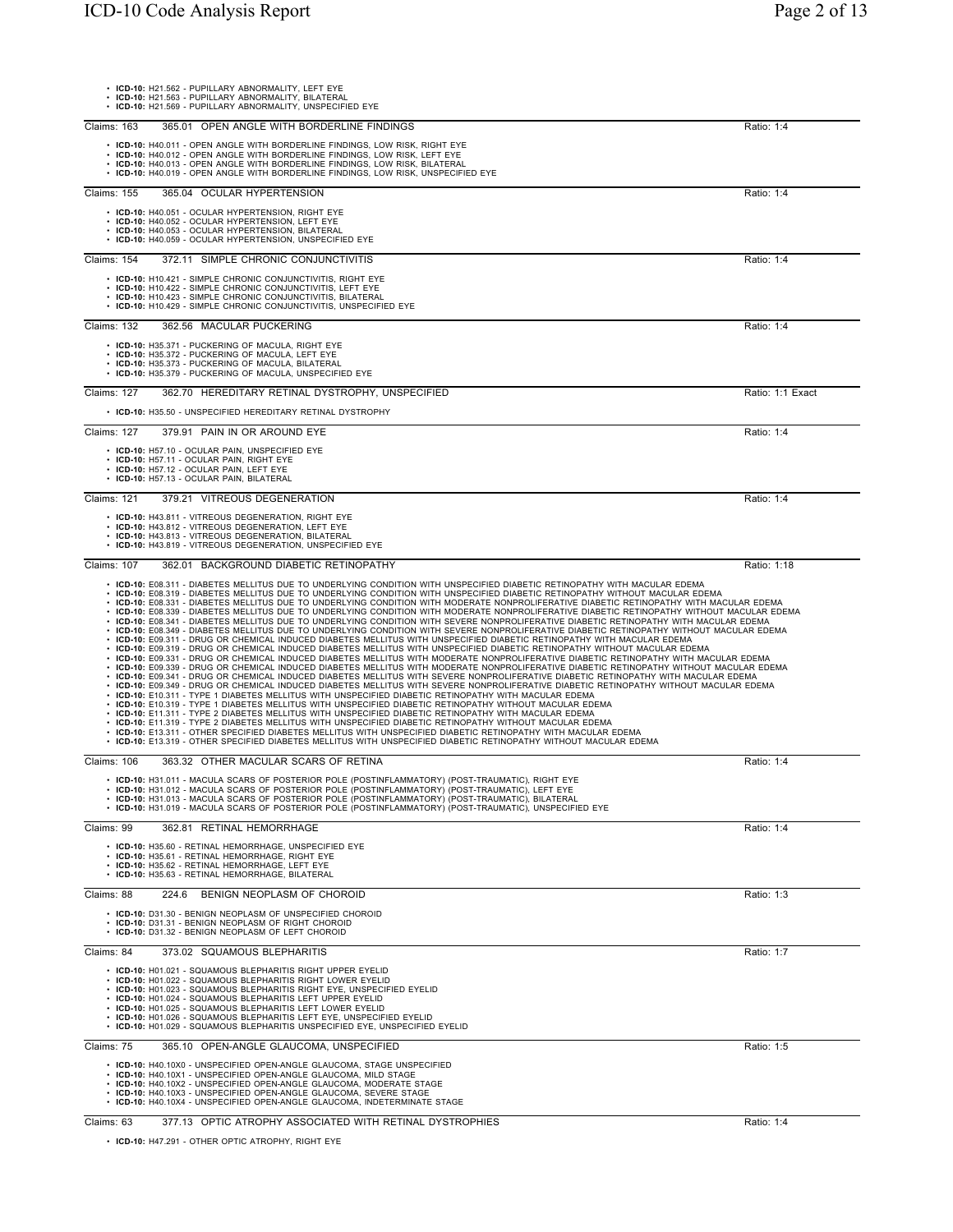| • ICD-10: H47.292 - OTHER OPTIC ATROPHY, LEFT EYE<br>• ICD-10: H47.293 - OTHER OPTIC ATROPHY, BILATERAL<br>• ICD-10: H47.299 - OTHER OPTIC ATROPHY, UNSPECIFIED EYE                                                                                                                                                                                                                                                                                                                                                                                                                                                                                                                                                                                                                                                                                                                                                                                                                                                                                                                                                                                                                                                                                                                                                                                                                                                                                                                                                           |                  |
|-------------------------------------------------------------------------------------------------------------------------------------------------------------------------------------------------------------------------------------------------------------------------------------------------------------------------------------------------------------------------------------------------------------------------------------------------------------------------------------------------------------------------------------------------------------------------------------------------------------------------------------------------------------------------------------------------------------------------------------------------------------------------------------------------------------------------------------------------------------------------------------------------------------------------------------------------------------------------------------------------------------------------------------------------------------------------------------------------------------------------------------------------------------------------------------------------------------------------------------------------------------------------------------------------------------------------------------------------------------------------------------------------------------------------------------------------------------------------------------------------------------------------------|------------------|
| Claims: 59<br>379.03 ANTERIOR SCLERITIS                                                                                                                                                                                                                                                                                                                                                                                                                                                                                                                                                                                                                                                                                                                                                                                                                                                                                                                                                                                                                                                                                                                                                                                                                                                                                                                                                                                                                                                                                       | Ratio: 1:4       |
| • ICD-10: H15.011 - ANTERIOR SCLERITIS, RIGHT EYE<br>• ICD-10: H15.012 - ANTERIOR SCLERITIS, LEFT EYE<br>• ICD-10: H15.013 - ANTERIOR SCLERITIS, BILATERAL<br>• ICD-10: H15.019 - ANTERIOR SCLERITIS, UNSPECIFIED EYE                                                                                                                                                                                                                                                                                                                                                                                                                                                                                                                                                                                                                                                                                                                                                                                                                                                                                                                                                                                                                                                                                                                                                                                                                                                                                                         |                  |
| Claims: 59<br>362.54 MACULAR CYST, HOLE, OR PSEUDOHOLE                                                                                                                                                                                                                                                                                                                                                                                                                                                                                                                                                                                                                                                                                                                                                                                                                                                                                                                                                                                                                                                                                                                                                                                                                                                                                                                                                                                                                                                                        | Ratio: 1:4       |
| • ICD-10: H35.341 - MACULAR CYST, HOLE, OR PSEUDOHOLE, RIGHT EYE<br>• ICD-10: H35.342 - MACULAR CYST, HOLE, OR PSEUDOHOLE, LEFT EYE<br>• ICD-10: H35.343 - MACULAR CYST, HOLE, OR PSEUDOHOLE, BILATERAL<br>ICD-10: H35.349 - MACULAR CYST, HOLE, OR PSEUDOHOLE, UNSPECIFIED EYE                                                                                                                                                                                                                                                                                                                                                                                                                                                                                                                                                                                                                                                                                                                                                                                                                                                                                                                                                                                                                                                                                                                                                                                                                                               |                  |
| 365.11 PRIMARY OPEN ANGLE GLAUCOMA<br>Claims: 55                                                                                                                                                                                                                                                                                                                                                                                                                                                                                                                                                                                                                                                                                                                                                                                                                                                                                                                                                                                                                                                                                                                                                                                                                                                                                                                                                                                                                                                                              | Ratio: 1:5       |
| • ICD-10: H40.11X0 - PRIMARY OPEN-ANGLE GLAUCOMA, STAGE UNSPECIFIED<br>• ICD-10: H40.11X1 - PRIMARY OPEN-ANGLE GLAUCOMA, MILD STAGE<br>• ICD-10: H40.11X2 - PRIMARY OPEN-ANGLE GLAUCOMA, MODERATE STAGE<br>• ICD-10: H40.11X3 - PRIMARY OPEN-ANGLE GLAUCOMA, SEVERE STAGE<br>• ICD-10: H40.11X4 - PRIMARY OPEN-ANGLE GLAUCOMA, INDETERMINATE STAGE                                                                                                                                                                                                                                                                                                                                                                                                                                                                                                                                                                                                                                                                                                                                                                                                                                                                                                                                                                                                                                                                                                                                                                            |                  |
| Claims: 54<br>365.12 LOW TENSION OPEN-ANGLE GLAUCOMA                                                                                                                                                                                                                                                                                                                                                                                                                                                                                                                                                                                                                                                                                                                                                                                                                                                                                                                                                                                                                                                                                                                                                                                                                                                                                                                                                                                                                                                                          | Ratio: 1:20      |
| • ICD-10: H40.1210 - LOW-TENSION GLAUCOMA, RIGHT EYE, STAGE UNSPECIFIED<br>• ICD-10: H40.1211 - LOW-TENSION GLAUCOMA, RIGHT EYE, MILD STAGE<br>• ICD-10: H40.1212 - LOW-TENSION GLAUCOMA, RIGHT EYE, MODERATE STAGE<br>• ICD-10: H40.1213 - LOW-TENSION GLAUCOMA, RIGHT EYE, SEVERE STAGE<br>• ICD-10: H40.1214 - LOW-TENSION GLAUCOMA, RIGHT EYE, INDETERMINATE STAGE<br>• ICD-10: H40.1220 - LOW-TENSION GLAUCOMA, LEFT EYE, STAGE UNSPECIFIED<br>• ICD-10: H40.1221 - LOW-TENSION GLAUCOMA, LEFT EYE, MILD STAGE<br>• ICD-10: H40.1222 - LOW-TENSION GLAUCOMA, LEFT EYE, MODERATE STAGE<br>• ICD-10: H40.1223 - LOW-TENSION GLAUCOMA, LEFT EYE, SEVERE STAGE<br>• ICD-10: H40.1224 - LOW-TENSION GLAUCOMA, LEFT EYE, INDETERMINATE STAGE<br>· ICD-10: H40.1230 - LOW-TENSION GLAUCOMA, BILATERAL, STAGE UNSPECIFIED<br>• ICD-10: H40.1231 - LOW-TENSION GLAUCOMA, BILATERAL, MILD STAGE<br>• ICD-10: H40.1232 - LOW-TENSION GLAUCOMA, BILATERAL, MODERATE STAGE<br>· ICD-10: H40.1233 - LOW-TENSION GLAUCOMA, BILATERAL, SEVERE STAGE<br>• ICD-10: H40.1234 - LOW-TENSION GLAUCOMA, BILATERAL, INDETERMINATE STAGE<br>• ICD-10: H40.1290 - LOW-TENSION GLAUCOMA, UNSPECIFIED EYE, STAGE UNSPECIFIED<br>• ICD-10: H40.1291 - LOW-TENSION GLAUCOMA, UNSPECIFIED EYE, MILD STAGE<br>• ICD-10: H40.1292 - LOW-TENSION GLAUCOMA, UNSPECIFIED EYE, MODERATE STAGE<br>• ICD-10: H40.1293 - LOW-TENSION GLAUCOMA, UNSPECIFIED EYE, SEVERE STAGE<br>• ICD-10: H40.1294 - LOW-TENSION GLAUCOMA, UNSPECIFIED EYE, INDETERMINATE STAGE |                  |
| Claims: 53<br>374.82 EDEMA OF EYELID                                                                                                                                                                                                                                                                                                                                                                                                                                                                                                                                                                                                                                                                                                                                                                                                                                                                                                                                                                                                                                                                                                                                                                                                                                                                                                                                                                                                                                                                                          | Ratio: 1:7       |
| • ICD-10: H02.841 - EDEMA OF RIGHT UPPER EYELID<br>• ICD-10: H02.842 - EDEMA OF RIGHT LOWER EYELID<br>• ICD-10: H02.843 - EDEMA OF RIGHT EYE, UNSPECIFIED EYELID<br>• ICD-10: H02.844 - EDEMA OF LEFT UPPER EYELID<br>• ICD-10: H02.845 - EDEMA OF LEFT LOWER EYELID<br>• ICD-10: H02.846 - EDEMA OF LEFT EYE, UNSPECIFIED EYELID<br>• ICD-10: H02.849 - EDEMA OF UNSPECIFIED EYE, UNSPECIFIED EYELID                                                                                                                                                                                                                                                                                                                                                                                                                                                                                                                                                                                                                                                                                                                                                                                                                                                                                                                                                                                                                                                                                                                         |                  |
| Claims: 53<br>371.70 CORNEAL DEFORMITY, UNSPECIFIED                                                                                                                                                                                                                                                                                                                                                                                                                                                                                                                                                                                                                                                                                                                                                                                                                                                                                                                                                                                                                                                                                                                                                                                                                                                                                                                                                                                                                                                                           | Ratio: 1:5       |
| • ICD-10: H18.70 - UNSPECIFIED CORNEAL DEFORMITY<br>• ICD-10: H18.791 - OTHER CORNEAL DEFORMITIES, RIGHT EYE<br>• ICD-10: H18.792 - OTHER CORNEAL DEFORMITIES, LEFT EYE<br>• ICD-10: H18.793 - OTHER CORNEAL DEFORMITIES, BILATERAL<br>• ICD-10: H18.799 - OTHER CORNEAL DEFORMITIES, UNSPECIFIED EYE                                                                                                                                                                                                                                                                                                                                                                                                                                                                                                                                                                                                                                                                                                                                                                                                                                                                                                                                                                                                                                                                                                                                                                                                                         |                  |
| Claims: 53<br>930.0 FOREIGN BODY CORNEAL                                                                                                                                                                                                                                                                                                                                                                                                                                                                                                                                                                                                                                                                                                                                                                                                                                                                                                                                                                                                                                                                                                                                                                                                                                                                                                                                                                                                                                                                                      | Ratio: 1:3       |
| • ICD-10: T15.00XA - FOREIGN BODY IN CORNEA, UNSPECIFIED EYE, INITIAL ENCOUNTER<br>• ICD-10: T15.01XA - FOREIGN BODY IN CORNEA, RIGHT EYE, INITIAL ENCOUNTER<br>• ICD-10: T15.02XA - FOREIGN BODY IN CORNEA, LEFT EYE, INITIAL ENCOUNTER                                                                                                                                                                                                                                                                                                                                                                                                                                                                                                                                                                                                                                                                                                                                                                                                                                                                                                                                                                                                                                                                                                                                                                                                                                                                                      |                  |
| 379.25 VITREOUS MEMBRANES AND STRANDS<br>Claims: 46                                                                                                                                                                                                                                                                                                                                                                                                                                                                                                                                                                                                                                                                                                                                                                                                                                                                                                                                                                                                                                                                                                                                                                                                                                                                                                                                                                                                                                                                           | Ratio: 1:4       |
| • ICD-10: H43.311 - VITREOUS MEMBRANES AND STRANDS, RIGHT EYE<br>• ICD-10: H43.312 - VITREOUS MEMBRANES AND STRANDS, LEFT EYE<br>• ICD-10: H43.313 - VITREOUS MEMBRANES AND STRANDS, BILATERAL<br>• ICD-10: H43.319 - VITREOUS MEMBRANES AND STRANDS. UNSPECIFIED EYE                                                                                                                                                                                                                                                                                                                                                                                                                                                                                                                                                                                                                                                                                                                                                                                                                                                                                                                                                                                                                                                                                                                                                                                                                                                         |                  |
| 379.24 VITREOUS OPACITIES OTHER<br>Claims: 36                                                                                                                                                                                                                                                                                                                                                                                                                                                                                                                                                                                                                                                                                                                                                                                                                                                                                                                                                                                                                                                                                                                                                                                                                                                                                                                                                                                                                                                                                 | Ratio: 1:4       |
| • ICD-10: H43.391 - OTHER VITREOUS OPACITIES, RIGHT EYE<br>• ICD-10: H43.392 - OTHER VITREOUS OPACITIES, LEFT EYE<br>• ICD-10: H43.393 - OTHER VITREOUS OPACITIES, BILATERAL<br>• ICD-10: H43.399 - OTHER VITREOUS OPACITIES, UNSPECIFIED EYE                                                                                                                                                                                                                                                                                                                                                                                                                                                                                                                                                                                                                                                                                                                                                                                                                                                                                                                                                                                                                                                                                                                                                                                                                                                                                 |                  |
| Claims: 36<br>372.75 CONJUNCTIVAL CYSTS                                                                                                                                                                                                                                                                                                                                                                                                                                                                                                                                                                                                                                                                                                                                                                                                                                                                                                                                                                                                                                                                                                                                                                                                                                                                                                                                                                                                                                                                                       | Ratio: 1:4       |
| • ICD-10: H11.441 - CONJUNCTIVAL CYSTS, RIGHT EYE<br>• ICD-10: H11.442 - CONJUNCTIVAL CYSTS, LEFT EYE<br>• ICD-10: H11.443 - CONJUNCTIVAL CYSTS, BILATERAL<br>• ICD-10: H11.449 - CONJUNCTIVAL CYSTS. UNSPECIFIED EYE                                                                                                                                                                                                                                                                                                                                                                                                                                                                                                                                                                                                                                                                                                                                                                                                                                                                                                                                                                                                                                                                                                                                                                                                                                                                                                         |                  |
| 362.83 RETINAL EDEMA<br>Claims: 34                                                                                                                                                                                                                                                                                                                                                                                                                                                                                                                                                                                                                                                                                                                                                                                                                                                                                                                                                                                                                                                                                                                                                                                                                                                                                                                                                                                                                                                                                            | Ratio: 1:1 Exact |
| • ICD-10: H35.81 - RETINAL EDEMA                                                                                                                                                                                                                                                                                                                                                                                                                                                                                                                                                                                                                                                                                                                                                                                                                                                                                                                                                                                                                                                                                                                                                                                                                                                                                                                                                                                                                                                                                              |                  |
| Claims: 30<br>362.73 VITREORETINAL DYSTROPHIES                                                                                                                                                                                                                                                                                                                                                                                                                                                                                                                                                                                                                                                                                                                                                                                                                                                                                                                                                                                                                                                                                                                                                                                                                                                                                                                                                                                                                                                                                | Ratio: 1:1 Exact |
| • ICD-10: H35.51 - VITREORETINAL DYSTROPHY                                                                                                                                                                                                                                                                                                                                                                                                                                                                                                                                                                                                                                                                                                                                                                                                                                                                                                                                                                                                                                                                                                                                                                                                                                                                                                                                                                                                                                                                                    |                  |
| Claims: 28<br>370.21 PUNCTATE KERATITIS                                                                                                                                                                                                                                                                                                                                                                                                                                                                                                                                                                                                                                                                                                                                                                                                                                                                                                                                                                                                                                                                                                                                                                                                                                                                                                                                                                                                                                                                                       | Ratio: 1:4       |
| • ICD-10: H16.141 - PUNCTATE KERATITIS, RIGHT EYE<br>• ICD-10: H16.142 - PUNCTATE KERATITIS, LEFT EYE<br>• ICD-10: H16.143 - PUNCTATE KERATITIS, BILATERAL<br>• ICD-10: H16.149 - PUNCTATE KERATITIS, UNSPECIFIED EYE                                                                                                                                                                                                                                                                                                                                                                                                                                                                                                                                                                                                                                                                                                                                                                                                                                                                                                                                                                                                                                                                                                                                                                                                                                                                                                         |                  |
| 374.05 TRICHIASIS WITHOUT ENTROPION<br>Claims: 27                                                                                                                                                                                                                                                                                                                                                                                                                                                                                                                                                                                                                                                                                                                                                                                                                                                                                                                                                                                                                                                                                                                                                                                                                                                                                                                                                                                                                                                                             | Ratio: 1:7       |

• **ICD-10:** H02.051 - TRICHIASIS WITHOUT ENTROPIAN RIGHT UPPER EYELID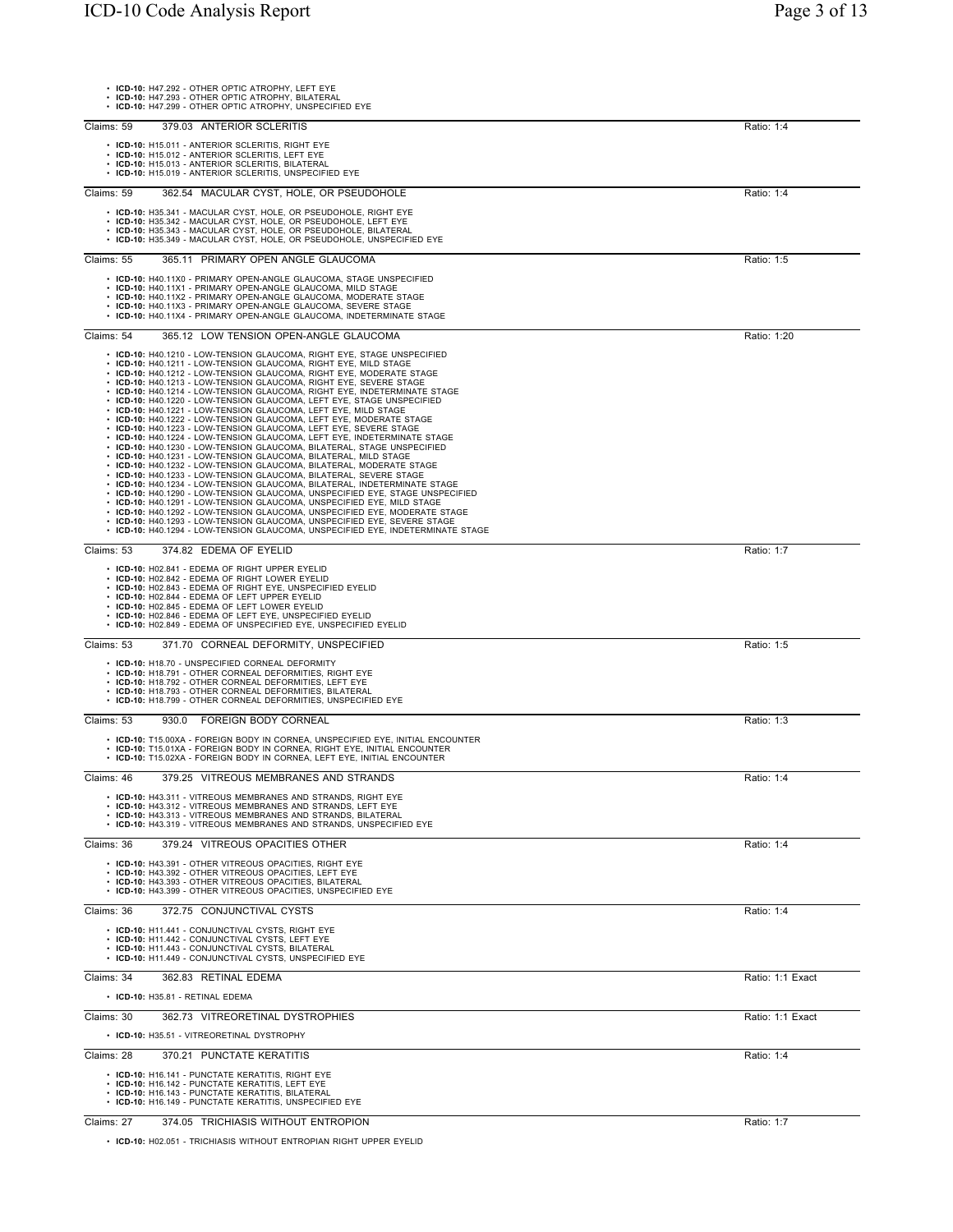| • ICD-10: H02.052 - TRICHIASIS WITHOUT ENTROPIAN RIGHT LOWER EYELID<br>• ICD-10: H02.053 - TRICHIASIS WITHOUT ENTROPIAN RIGHT EYE, UNSPECIFIED EYELID<br>· ICD-10: H02.054 - TRICHIASIS WITHOUT ENTROPIAN LEFT UPPER EYELID<br>• ICD-10: H02.055 - TRICHIASIS WITHOUT ENTROPIAN LEFT LOWER EYELID<br>· ICD-10: H02.056 - TRICHIASIS WITHOUT ENTROPIAN LEFT EYE, UNSPECIFIED EYELID<br>• ICD-10: H02.059 - TRICHIASIS WITHOUT ENTROPIAN UNSPECIFIED EYE, UNSPECIFIED EYELID                                                                                                                                                                                                                                                                                                                                                                                                                                                                                                                                                                                                                                                                                                                                                                                                                                                                                                                                                                                                                                                                                                                                                                                                                                                                                                                                                                                                                                                                                        |                  |
|-------------------------------------------------------------------------------------------------------------------------------------------------------------------------------------------------------------------------------------------------------------------------------------------------------------------------------------------------------------------------------------------------------------------------------------------------------------------------------------------------------------------------------------------------------------------------------------------------------------------------------------------------------------------------------------------------------------------------------------------------------------------------------------------------------------------------------------------------------------------------------------------------------------------------------------------------------------------------------------------------------------------------------------------------------------------------------------------------------------------------------------------------------------------------------------------------------------------------------------------------------------------------------------------------------------------------------------------------------------------------------------------------------------------------------------------------------------------------------------------------------------------------------------------------------------------------------------------------------------------------------------------------------------------------------------------------------------------------------------------------------------------------------------------------------------------------------------------------------------------------------------------------------------------------------------------------------------------|------------------|
| 366.17 TOTAL OR MATURE CATARACT<br>Claims: 27                                                                                                                                                                                                                                                                                                                                                                                                                                                                                                                                                                                                                                                                                                                                                                                                                                                                                                                                                                                                                                                                                                                                                                                                                                                                                                                                                                                                                                                                                                                                                                                                                                                                                                                                                                                                                                                                                                                     | Ratio: 1:1       |
| • ICD-10: H25.89 - OTHER AGE-RELATED CATARACT                                                                                                                                                                                                                                                                                                                                                                                                                                                                                                                                                                                                                                                                                                                                                                                                                                                                                                                                                                                                                                                                                                                                                                                                                                                                                                                                                                                                                                                                                                                                                                                                                                                                                                                                                                                                                                                                                                                     |                  |
| Claims: 26<br>361.31 ROUND HOLE OF RETINA WITHOUT DETACHMENT<br>• ICD-10: H33.321 - ROUND HOLE, RIGHT EYE                                                                                                                                                                                                                                                                                                                                                                                                                                                                                                                                                                                                                                                                                                                                                                                                                                                                                                                                                                                                                                                                                                                                                                                                                                                                                                                                                                                                                                                                                                                                                                                                                                                                                                                                                                                                                                                         | Ratio: 1:4       |
| · ICD-10: H33.322 - ROUND HOLE, LEFT EYE<br>· ICD-10: H33.323 - ROUND HOLE, BILATERAL<br>• ICD-10: H33.329 - ROUND HOLE, UNSPECIFIED EYE                                                                                                                                                                                                                                                                                                                                                                                                                                                                                                                                                                                                                                                                                                                                                                                                                                                                                                                                                                                                                                                                                                                                                                                                                                                                                                                                                                                                                                                                                                                                                                                                                                                                                                                                                                                                                          |                  |
| Claims: 26<br>364.02 RECURRENT IRIDOCYCLITIS                                                                                                                                                                                                                                                                                                                                                                                                                                                                                                                                                                                                                                                                                                                                                                                                                                                                                                                                                                                                                                                                                                                                                                                                                                                                                                                                                                                                                                                                                                                                                                                                                                                                                                                                                                                                                                                                                                                      | Ratio: 1:4       |
| • ICD-10: H20.021 - RECURRENT ACUTE IRIDOCYCLITIS, RIGHT EYE<br>• ICD-10: H20.022 - RECURRENT ACUTE IRIDOCYCLITIS, LEFT EYE<br>• ICD-10: H20.023 - RECURRENT ACUTE IRIDOCYCLITIS, BILATERAL<br>· ICD-10: H20.029 - RECURRENT ACUTE IRIDOCYCLITIS, UNSPECIFIED EYE                                                                                                                                                                                                                                                                                                                                                                                                                                                                                                                                                                                                                                                                                                                                                                                                                                                                                                                                                                                                                                                                                                                                                                                                                                                                                                                                                                                                                                                                                                                                                                                                                                                                                                 |                  |
| 373.13 ABSCESS OF EYELID<br>Claims: 25                                                                                                                                                                                                                                                                                                                                                                                                                                                                                                                                                                                                                                                                                                                                                                                                                                                                                                                                                                                                                                                                                                                                                                                                                                                                                                                                                                                                                                                                                                                                                                                                                                                                                                                                                                                                                                                                                                                            | Ratio: 1:7       |
| • ICD-10: H00.031 - ABSCESS OF RIGHT UPPER EYELID<br>• ICD-10: H00.032 - ABSCESS OF RIGHT LOWER EYELID<br>• ICD-10: H00.033 - ABSCESS OF EYELID RIGHT EYE, UNSPECIFIED EYELID<br>• ICD-10: H00.034 - ABSCESS OF LEFT UPPER EYELID<br>· ICD-10: H00.035 - ABSCESS OF LEFT LOWER EYELID<br>• ICD-10: H00.036 - ABSCESS OF EYELID LEFT EYE, UNSPECIFIED EYELID<br>• ICD-10: H00.039 - ABSCESS OF EYELID UNSPECIFIED EYE, UNSPECIFIED EYELID                                                                                                                                                                                                                                                                                                                                                                                                                                                                                                                                                                                                                                                                                                                                                                                                                                                                                                                                                                                                                                                                                                                                                                                                                                                                                                                                                                                                                                                                                                                          |                  |
| 372.61 GRANULOMA OF CONJUNCTIVA<br>Claims: 25                                                                                                                                                                                                                                                                                                                                                                                                                                                                                                                                                                                                                                                                                                                                                                                                                                                                                                                                                                                                                                                                                                                                                                                                                                                                                                                                                                                                                                                                                                                                                                                                                                                                                                                                                                                                                                                                                                                     | Ratio: 1:4       |
| • ICD-10: H11.221 - CONJUNCTIVAL GRANULOMA, RIGHT EYE<br>• ICD-10: H11.222 - CONJUNCTIVAL GRANULOMA, LEFT EYE<br>· ICD-10: H11.223 - CONJUNCTIVAL GRANULOMA, BILATERAL<br>• ICD-10: H11.229 - CONJUNCTIVAL GRANULOMA, UNSPECIFIED                                                                                                                                                                                                                                                                                                                                                                                                                                                                                                                                                                                                                                                                                                                                                                                                                                                                                                                                                                                                                                                                                                                                                                                                                                                                                                                                                                                                                                                                                                                                                                                                                                                                                                                                 |                  |
| Claims: 24<br>375.22 EPIPHORA DUE TO INSUFFICIENT DRAINAGE                                                                                                                                                                                                                                                                                                                                                                                                                                                                                                                                                                                                                                                                                                                                                                                                                                                                                                                                                                                                                                                                                                                                                                                                                                                                                                                                                                                                                                                                                                                                                                                                                                                                                                                                                                                                                                                                                                        | Ratio: 1:4       |
| • ICD-10: H04.221 - EPIPHORA DUE TO INSUFFICIENT DRAINAGE, RIGHT LACRIMAL GLAND<br>• ICD-10: H04.222 - EPIPHORA DUE TO INSUFFICIENT DRAINAGE, LEFT LACRIMAL GLAND<br>• ICD-10: H04.223 - EPIPHORA DUE TO INSUFFICIENT DRAINAGE, BILATERAL LACRIMAL GLANDS<br>• ICD-10: H04.229 - EPIPHORA DUE TO INSUFFICIENT DRAINAGE, UNSPECIFIED LACRIMAL GLAND                                                                                                                                                                                                                                                                                                                                                                                                                                                                                                                                                                                                                                                                                                                                                                                                                                                                                                                                                                                                                                                                                                                                                                                                                                                                                                                                                                                                                                                                                                                                                                                                                |                  |
| 368.10 SUBJECTIVE VISUAL DISTURBANCE, UNSPECIFIED<br>Claims: 24                                                                                                                                                                                                                                                                                                                                                                                                                                                                                                                                                                                                                                                                                                                                                                                                                                                                                                                                                                                                                                                                                                                                                                                                                                                                                                                                                                                                                                                                                                                                                                                                                                                                                                                                                                                                                                                                                                   | Ratio: 1:2       |
| • ICD-10: H53.10 - UNSPECIFIED SUBJECTIVE VISUAL DISTURBANCES<br>• ICD-10: H53.11 - DAY BLINDNESS                                                                                                                                                                                                                                                                                                                                                                                                                                                                                                                                                                                                                                                                                                                                                                                                                                                                                                                                                                                                                                                                                                                                                                                                                                                                                                                                                                                                                                                                                                                                                                                                                                                                                                                                                                                                                                                                 |                  |
| 372.54 CONJUNCTIVAL CONCRETIONS<br>Claims: 22                                                                                                                                                                                                                                                                                                                                                                                                                                                                                                                                                                                                                                                                                                                                                                                                                                                                                                                                                                                                                                                                                                                                                                                                                                                                                                                                                                                                                                                                                                                                                                                                                                                                                                                                                                                                                                                                                                                     | Ratio: 1:4       |
| • ICD-10: H11.121 - CONJUNCTIVAL CONCRETIONS, RIGHT EYE<br>• ICD-10: H11.122 - CONJUNCTIVAL CONCRETIONS, LEFT EYE<br>• ICD-10: H11.123 - CONJUNCTIVAL CONCRETIONS, BILATERAL<br>• ICD-10: H11.129 - CONJUNCTIVAL CONCRETIONS, UNSPECIFIED EYE                                                                                                                                                                                                                                                                                                                                                                                                                                                                                                                                                                                                                                                                                                                                                                                                                                                                                                                                                                                                                                                                                                                                                                                                                                                                                                                                                                                                                                                                                                                                                                                                                                                                                                                     |                  |
| Claims: 22<br>362.52 EXUDATIVE SENILE MACULAR DEGENERATION                                                                                                                                                                                                                                                                                                                                                                                                                                                                                                                                                                                                                                                                                                                                                                                                                                                                                                                                                                                                                                                                                                                                                                                                                                                                                                                                                                                                                                                                                                                                                                                                                                                                                                                                                                                                                                                                                                        | Ratio: 1:1 Exact |
| • ICD-10: H35.32 - EXUDATIVE AGE-RELATED MACULAR DEGENERATION                                                                                                                                                                                                                                                                                                                                                                                                                                                                                                                                                                                                                                                                                                                                                                                                                                                                                                                                                                                                                                                                                                                                                                                                                                                                                                                                                                                                                                                                                                                                                                                                                                                                                                                                                                                                                                                                                                     |                  |
| Claims: 20<br>363.34 PERIPHERAL SCARS OF RETINA                                                                                                                                                                                                                                                                                                                                                                                                                                                                                                                                                                                                                                                                                                                                                                                                                                                                                                                                                                                                                                                                                                                                                                                                                                                                                                                                                                                                                                                                                                                                                                                                                                                                                                                                                                                                                                                                                                                   | Ratio: 1:4       |
| • ICD-10: H31.091 - OTHER CHORIORETINAL SCARS, RIGHT EYE<br>• ICD-10: H31.092 - OTHER CHORIORETINAL SCARS, LEFT EYE<br>• ICD-10: H31.093 - OTHER CHORIORETINAL SCARS, BILATERAL<br>• ICD-10: H31.099 - OTHER CHORIORETINAL SCARS, UNSPECIFIED EYE                                                                                                                                                                                                                                                                                                                                                                                                                                                                                                                                                                                                                                                                                                                                                                                                                                                                                                                                                                                                                                                                                                                                                                                                                                                                                                                                                                                                                                                                                                                                                                                                                                                                                                                 |                  |
| Claims: 18<br>743.59 CONGENITAL ANOMALIES OF POSTERIOR SEGMENT OTHER                                                                                                                                                                                                                                                                                                                                                                                                                                                                                                                                                                                                                                                                                                                                                                                                                                                                                                                                                                                                                                                                                                                                                                                                                                                                                                                                                                                                                                                                                                                                                                                                                                                                                                                                                                                                                                                                                              | Ratio: 1:2       |
| • ICD-10: Q14.8 - OTHER CONGENITAL MALFORMATIONS OF POSTERIOR SEGMENT OF EYE<br>• ICD-10: Q14.9 - CONGENITAL MALFORMATION OF POSTERIOR SEGMENT OF EYE. UNSPECIFIED                                                                                                                                                                                                                                                                                                                                                                                                                                                                                                                                                                                                                                                                                                                                                                                                                                                                                                                                                                                                                                                                                                                                                                                                                                                                                                                                                                                                                                                                                                                                                                                                                                                                                                                                                                                                |                  |
| Claims: 17<br>365.60 GLAUCOMA ASSOCIATED WITH UNSPECIFIED OCULAR DISORDER                                                                                                                                                                                                                                                                                                                                                                                                                                                                                                                                                                                                                                                                                                                                                                                                                                                                                                                                                                                                                                                                                                                                                                                                                                                                                                                                                                                                                                                                                                                                                                                                                                                                                                                                                                                                                                                                                         | Ratio: 1:20      |
| • ICD-10: H40.50X0 - GLAUCOMA SECONDARY TO OTHER EYE DISORDERS, UNSPECIFIED EYE, STAGE UNSPECIFIED<br>· ICD-10: H40.50X1 - GLAUCOMA SECONDARY TO OTHER EYE DISORDERS, UNSPECIFIED EYE, MILD STAGE<br>• ICD-10: H40.50X2 - GLAUCOMA SECONDARY TO OTHER EYE DISORDERS, UNSPECIFIED EYE, MODERATE STAGE<br>• ICD-10: H40.50X3 - GLAUCOMA SECONDARY TO OTHER EYE DISORDERS, UNSPECIFIED EYE, SEVERE STAGE<br>· ICD-10: H40.50X4 - GLAUCOMA SECONDARY TO OTHER EYE DISORDERS, UNSPECIFIED EYE, INDETERMINATE STAGE<br>• ICD-10: H40.51X0 - GLAUCOMA SECONDARY TO OTHER EYE DISORDERS, RIGHT EYE, STAGE UNSPECIFIED<br>• ICD-10: H40.51X1 - GLAUCOMA SECONDARY TO OTHER EYE DISORDERS, RIGHT EYE, MILD STAGE<br>• ICD-10: H40.51X2 - GLAUCOMA SECONDARY TO OTHER EYE DISORDERS, RIGHT EYE, MODERATE STAGE<br>· ICD-10: H40.51X3 - GLAUCOMA SECONDARY TO OTHER EYE DISORDERS, RIGHT EYE, SEVERE STAGE<br>· ICD-10: H40.51X4 - GLAUCOMA SECONDARY TO OTHER EYE DISORDERS, RIGHT EYE, INDETERMINATE STAGE<br>· ICD-10: H40.52X0 - GLAUCOMA SECONDARY TO OTHER EYE DISORDERS, LEFT EYE, STAGE UNSPECIFIED<br>· ICD-10: H40.52X1 - GLAUCOMA SECONDARY TO OTHER EYE DISORDERS, LEFT EYE, MILD STAGE<br>• ICD-10: H40.52X2 - GLAUCOMA SECONDARY TO OTHER EYE DISORDERS, LEFT EYE, MODERATE STAGE<br>· ICD-10: H40.52X3 - GLAUCOMA SECONDARY TO OTHER EYE DISORDERS, LEFT EYE, SEVERE STAGE<br>· ICD-10: H40.52X4 - GLAUCOMA SECONDARY TO OTHER EYE DISORDERS, LEFT EYE, INDETERMINATE STAGE<br>· ICD-10: H40.53X0 - GLAUCOMA SECONDARY TO OTHER EYE DISORDERS, BILATERAL, STAGE UNSPECIFIED<br>· ICD-10: H40.53X1 - GLAUCOMA SECONDARY TO OTHER EYE DISORDERS, BILATERAL, MILD STAGE<br>· ICD-10: H40.53X2 - GLAUCOMA SECONDARY TO OTHER EYE DISORDERS, BILATERAL, MODERATE STAGE<br>• ICD-10: H40.53X3 - GLAUCOMA SECONDARY TO OTHER EYE DISORDERS, BILATERAL, SEVERE STAGE<br>· ICD-10: H40.53X4 - GLAUCOMA SECONDARY TO OTHER EYE DISORDERS, BILATERAL, INDETERMINATE STAGE |                  |
| Claims: 17<br>NEOPLASMS OF UNSPECIFIED NATURE BONE, SOFT TISSUE, AND SKIN<br>239.2                                                                                                                                                                                                                                                                                                                                                                                                                                                                                                                                                                                                                                                                                                                                                                                                                                                                                                                                                                                                                                                                                                                                                                                                                                                                                                                                                                                                                                                                                                                                                                                                                                                                                                                                                                                                                                                                                | Ratio: 1:1 Exact |
| • ICD-10: D49.2 - NEOPLASM OF UNSPECIFIED BEHAVIOR OF BONE, SOFT TISSUE, AND SKIN<br>Claims: 16<br>368.2 DIPLOPIA                                                                                                                                                                                                                                                                                                                                                                                                                                                                                                                                                                                                                                                                                                                                                                                                                                                                                                                                                                                                                                                                                                                                                                                                                                                                                                                                                                                                                                                                                                                                                                                                                                                                                                                                                                                                                                                 | Ratio: 1:1 Exact |
| • ICD-10: H53.2 - DIPLOPIA                                                                                                                                                                                                                                                                                                                                                                                                                                                                                                                                                                                                                                                                                                                                                                                                                                                                                                                                                                                                                                                                                                                                                                                                                                                                                                                                                                                                                                                                                                                                                                                                                                                                                                                                                                                                                                                                                                                                        |                  |
| Claims: 15<br>364.21 FUCHS HETEROCHROMIC CYCLITIS                                                                                                                                                                                                                                                                                                                                                                                                                                                                                                                                                                                                                                                                                                                                                                                                                                                                                                                                                                                                                                                                                                                                                                                                                                                                                                                                                                                                                                                                                                                                                                                                                                                                                                                                                                                                                                                                                                                 | Ratio: 1:4       |

• **ICD-10:** H20.811 - UCHS HETEROCHROMIC CYCLITIS, RIGHT EYE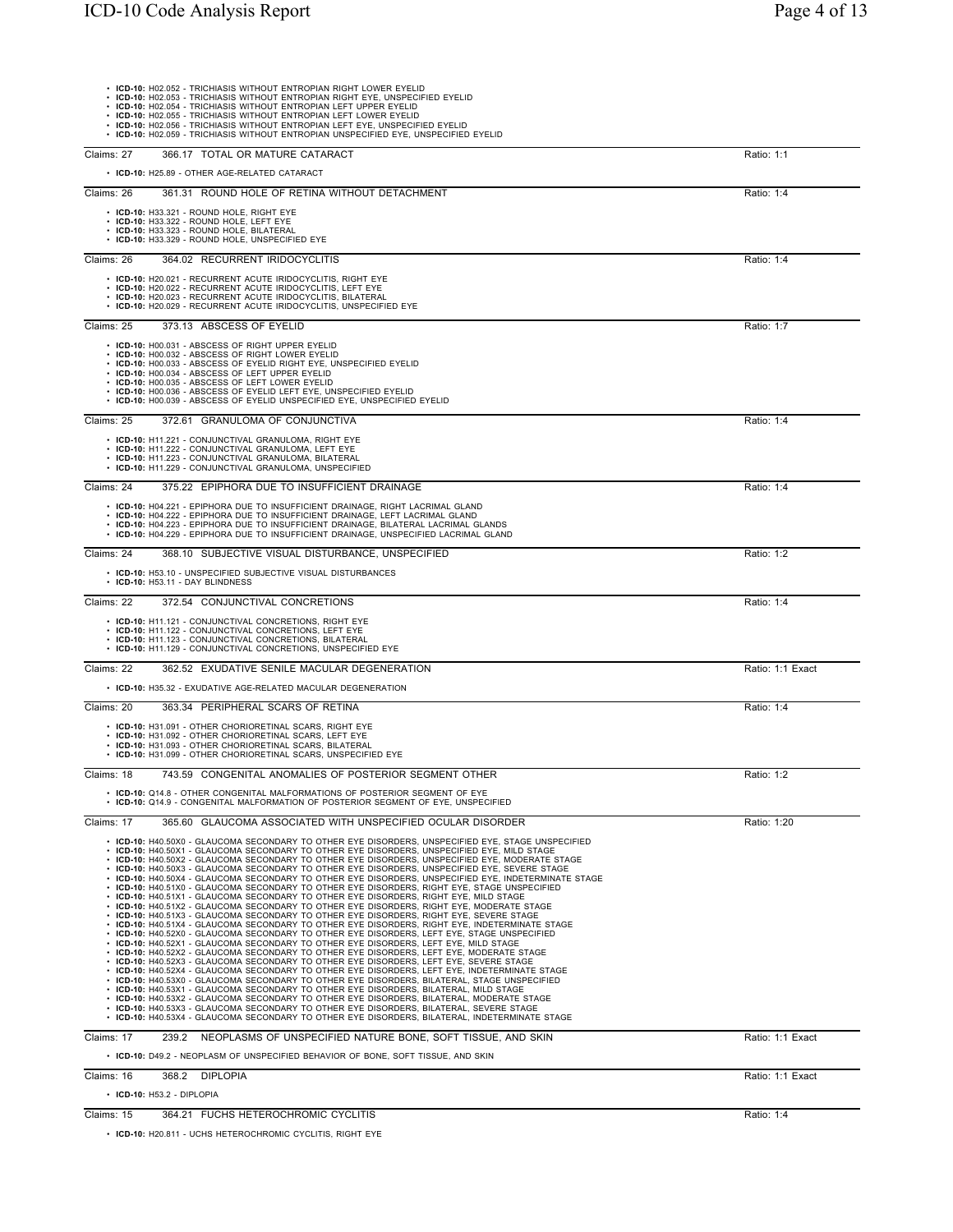Claims: 15 375.56 STENOSIS OF NASOLACRIMAL DUCT,

Claims: 15 365.03 BORDERLINE GLAUCOMA STEROID R

| 2-TV COUC AIRIYSIS INCPOIT                                                                                                                                                                                                                                                                                                                                          | $1$ agu $J$ OI $1J$ |
|---------------------------------------------------------------------------------------------------------------------------------------------------------------------------------------------------------------------------------------------------------------------------------------------------------------------------------------------------------------------|---------------------|
|                                                                                                                                                                                                                                                                                                                                                                     |                     |
| • ICD-10: H20.812 - UCHS HETEROCHROMIC CYCLITIS, LEFT EYE<br>• ICD-10: H20.813 - UCHS HETEROCHROMIC CYCLITIS. BILATERAL<br>• ICD-10: H20.819 - UCHS HETEROCHROMIC CYCLITIS. UNSPECIFIED EYE                                                                                                                                                                         |                     |
| าร: 15<br>375.56 STENOSIS OF NASOLACRIMAL DUCT, ACQUIRED<br>Ratio: 1:4<br>• ICD-10: H04.551 - ACQUIRED STENOSIS OF RIGHT NASOLACRIMAL DUCT<br>$\cdot$ ICD-10: H04.552 - ACQUIRED STENOSIS OF LEFT NASOLACRIMAL DUCT<br>ICD-10: H04.553 - ACQUIRED STENOSIS OF BILATERAL NASOLACRIMAL DUCT<br>⋅ ICD-10: H04.559 - ACQUIRED STENOSIS OF UNSPECIFIED NASOLACRIMAL DUCT |                     |
| 365.03 BORDERLINE GLAUCOMA STEROID RESPONDERS<br>Ratio: 1:4<br>าร: 15<br>• ICD-10: H40.041 - STEROID RESPONDER. RIGHT EYE<br>• ICD-10: H40.042 - STEROID RESPONDER. LEFT EYE<br>• ICD-10: H40.043 - STEROID RESPONDER. BILATERAL<br>ICD-10: H40.049 - STEROID RESPONDER. UNSPECIFIED EYE                                                                            |                     |
| Ratio: 1:4<br>368.11 SUDDEN VISUAL LOSS<br>าร: 15<br>• ICD-10: H53.131 - SUDDEN VISUAL LOSS, RIGHT EYE<br>• ICD-10: H53.132 - SUDDEN VISUAL LOSS. LEFT EYE<br><b>ICD-10:</b> H53.133 - SUDDEN VISUAL LOSS. BILATERAL<br>ICD-10: H53.139 - SUDDEN VISUAL LOSS, UNSPECIFIED EYE                                                                                       |                     |

• ICD-10: H53.131 - SUDDEN VISUAL LOSS, RIGHT EYE<br>• ICD-10: H53.132 - SUDDEN VISUAL LOSS, LEFT EYE<br>• ICD-10: H53.133 - SUDDEN VISUAL LOSS, BILATERAL<br>• ICD-10: H53.139 - SUDDEN VISUAL LOSS, UNSPECIFIED EYE Claims: 14 362.63 LATTICE DEGENERATION Ratio: 1:4 • ICD-10: H35.411 - LATTICE DEGENERATION OF RETINA, RIGHT EYE<br>• ICD-10: H35.412 - LATTICE DEGENERATION OF RETINA, LEIFT EYE<br>• ICD-10: H35.413 - LATTICE DEGENERATION OF RETINA, BILATERAL<br>• ICD-10: H35.419 - LATTICE DEGENERA

Claims: 15 368.11 SUDDEN VISUAL LOSS

Claims: 13 360.42 BLIND HYPERTENSIVE EYE Ratio: 1:4

• ICD-10: H44.511 - ABSOLUTE GLAUCOMA, RIGHT EYE<br>• ICD-10: H44.512 - ABSOLUTE GLAUCOMA, LEFT EYE<br>• ICD-10: H44.512 - ABSOLUTE GLAUCOMA, BILATERAL<br>• ICD-10: H44.519 - ABSOLUTE GLAUCOMA, UNSPECIFIED EYE

Claims: 12 373.01 ULCERATIVE BLEPHARITIS Ratio: 1:7

• ICD-10: H01.011 - ULCERATIVE BLEPHARITIS RIGHT UPPER EYELID<br>• ICD-10: H01.012 - ULCERATIVE BLEPHARITIS RIGHT LOWER EYELID<br>• ICD-10: H01.013 - ULCERATIVE BLEPHARITIS RIGHT EYE, UNSPECIFIED EYELID<br>• ICD-10: H01.015 - ULCER

Claims: 12 374.30 PTOSIS OF EYELID, UNSPECIFIED **Ratio: 1:4** Ratio: 1:4

• ICD-10: H02.401 - UNSPECIFIED PTOSIS OF RIGHT EYELID<br>• ICD-10: H02.402 - UNSPECIFIED PTOSIS OF LEFT EYELID<br>• ICD-10: H02.403 - UNSPECIFIED PTOSIS OF BILATERAL EYELIDS<br>• ICD-10: H02.409 - UNSPECIFIED PTOSIS OF UNSPECIFIED

| Claims: 11 | 365.62 GLAUCOMA ASSOCIATED WITH OCULAR INFLAMMATIONS                                              | Ratio: 1:20 |
|------------|---------------------------------------------------------------------------------------------------|-------------|
|            | • ICD-10: H40.40X0 - GLAUCOMA SECONDARY TO EYE INFLAMMATION. UNSPECIFIED EYE. STAGE UNSPECIFIED   |             |
|            | • ICD-10: H40.40X1 - GLAUCOMA SECONDARY TO EYE INFLAMMATION. UNSPECIFIED EYE. MILD STAGE          |             |
|            | • ICD-10: H40.40X2 - GLAUCOMA SECONDARY TO EYE INFLAMMATION. UNSPECIFIED EYE. MODERATE STAGE      |             |
|            | • ICD-10: H40.40X3 - GLAUCOMA SECONDARY TO EYE INFLAMMATION. UNSPECIFIED EYE. SEVERE STAGE        |             |
|            | • ICD-10: H40.40X4 - GLAUCOMA SECONDARY TO EYE INFLAMMATION. UNSPECIFIED EYE. INDETERMINATE STAGE |             |
|            | • ICD-10: H40.41X0 - GLAUCOMA SECONDARY TO EYE INFLAMMATION, RIGHT EYE, STAGE UNSPECIFIED         |             |
|            | • ICD-10: H40.41X1 - GLAUCOMA SECONDARY TO EYE INFLAMMATION. RIGHT EYE. MILD STAGE                |             |
|            | • ICD-10: H40.41X2 - GLAUCOMA SECONDARY TO EYE INFLAMMATION. RIGHT EYE. MODERATE STAGE            |             |
|            | • ICD-10: H40.41X3 - GLAUCOMA SECONDARY TO EYE INFLAMMATION. RIGHT EYE. SEVERE STAGE              |             |
|            | • ICD-10: H40.41X4 - GLAUCOMA SECONDARY TO EYE INFLAMMATION. RIGHT EYE, INDETERMINATE STAGE       |             |
|            | • ICD-10: H40.42X0 - GLAUCOMA SECONDARY TO EYE INFLAMMATION, LEFT EYE, STAGE UNSPECIFIED          |             |
|            | • ICD-10: H40.42X1 - GLAUCOMA SECONDARY TO EYE INFLAMMATION, LEFT EYE, MILD STAGE                 |             |
|            | • ICD-10: H40.42X2 - GLAUCOMA SECONDARY TO EYE INFLAMMATION. LEFT EYE. MODERATE STAGE             |             |
|            | • ICD-10: H40.42X3 - GLAUCOMA SECONDARY TO EYE INFLAMMATION. LEFT EYE. SEVERE STAGE               |             |
|            | • ICD-10: H40.42X4 - GLAUCOMA SECONDARY TO EYE INFLAMMATION. LEFT EYE. INDETERMINATE STAGE        |             |
|            | • ICD-10: H40.43X0 - GLAUCOMA SECONDARY TO EYE INFLAMMATION. BILATERAL. STAGE UNSPECIFIED         |             |
|            | • ICD-10: H40.43X1 - GLAUCOMA SECONDARY TO EYE INFLAMMATION. BILATERAL. MILD STAGE                |             |
|            | • ICD-10: H40.43X2 - GLAUCOMA SECONDARY TO EYE INFLAMMATION, BILATERAL, MODERATE STAGE            |             |
|            | • ICD-10: H40.43X3 - GLAUCOMA SECONDARY TO EYE INFLAMMATION, BILATERAL, SEVERE STAGE              |             |
|            | • ICD-10: H40.43X4 - GLAUCOMA SECONDARY TO EYE INFLAMMATION. BILATERAL. INDETERMINATE STAGE       |             |

Claims: 11 371.40 CORNEAL DEGENERATION, UNSPECIFIED Ratio: 1:1 Exact

• **ICD-10:** H18.40 - UNSPECIFIED CORNEAL DEGENERATION

Claims: 11 370.61 LOCALIZED VASCULARIZATION OF CORNEA Ratio: 1:4 • **ICD-10:** H16.431 - LOCALIZED VASCULARIZATION OF CORNEA, RIGHT EYE

• ICD-10: H16.432 - LOCALIZED VASCULARIZATION OF CORNEA, LEFT EYE<br>• ICD-10: H16.433 - LOCALIZED VASCULARIZATION OF CORNEA, BILATERAL<br>• ICD-10: H16.439 - LOCALIZED VASCULARIZATION OF CORNEA, UNSPECIFIED EYE

Claims: 11 379.02 NODULAR EPISCLERITIS Ratio: 1:4

• **ICD-10:** H15.121 - NODULAR EPISCLERITIS, RIGHT EYE

• **ICD-10:** H15.122 - NODULAR EPISCLERITIS, LEFT EYE • **ICD-10:** H15.123 - NODULAR EPISCLERITIS, BILATERAL • **ICD-10:** H15.129 - NODULAR EPISCLERITIS, UNSPECIFIED EYE

Claims: 11 743.57 CONGENITAL ANOMALIES SPECIFIED OF OPTIC DISC Ratio: 1:1

• **ICD-10:** Q14.2 - CONGENITAL MALFORMATION OF OPTIC DISC

Claims: 10 373.2 CHALAZION Ratio: 1:7

• **ICD-10:** H00.11 - CHALAZION RIGHT UPPER EYELID

• **ICD-10:** H00.12 - CHALAZION RIGHT LOWER EYELID • **ICD-10:** H00.13 - CHALAZION RIGHT EYE, UNSPECIFIED EYELID • **ICD-10:** H00.14 - CHALAZION LEFT UPPER EYELID

• **ICD-10:** H00.15 - CHALAZION LEFT LOWER EYELID • **ICD-10:** H00.16 - CHALAZION LEFT EYE, UNSPECIFIED EYELID • **ICD-10:** H00.19 - CHALAZION UNSPECIFIED EYE, UNSPECIFIED EYELID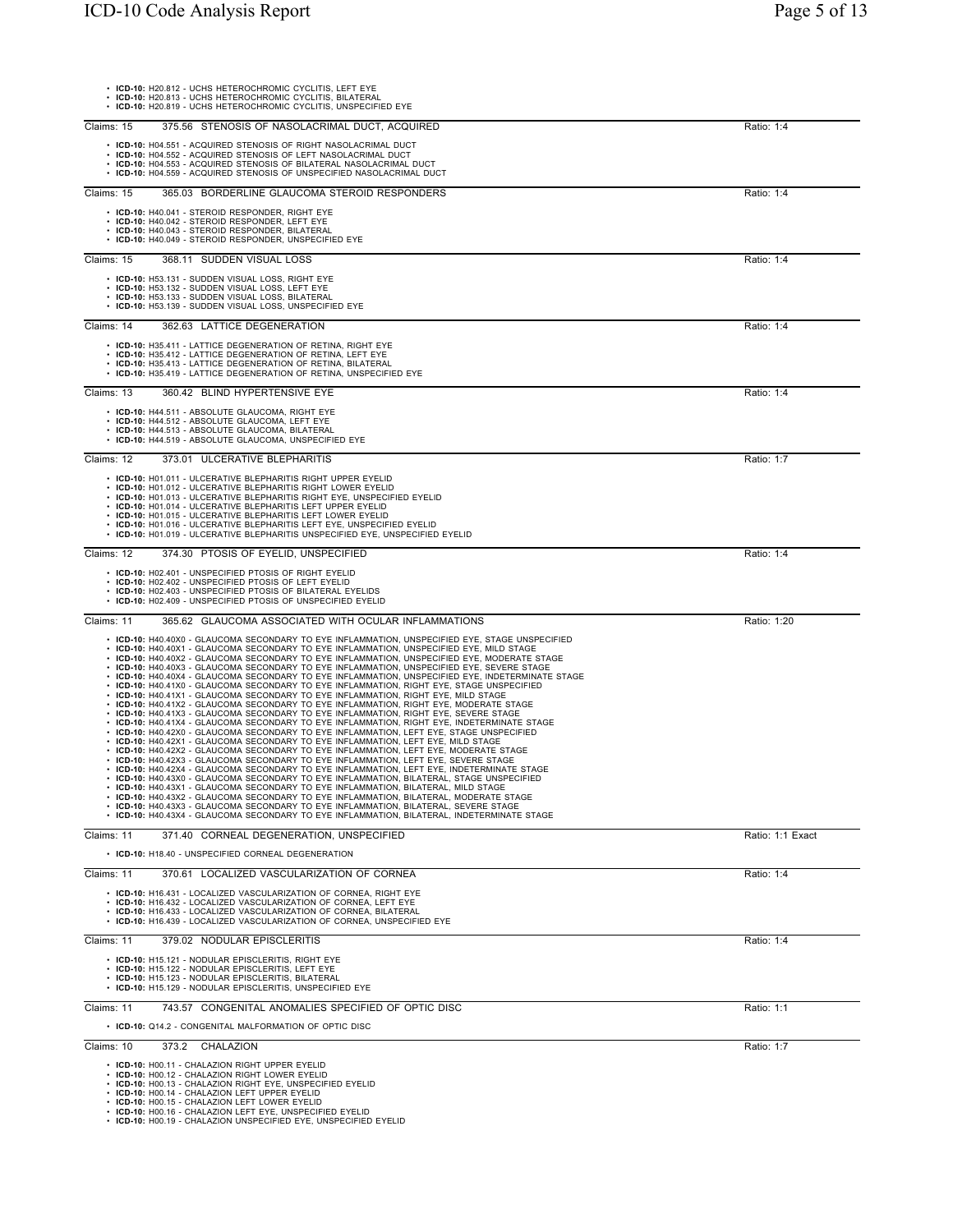| CONTUSION OF EYEBALL<br>Claims: 10<br>921.3                                                                                                                                                                                                                                                                                                                            | Ratio: 1:3       |
|------------------------------------------------------------------------------------------------------------------------------------------------------------------------------------------------------------------------------------------------------------------------------------------------------------------------------------------------------------------------|------------------|
| · ICD-10: S05.10XA - CONTUSION OF EYEBALL AND ORBITAL TISSUES, UNSPECIFIED EYE, INITIAL ENCOUNTER<br>• ICD-10: S05.11XA - CONTUSION OF EYEBALL AND ORBITAL TISSUES, RIGHT EYE, INITIAL ENCOUNTER<br>• ICD-10: S05.12XA - CONTUSION OF EYEBALL AND ORBITAL TISSUES, LEFT EYE, INITIAL ENCOUNTER                                                                         |                  |
| Claims: 10<br>372.72 CONJUNCTIVAL HEMORRHAGE                                                                                                                                                                                                                                                                                                                           | Ratio: 1:4       |
| • ICD-10: H11.30 - CONJUNCTIVAL HEMORRHAGE, UNSPECIFIED EYE                                                                                                                                                                                                                                                                                                            |                  |
| • ICD-10: H11.31 - CONJUNCTIVAL HEMORRHAGE, RIGHT EYE<br>• ICD-10: H11.32 - CONJUNCTIVAL HEMORRHAGE, LEFT EYE<br>· ICD-10: H11.33 - CONJUNCTIVAL HEMORRHAGE, BILATERAL                                                                                                                                                                                                 |                  |
| Claims: 10<br>VISUAL DISTURBANCES OTHER SPECIFIED<br>368.8                                                                                                                                                                                                                                                                                                             | Ratio: 1:3       |
| • ICD-10: H53.71 - GLARE SENSITIVITY                                                                                                                                                                                                                                                                                                                                   |                  |
| • ICD-10: H53.72 - IMPAIRED CONTRAST SENSITIVITY<br>• ICD-10: H53.8 - OTHER VISUAL DISTURBANCES                                                                                                                                                                                                                                                                        |                  |
| 379.92 SWELLING OR MASS OF EYE<br>Claims: 9                                                                                                                                                                                                                                                                                                                            | Ratio: 1:1       |
| • ICD-10: H57.8 - OTHER SPECIFIED DISORDERS OF EYE AND ADNEXA                                                                                                                                                                                                                                                                                                          |                  |
| Claims: 9<br>054.42 DENDRITIC KERATITIS                                                                                                                                                                                                                                                                                                                                | Ratio: 1:1       |
| · ICD-10: B00.52 - HERPESVIRAL KERATITIS                                                                                                                                                                                                                                                                                                                               |                  |
| 368.9 VISUAL DISTURBANCES UNSPECIFIED<br>Claims: 9                                                                                                                                                                                                                                                                                                                     | Ratio: 1:1 Exact |
| • ICD-10: H53.9 - UNSPECIFIED VISUAL DISTURBANCE                                                                                                                                                                                                                                                                                                                       |                  |
| Claims: 8<br>371.50 HEREDITARY CORNEAL DYSTROPHIES UNSPECIFIED                                                                                                                                                                                                                                                                                                         | Ratio: 1:1 Exact |
| • ICD-10: H18.50 - UNSPECIFIED HEREDITARY CORNEAL DYSTROPHIES                                                                                                                                                                                                                                                                                                          |                  |
| Claims: 7<br>370.01 MARGINAL CORNEAL ULCER                                                                                                                                                                                                                                                                                                                             | Ratio: 1:4       |
| • ICD-10: H16.041 - MARGINAL CORNEAL ULCER, RIGHT EYE<br>• ICD-10: H16.042 - MARGINAL CORNEAL ULCER, LEFT EYE                                                                                                                                                                                                                                                          |                  |
| • ICD-10: H16.043 - MARGINAL CORNEAL ULCER, BILATERAL<br>• ICD-10: H16.049 - MARGINAL CORNEAL ULCER, UNSPECIFIED EYE                                                                                                                                                                                                                                                   |                  |
| Claims: 7<br>366.53 AFTER-CATARACT, OBSCURING VISION                                                                                                                                                                                                                                                                                                                   | Ratio: 1:4       |
| • ICD-10: H26.491 - OTHER SECONDARY CATARACT, RIGHT EYE                                                                                                                                                                                                                                                                                                                |                  |
| • ICD-10: H26.492 - OTHER SECONDARY CATARACT, LEFT EYE<br>• ICD-10: H26.493 - OTHER SECONDARY CATARACT, BILATERAL                                                                                                                                                                                                                                                      |                  |
| • ICD-10: H26.499 - OTHER SECONDARY CATARACT, UNSPECIFIED EYE<br>Claims: 7<br>461.0 ACUTE SINUSITIS MAXILLARY                                                                                                                                                                                                                                                          |                  |
| • ICD-10: J01.00 - ACUTE MAXILLARY SINUSITIS, UNSPECIFIED                                                                                                                                                                                                                                                                                                              | Ratio: 1:2       |
| • ICD-10: J01.01 - ACUTE RECURRENT MAXILLARY SINUSITIS                                                                                                                                                                                                                                                                                                                 |                  |
| 365.20 PRIMARY ANGLE-CLOSURE GLAUCOMA, UNSPECIFIED<br>Claims: 7                                                                                                                                                                                                                                                                                                        | Ratio: 1:5       |
| • ICD-10: H40.20X0 - UNSPECIFIED PRIMARY ANGLE-CLOSURE GLAUCOMA, STAGE UNSPECIFIED<br>• ICD-10: H40.20X1 - UNSPECIFIED PRIMARY ANGLE-CLOSURE GLAUCOMA, MILD STAGE                                                                                                                                                                                                      |                  |
| • ICD-10: H40.20X2 - UNSPECIFIED PRIMARY ANGLE-CLOSURE GLAUCOMA, MODERATE STAGE<br>• ICD-10: H40.20X3 - UNSPECIFIED PRIMARY ANGLE-CLOSURE GLAUCOMA, SEVERE STAGE                                                                                                                                                                                                       |                  |
| • ICD-10: H40.20X4 - UNSPECIFIED PRIMARY ANGLE-CLOSURE GLAUCOMA, INDETERMINATE STAGE                                                                                                                                                                                                                                                                                   |                  |
| 372.50 CONJUNCTIVAL DEGENERATION, UNSPECIFIED<br>Claims: 7                                                                                                                                                                                                                                                                                                             | Ratio: 1:1 Exact |
| · ICD-10: H11.10 - UNSPECIFIED CONJUNCTIVAL DEGENERATIONS                                                                                                                                                                                                                                                                                                              |                  |
| Claims: 7<br>371.20 CORNEAL EDEMA, UNSPECIFIED                                                                                                                                                                                                                                                                                                                         | Ratio: 1:1 Exact |
| • ICD-10: H18.20 - UNSPECIFIED CORNEAL EDEMA                                                                                                                                                                                                                                                                                                                           |                  |
| 366.16 SENILE NUCLEAR SCLEROSIS<br>Claims: 7                                                                                                                                                                                                                                                                                                                           | Ratio: 1:4       |
| · ICD-10: H25.10 - AGE-RELATED NUCLEAR CATARACT, UNSPECIFIED EYE<br>· ICD-10: H25.11 - AGE-RELATED NUCLEAR CATARACT, RIGHT EYE                                                                                                                                                                                                                                         |                  |
| • ICD-10: H25.12 - AGE-RELATED NUCLEAR CATARACT, LEFT EYE<br>• ICD-10: H25.13 - AGE-RELATED NUCLEAR CATARACT, BILATERAL                                                                                                                                                                                                                                                |                  |
| Claims: 7<br>OCULAR LACERATION WITHOUT PROLAPSE OF INTRAOCULAR TISSUE<br>871.0                                                                                                                                                                                                                                                                                         | Ratio: 1:3       |
| · ICD-10: S05.30XA - OCULAR LACERATION WITHOUT PROLAPSE OR LOSS OF INTRAOCULAR TISSUE, UNSPECIFIED EYE, INITIAL ENCOUNTER<br>· ICD-10: S05.31XA - OCULAR LACERATION WITHOUT PROLAPSE OR LOSS OF INTRAOCULAR TISSUE, RIGHT EYE, INITIAL ENCOUNTER<br>. ICD-10: S05.32XA - OCULAR LACERATION WITHOUT PROLAPSE OR LOSS OF INTRAOCULAR TISSUE, LEFT EYE, INITIAL ENCOUNTER |                  |
| Claims: 7<br>362.82 RETINAL EXUDATES AND DEPOSITS                                                                                                                                                                                                                                                                                                                      | Ratio: 1:1       |
| • ICD-10: H35.89 - OTHER SPECIFIED RETINAL DISORDERS                                                                                                                                                                                                                                                                                                                   |                  |
| 077.3 OTHER ADENOVIRAL CONJUNCTIVITIS<br>Claims: 7                                                                                                                                                                                                                                                                                                                     | Ratio: 1:1       |
| • ICD-10: B30.1 - CONJUNCTIVITIS DUE TO ADENOVIRUS                                                                                                                                                                                                                                                                                                                     |                  |
| 368.44 LOCALIZED VISUAL FIELD DEFECT OTHER<br>Claims: 6                                                                                                                                                                                                                                                                                                                | Ratio: 1:4       |
| • ICD-10: H53.451 - OTHER LOCALIZED VISUAL FIELD DEFECT, RIGHT EYE<br>• ICD-10: H53.452 - OTHER LOCALIZED VISUAL FIELD DEFECT, LEFT EYE                                                                                                                                                                                                                                |                  |
| • ICD-10: H53.453 - OTHER LOCALIZED VISUAL FIELD DEFECT, BILATERAL<br>• ICD-10: H53.459 - OTHER LOCALIZED VISUAL FIELD DEFECT, UNSPECIFIED EYE                                                                                                                                                                                                                         |                  |
| Claims: 6<br>364.53 PIGMENTARY IRIS DEGENERATION                                                                                                                                                                                                                                                                                                                       | Ratio: 1:4       |
| • ICD-10: H21.231 - DEGENERATION OF IRIS (PIGMENTARY), RIGHT EYE                                                                                                                                                                                                                                                                                                       |                  |
| • ICD-10: H21.232 - DEGENERATION OF IRIS (PIGMENTARY), LEFT EYE<br>• ICD-10: H21.233 - DEGENERATION OF IRIS (PIGMENTARY), BILATERAL                                                                                                                                                                                                                                    |                  |
| • ICD-10: H21.239 - DEGENERATION OF IRIS (PIGMENTARY), UNSPECIFIED EYE                                                                                                                                                                                                                                                                                                 |                  |
| 376.31 CONSTANT EXOPHTHALMOS<br>Claims: 6                                                                                                                                                                                                                                                                                                                              | Ratio: 1:4       |
| • ICD-10: H05.241 - CONSTANT EXOPHTHALMOS, RIGHT EYE<br>• ICD-10: H05.242 - CONSTANT EXOPHTHALMOS, LEFT EYE                                                                                                                                                                                                                                                            |                  |

• **ICD-10:** H05.242 - CONSTANT EXOPHTHALMOS, LEFT EYE • **ICD-10:** H05.243 - CONSTANT EXOPHTHALMOS, BILATERAL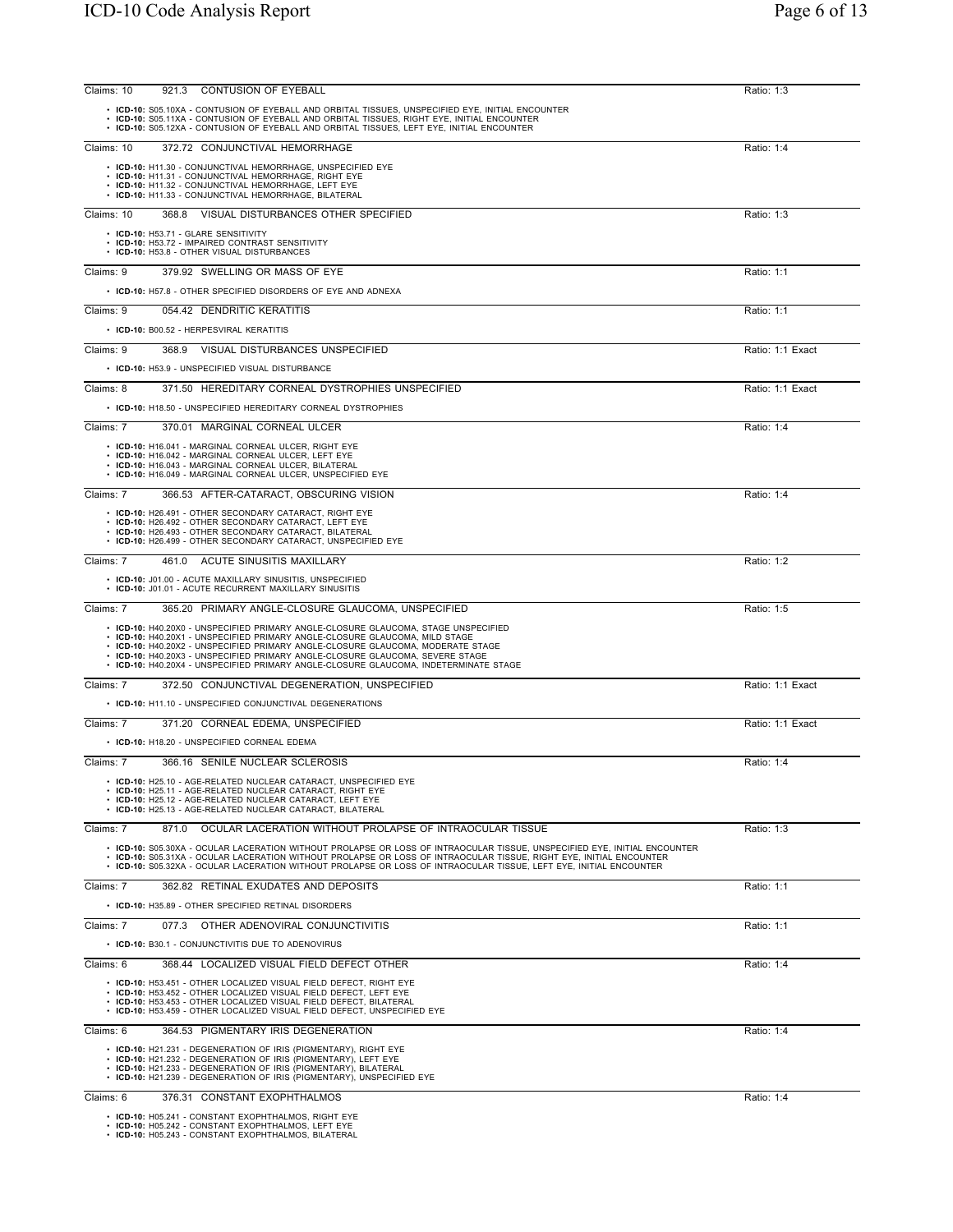|           | • ICD-10: H05.249 - CONSTANT EXOPHTHALMOS, UNSPECIFIED EYE                                                                                                                                                                                                                                                                                                                                                                                                                                                                                                                                                                                                                                                                                                                                                                                                                                                                                                                                                                                                                                                                                                                                                                                                                                                                                                                                                                                                                                                                                                                                                                                                                                                                            |                  |
|-----------|---------------------------------------------------------------------------------------------------------------------------------------------------------------------------------------------------------------------------------------------------------------------------------------------------------------------------------------------------------------------------------------------------------------------------------------------------------------------------------------------------------------------------------------------------------------------------------------------------------------------------------------------------------------------------------------------------------------------------------------------------------------------------------------------------------------------------------------------------------------------------------------------------------------------------------------------------------------------------------------------------------------------------------------------------------------------------------------------------------------------------------------------------------------------------------------------------------------------------------------------------------------------------------------------------------------------------------------------------------------------------------------------------------------------------------------------------------------------------------------------------------------------------------------------------------------------------------------------------------------------------------------------------------------------------------------------------------------------------------------|------------------|
| Claims: 6 | 363.30 CHORIORETINAL SCAR, UNSPECIFIED                                                                                                                                                                                                                                                                                                                                                                                                                                                                                                                                                                                                                                                                                                                                                                                                                                                                                                                                                                                                                                                                                                                                                                                                                                                                                                                                                                                                                                                                                                                                                                                                                                                                                                | Ratio: 1:4       |
|           | • ICD-10: H31.001 - UNSPECIFIED CHORIORETINAL SCARS, RIGHT EYE<br>• ICD-10: H31.002 - UNSPECIFIED CHORIORETINAL SCARS, LEFT EYE<br>• ICD-10: H31.003 - UNSPECIFIED CHORIORETINAL SCARS, BILATERAL<br>• ICD-10: H31.009 - UNSPECIFIED CHORIORETINAL SCARS, UNSPECIFIED EYE                                                                                                                                                                                                                                                                                                                                                                                                                                                                                                                                                                                                                                                                                                                                                                                                                                                                                                                                                                                                                                                                                                                                                                                                                                                                                                                                                                                                                                                             |                  |
| Claims: 5 | 368.14 VISUAL DISTORTIONS OF SHAPE AND SIZE                                                                                                                                                                                                                                                                                                                                                                                                                                                                                                                                                                                                                                                                                                                                                                                                                                                                                                                                                                                                                                                                                                                                                                                                                                                                                                                                                                                                                                                                                                                                                                                                                                                                                           | Ratio: 1:1 Exact |
|           | • ICD-10: H53.15 - VISUAL DISTORTIONS OF SHAPE AND SIZE                                                                                                                                                                                                                                                                                                                                                                                                                                                                                                                                                                                                                                                                                                                                                                                                                                                                                                                                                                                                                                                                                                                                                                                                                                                                                                                                                                                                                                                                                                                                                                                                                                                                               |                  |
| Claims: 5 | 365.63 GLAUCOMA ASSOCIATED WITH VASCULAR DISORDERS                                                                                                                                                                                                                                                                                                                                                                                                                                                                                                                                                                                                                                                                                                                                                                                                                                                                                                                                                                                                                                                                                                                                                                                                                                                                                                                                                                                                                                                                                                                                                                                                                                                                                    | Ratio: 1:1       |
|           | • ICD-10: H40.89 - OTHER SPECIFIED GLAUCOMA                                                                                                                                                                                                                                                                                                                                                                                                                                                                                                                                                                                                                                                                                                                                                                                                                                                                                                                                                                                                                                                                                                                                                                                                                                                                                                                                                                                                                                                                                                                                                                                                                                                                                           |                  |
| Claims: 5 | 365.23 CHRONIC ANGLE-CLOSURE GLAUCOMA                                                                                                                                                                                                                                                                                                                                                                                                                                                                                                                                                                                                                                                                                                                                                                                                                                                                                                                                                                                                                                                                                                                                                                                                                                                                                                                                                                                                                                                                                                                                                                                                                                                                                                 | Ratio: 1:20      |
|           | • ICD-10: H40.2210 - CHRONIC ANGLE-CLOSURE GLAUCOMA, RIGHT EYE, STAGE UNSPECIFIED<br>• ICD-10: H40.2211 - CHRONIC ANGLE-CLOSURE GLAUCOMA, RIGHT EYE, MILD STAGE<br>• ICD-10: H40.2212 - CHRONIC ANGLE-CLOSURE GLAUCOMA, RIGHT EYE, MODERATE STAGE<br>• ICD-10: H40.2213 - CHRONIC ANGLE-CLOSURE GLAUCOMA, RIGHT EYE, SEVERE STAGE<br>• ICD-10: H40.2214 - CHRONIC ANGLE-CLOSURE GLAUCOMA, RIGHT EYE, INDETERMINATE STAGE<br>• ICD-10: H40.2220 - CHRONIC ANGLE-CLOSURE GLAUCOMA, LEFT EYE, STAGE UNSPECIFIED<br>• ICD-10: H40.2221 - CHRONIC ANGLE-CLOSURE GLAUCOMA, LEFT EYE, MILD STAGE<br>• ICD-10: H40.2222 - CHRONIC ANGLE-CLOSURE GLAUCOMA, LEFT EYE, MODERATE STAGE<br>• ICD-10: H40.2223 - CHRONIC ANGLE-CLOSURE GLAUCOMA, LEFT EYE, SEVERE STAGE<br>• ICD-10: H40.2224 - CHRONIC ANGLE-CLOSURE GLAUCOMA, LEFT EYE, INDETERMINATE STAGE<br>• ICD-10: H40.2230 - CHRONIC ANGLE-CLOSURE GLAUCOMA, BILATERAL, STAGE UNSPECIFIED<br>• ICD-10: H40.2231 - CHRONIC ANGLE-CLOSURE GLAUCOMA, BILATERAL, MILD STAGE<br>• ICD-10: H40.2232 - CHRONIC ANGLE-CLOSURE GLAUCOMA, BILATERAL, MODERATE STAGE<br>• ICD-10: H40.2233 - CHRONIC ANGLE-CLOSURE GLAUCOMA, BILATERAL, SEVERE STAGE<br>• ICD-10: H40.2234 - CHRONIC ANGLE-CLOSURE GLAUCOMA, BILATERAL, INDETERMINATE STAGE<br>· ICD-10: H40.2290 - CHRONIC ANGLE-CLOSURE GLAUCOMA, UNSPECIFIED EYE, STAGE UNSPECIFIED<br>• ICD-10: H40.2291 - CHRONIC ANGLE-CLOSURE GLAUCOMA, UNSPECIFIED EYE, MILD STAGE<br>• ICD-10: H40.2292 - CHRONIC ANGLE-CLOSURE GLAUCOMA, UNSPECIFIED EYE, MODERATE STAGE<br>• ICD-10: H40.2293 - CHRONIC ANGLE-CLOSURE GLAUCOMA, UNSPECIFIED EYE, SEVERE STAGE<br>· ICD-10: H40.2294 - CHRONIC ANGLE-CLOSURE GLAUCOMA, UNSPECIFIED EYE, INDETERMINATE STAGE |                  |
| Claims: 5 | 370.60 CORNEAL NEOVASCULARIZATION, UNSPECIFIED                                                                                                                                                                                                                                                                                                                                                                                                                                                                                                                                                                                                                                                                                                                                                                                                                                                                                                                                                                                                                                                                                                                                                                                                                                                                                                                                                                                                                                                                                                                                                                                                                                                                                        | Ratio: 1:4       |
|           | • ICD-10: H16.401 - UNSPECIFIED CORNEAL NEOVASCULARIZATION, RIGHT EYE<br>• ICD-10: H16.402 - UNSPECIFIED CORNEAL NEOVASCULARIZATION, LEFT EYE<br>• ICD-10: H16.403 - UNSPECIFIED CORNEAL NEOVASCULARIZATION, BILATERAL<br>• ICD-10: H16.409 - UNSPECIFIED CORNEAL NEOVASCULARIZATION, UNSPECIFIED EYE                                                                                                                                                                                                                                                                                                                                                                                                                                                                                                                                                                                                                                                                                                                                                                                                                                                                                                                                                                                                                                                                                                                                                                                                                                                                                                                                                                                                                                 |                  |
| Claims: 5 | 784.0 HEADACHE                                                                                                                                                                                                                                                                                                                                                                                                                                                                                                                                                                                                                                                                                                                                                                                                                                                                                                                                                                                                                                                                                                                                                                                                                                                                                                                                                                                                                                                                                                                                                                                                                                                                                                                        | Ratio: 1:2       |
|           | • ICD-10: G44.1 - VASCULAR HEADACHE, NOT ELSEWHERE CLASSIFIED<br>$\cdot$ ICD-10: R51 - HEADACHE                                                                                                                                                                                                                                                                                                                                                                                                                                                                                                                                                                                                                                                                                                                                                                                                                                                                                                                                                                                                                                                                                                                                                                                                                                                                                                                                                                                                                                                                                                                                                                                                                                       |                  |
| Claims: 5 | 365.13 PIGMENTARY OPEN-ANGLE GLAUCOMA                                                                                                                                                                                                                                                                                                                                                                                                                                                                                                                                                                                                                                                                                                                                                                                                                                                                                                                                                                                                                                                                                                                                                                                                                                                                                                                                                                                                                                                                                                                                                                                                                                                                                                 | Ratio: 1:20      |
|           | • ICD-10: H40.1310 - PIGMENTARY GLAUCOMA, RIGHT EYE, STAGE UNSPECIFIED<br>• ICD-10: H40.1311 - PIGMENTARY GLAUCOMA, RIGHT EYE, MILD STAGE<br>• ICD-10: H40.1312 - PIGMENTARY GLAUCOMA, RIGHT EYE, MODERATE STAGE<br>• ICD-10: H40.1313 - PIGMENTARY GLAUCOMA, RIGHT EYE, SEVERE STAGE<br>• ICD-10: H40.1314 - PIGMENTARY GLAUCOMA, RIGHT EYE, INDETERMINATE STAGE<br>• ICD-10: H40.1320 - PIGMENTARY GLAUCOMA, LEFT EYE, STAGE UNSPECIFIED<br>• ICD-10: H40.1321 - PIGMENTARY GLAUCOMA, LEFT EYE, MILD STAGE<br>• ICD-10: H40.1322 - PIGMENTARY GLAUCOMA, LEFT EYE, MODERATE STAGE<br>• ICD-10: H40.1323 - PIGMENTARY GLAUCOMA, LEFT EYE, SEVERE STAGE<br>• ICD-10: H40.1324 - PIGMENTARY GLAUCOMA, LEFT EYE, INDETERMINATE STAGE<br>• ICD-10: H40.1330 - PIGMENTARY GLAUCOMA, BILATERAL, STAGE UNSPECIFIED<br>• ICD-10: H40.1331 - PIGMENTARY GLAUCOMA, BILATERAL, MILD STAGE<br>• ICD-10: H40.1332 - PIGMENTARY GLAUCOMA, BILATERAL, MODERATE STAGE<br>• ICD-10: H40.1333 - PIGMENTARY GLAUCOMA, BILATERAL, SEVERE STAGE<br>• ICD-10: H40.1334 - PIGMENTARY GLAUCOMA, BILATERAL, INDETERMINATE STAGE<br>• ICD-10: H40.1390 - PIGMENTARY GLAUCOMA, UNSPECIFIED EYE, STAGE UNSPECIFIED<br>• ICD-10: H40.1391 - PIGMENTARY GLAUCOMA, UNSPECIFIED EYE, MILD STAGE<br>• ICD-10: H40.1392 - PIGMENTARY GLAUCOMA, UNSPECIFIED EYE, MODERATE STAGE<br>• ICD-10: H40.1393 - PIGMENTARY GLAUCOMA, UNSPECIFIED EYE, SEVERE STAGE<br>• ICD-10: H40.1394 - PIGMENTARY GLAUCOMA, UNSPECIFIED EYE, INDETERMINATE STAGE                                                                                                                                                                                                                             |                  |
| Claims: 5 | 372.05 ACUTE ATOPIC CONJUNCTIVITIS                                                                                                                                                                                                                                                                                                                                                                                                                                                                                                                                                                                                                                                                                                                                                                                                                                                                                                                                                                                                                                                                                                                                                                                                                                                                                                                                                                                                                                                                                                                                                                                                                                                                                                    | Ratio: 1:4       |
|           | • ICD-10: H10.10 - ACUTE ATOPIC CONJUNCTIVITIS, UNSPECIFIED EYE<br>• ICD-10: H10.11 - ACUTE ATOPIC CONJUNCTIVITIS, RIGHT EYE<br>• ICD-10: H10.12 - ACUTE ATOPIC CONJUNCTIVITIS, LEFT EYE<br>• ICD-10: H10.13 - ACUTE ATOPIC CONJUNCTIVITIS. BILATERAL                                                                                                                                                                                                                                                                                                                                                                                                                                                                                                                                                                                                                                                                                                                                                                                                                                                                                                                                                                                                                                                                                                                                                                                                                                                                                                                                                                                                                                                                                 |                  |
| Claims: 5 | 364.04 SECONDARY IRIDOCYCLITIS, NONINFECTIOUS                                                                                                                                                                                                                                                                                                                                                                                                                                                                                                                                                                                                                                                                                                                                                                                                                                                                                                                                                                                                                                                                                                                                                                                                                                                                                                                                                                                                                                                                                                                                                                                                                                                                                         | Ratio: 1:4       |
|           | • ICD-10: H20.041 - SECONDARY NONINFECTIOUS IRIDOCYCLITIS, RIGHT EYE<br>• ICD-10: H20.042 - SECONDARY NONINFECTIOUS IRIDOCYCLITIS, LEFT EYE<br>• ICD-10: H20.043 - SECONDARY NONINFECTIOUS IRIDOCYCLITIS, BILATERAL<br>• ICD-10: H20.049 - SECONDARY NONINFECTIOUS IRIDOCYCLITIS, UNSPECIFIED EYE                                                                                                                                                                                                                                                                                                                                                                                                                                                                                                                                                                                                                                                                                                                                                                                                                                                                                                                                                                                                                                                                                                                                                                                                                                                                                                                                                                                                                                     |                  |
| Claims: 4 | SUPERFICIAL INJURY OF CORNEA<br>918.1                                                                                                                                                                                                                                                                                                                                                                                                                                                                                                                                                                                                                                                                                                                                                                                                                                                                                                                                                                                                                                                                                                                                                                                                                                                                                                                                                                                                                                                                                                                                                                                                                                                                                                 | Ratio: 1:3       |
|           | . ICD-10: S05.00XA - INJURY OF CONJUNCTIVA AND CORNEAL ABRASION WITHOUT FOREIGN BODY, UNSPECIFIED EYE, INITIAL ENCOUNTER<br>. ICD-10: S05.01XA - INJURY OF CONJUNCTIVA AND CORNEAL ABRASION WITHOUT FOREIGN BODY, RIGHT EYE, INITIAL ENCOUNTER<br>. ICD-10: S05.02XA - INJURY OF CONJUNCTIVA AND CORNEAL ABRASION WITHOUT FOREIGN BODY, LEFT EYE, INITIAL ENCOUNTER                                                                                                                                                                                                                                                                                                                                                                                                                                                                                                                                                                                                                                                                                                                                                                                                                                                                                                                                                                                                                                                                                                                                                                                                                                                                                                                                                                   |                  |
| Claims: 4 | 374.00 ENTROPION, UNSPECIFIED                                                                                                                                                                                                                                                                                                                                                                                                                                                                                                                                                                                                                                                                                                                                                                                                                                                                                                                                                                                                                                                                                                                                                                                                                                                                                                                                                                                                                                                                                                                                                                                                                                                                                                         | Ratio: 1:7       |
|           | • ICD-10: H02.001 - UNSPECIFIED ENTROPION OF RIGHT UPPER EYELID<br>• ICD-10: H02.002 - UNSPECIFIED ENTROPION OF RIGHT LOWER EYELID<br>• ICD-10: H02.003 - UNSPECIFIED ENTROPION OF RIGHT EYE, UNSPECIFIED EYELID<br>• ICD-10: H02.004 - UNSPECIFIED ENTROPION OF LEFT UPPER EYELID<br>• ICD-10: H02.005 - UNSPECIFIED ENTROPION OF LEFT LOWER EYELID<br>• ICD-10: H02.006 - UNSPECIFIED ENTROPION OF LEFT EYE, UNSPECIFIED EYELID<br>• ICD-10: H02.009 - UNSPECIFIED ENTROPION OF UNSPECIFIED EYE, UNSPECIFIED EYELID                                                                                                                                                                                                                                                                                                                                                                                                                                                                                                                                                                                                                                                                                                                                                                                                                                                                                                                                                                                                                                                                                                                                                                                                                 |                  |
| Claims: 4 | 374.87 DERMATOCHALASIS                                                                                                                                                                                                                                                                                                                                                                                                                                                                                                                                                                                                                                                                                                                                                                                                                                                                                                                                                                                                                                                                                                                                                                                                                                                                                                                                                                                                                                                                                                                                                                                                                                                                                                                | Ratio: 1:7       |
|           | • ICD-10: H02.831 - DERMATOCHALASIS OF RIGHT UPPER EYELID<br>• ICD-10: H02.832 - DERMATOCHALASIS OF RIGHT LOWER EYELID<br>• ICD-10: H02.833 - DERMATOCHALASIS OF RIGHT EYE, UNSPECIFIED EYELID<br>ICD-10: H02 834 - DERMATOCHALASIS OF LEET HIDDER EVELID                                                                                                                                                                                                                                                                                                                                                                                                                                                                                                                                                                                                                                                                                                                                                                                                                                                                                                                                                                                                                                                                                                                                                                                                                                                                                                                                                                                                                                                                             |                  |

• **ICD-10:** H02.834 - DERMATOCHALASIS OF LEFT UPPER EYELID • **ICD-10:** H02.835 - DERMATOCHALASIS OF LEFT LOWER EYELID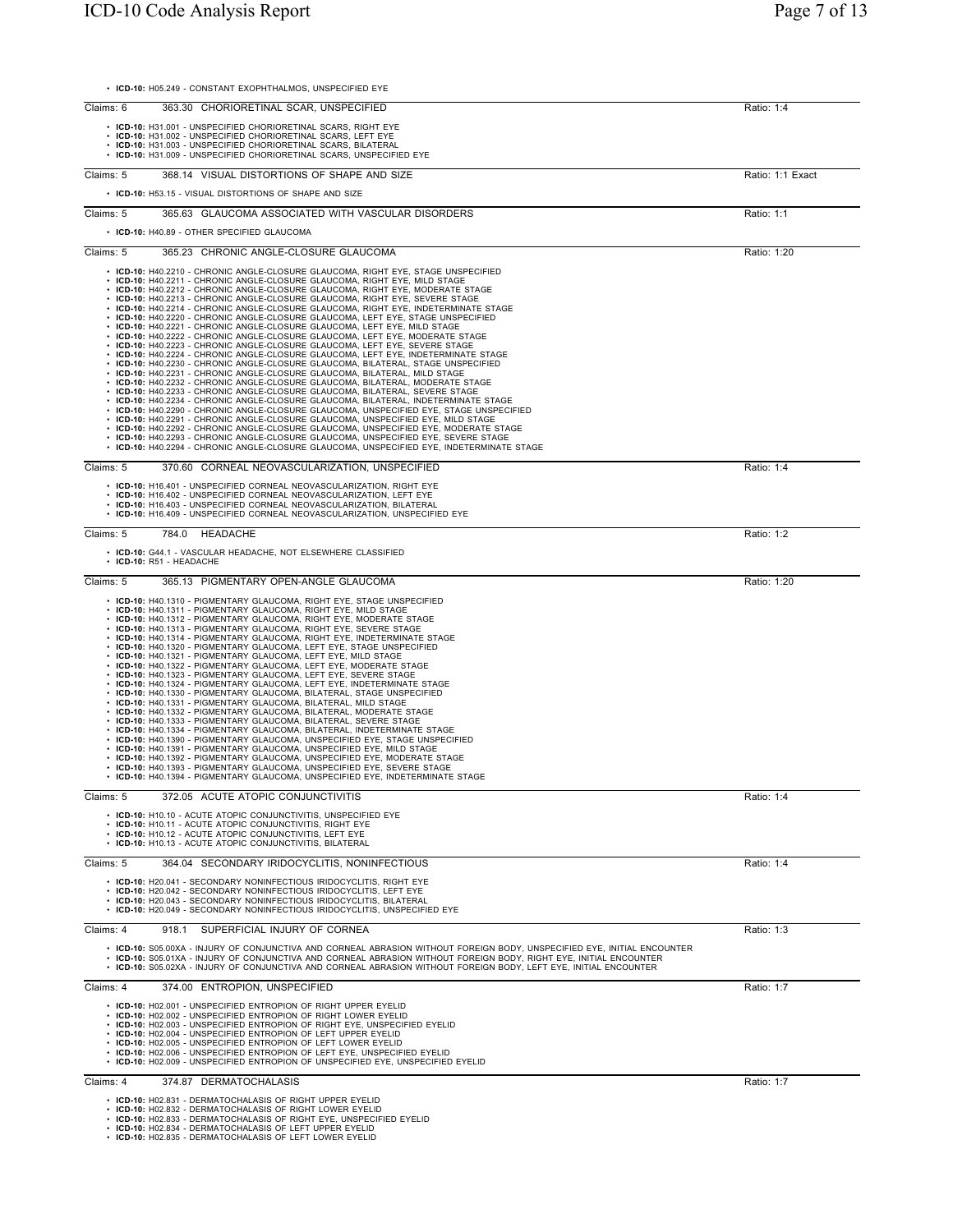|           | ICD-10: H02.836 - DERMATOCHALASIS OF LEFT EYE, UNSPECIFIED EYELID<br>• ICD-10: H02.839 - DERMATOCHALASIS OF UNSPECIFIED EYE, UNSPECIFIED EYELID                                                                                                                                                                                                                                                                                                                                                                                                                                                                                                                                                                                                                                                                                                                                                                                                                                                                                                                                                                                                                                                                                                                                                                                                    |                  |
|-----------|----------------------------------------------------------------------------------------------------------------------------------------------------------------------------------------------------------------------------------------------------------------------------------------------------------------------------------------------------------------------------------------------------------------------------------------------------------------------------------------------------------------------------------------------------------------------------------------------------------------------------------------------------------------------------------------------------------------------------------------------------------------------------------------------------------------------------------------------------------------------------------------------------------------------------------------------------------------------------------------------------------------------------------------------------------------------------------------------------------------------------------------------------------------------------------------------------------------------------------------------------------------------------------------------------------------------------------------------------|------------------|
| Claims: 4 | 372.14 OTHER CHRONIC ALLERGIC CONJUNCTIVITIS                                                                                                                                                                                                                                                                                                                                                                                                                                                                                                                                                                                                                                                                                                                                                                                                                                                                                                                                                                                                                                                                                                                                                                                                                                                                                                       | Ratio: 1:5       |
|           | • ICD-10: H10.411 - CHRONIC GIANT PAPILLARY CONJUNCTIVITIS, RIGHT EYE<br>• ICD-10: H10.412 - CHRONIC GIANT PAPILLARY CONJUNCTIVITIS, LEFT EYE<br>• ICD-10: H10.413 - CHRONIC GIANT PAPILLARY CONJUNCTIVITIS, BILATERAL<br>• ICD-10: H10.419 - CHRONIC GIANT PAPILLARY CONJUNCTIVITIS, UNSPECIFIED EYE<br>• ICD-10: H10.45 - OTHER CHRONIC ALLERGIC CONJUNCTIVITIS                                                                                                                                                                                                                                                                                                                                                                                                                                                                                                                                                                                                                                                                                                                                                                                                                                                                                                                                                                                  |                  |
| Claims: 3 | 370.23 FILAMENTARY KERATITIS                                                                                                                                                                                                                                                                                                                                                                                                                                                                                                                                                                                                                                                                                                                                                                                                                                                                                                                                                                                                                                                                                                                                                                                                                                                                                                                       | Ratio: 1:4       |
|           | • ICD-10: H16.121 - FILAMENTARY KERATITIS, RIGHT EYE<br>• ICD-10: H16.122 - FILAMENTARY KERATITIS, LEFT EYE<br>• ICD-10: H16.123 - FILAMENTARY KERATITIS, BILATERAL<br>ICD-10: H16.129 - FILAMENTARY KERATITIS, UNSPECIFIED EYE                                                                                                                                                                                                                                                                                                                                                                                                                                                                                                                                                                                                                                                                                                                                                                                                                                                                                                                                                                                                                                                                                                                    |                  |
| Claims: 3 | 250.51 DIABETES WITH OPHTHALMIC MANIFESTATIONS TYPE I [JUVENILE TYPE], NOT STATED AS UNCONTROLLED Ratio: 1:12                                                                                                                                                                                                                                                                                                                                                                                                                                                                                                                                                                                                                                                                                                                                                                                                                                                                                                                                                                                                                                                                                                                                                                                                                                      |                  |
|           | • ICD-10: E10.311 - TYPE 1 DIABETES MELLITUS WITH UNSPECIFIED DIABETIC RETINOPATHY WITH MACULAR EDEMA<br>. ICD-10: E10.319 - TYPE 1 DIABETES MELLITUS WITH UNSPECIFIED DIABETIC RETINOPATHY WITHOUT MACULAR EDEMA<br>· ICD-10: E10.321 - TYPE 1 DIABETES MELLITUS WITH MILD NONPROLIFERATIVE DIABETIC RETINOPATHY WITH MACULAR EDEMA<br>· ICD-10: E10.329 - TYPE 1 DIABETES MELLITUS WITH MILD NONPROLIFERATIVE DIABETIC RETINOPATHY WITHOUT MACULAR EDEMA<br>· ICD-10: E10.331 - TYPE 1 DIABETES MELLITUS WITH MODERATE NONPROLIFERATIVE DIABETIC RETINOPATHY WITH MACULAR EDEMA<br>· ICD-10: E10.339 - TYPE 1 DIABETES MELLITUS WITH MODERATE NONPROLIFERATIVE DIABETIC RETINOPATHY WITHOUT MACULAR EDEMA<br>• ICD-10: E10.341 - TYPE 1 DIABETES MELLITUS WITH SEVERE NONPROLIFERATIVE DIABETIC RETINOPATHY WITH MACULAR EDEMA<br>• ICD-10: E10.349 - TYPE 1 DIABETES MELLITUS WITH SEVERE NONPROLIFERATIVE DIABETIC RETINOPATHY WITHOUT MACULAR EDEMA<br>. ICD-10: E10.351 - TYPE 1 DIABETES MELLITUS WITH PROLIFERATIVE DIABETIC RETINOPATHY WITH MACULAR EDEMA<br>· ICD-10: E10.359 - TYPE 1 DIABETES MELLITUS WITH PROLIFERATIVE DIABETIC RETINOPATHY WITHOUT MACULAR EDEMA<br>• ICD-10: E10.36 - TYPE 1 DIABETES MELLITUS WITH DIABETIC CATARACT<br>• ICD-10: E10.39 - TYPE 1 DIABETES MELLITUS WITH OTHER DIABETIC OPHTHALMIC COMPLICATION |                  |
| Claims: 3 | 870.1 LACERATION OF EYELID, FULL-THICKNESS, NOT INVOLVING LACRIMAL PASSAGES                                                                                                                                                                                                                                                                                                                                                                                                                                                                                                                                                                                                                                                                                                                                                                                                                                                                                                                                                                                                                                                                                                                                                                                                                                                                        | Ratio: 1:5       |
|           | · ICD-10: S01.119A - LACERATION WITHOUT FOREIGN BODY OF UNSPECIFIED EYELID AND PERIOCULAR AREA, INITIAL ENCOUNTER<br>· ICD-10: S01.129A - LACERATION WITH FOREIGN BODY OF UNSPECIFIED EYELID AND PERIOCULAR AREA, INITIAL ENCOUNTER<br>· ICD-10: S01.139A - PUNCTURE WOUND WITHOUT FOREIGN BODY OF UNSPECIFIED EYELID AND PERIOCULAR AREA, INITIAL ENCOUNTER<br>· ICD-10: S01.149A - PUNCTURE WOUND WITH FOREIGN BODY OF UNSPECIFIED EYELID AND PERIOCULAR AREA, INITIAL ENCOUNTER<br>· ICD-10: S01.159A - OPEN BITE OF UNSPECIFIED EYELID AND PERIOCULAR AREA, INITIAL ENCOUNTER                                                                                                                                                                                                                                                                                                                                                                                                                                                                                                                                                                                                                                                                                                                                                                  |                  |
| Claims: 3 | 373.32 CONTACT AND ALLERGIC DERMATITIS OF EYELID                                                                                                                                                                                                                                                                                                                                                                                                                                                                                                                                                                                                                                                                                                                                                                                                                                                                                                                                                                                                                                                                                                                                                                                                                                                                                                   | Ratio: 1:7       |
|           | • ICD-10: H01.111 - ALLERGIC DERMATITIS OF RIGHT UPPER EYELID<br>• ICD-10: H01.112 - ALLERGIC DERMATITIS OF RIGHT LOWER EYELID<br>• ICD-10: H01.113 - ALLERGIC DERMATITIS OF RIGHT EYE, UNSPECIFIED EYELID<br>ICD-10: H01.114 - ALLERGIC DERMATITIS OF LEFT UPPER EYELID<br>• ICD-10: H01.115 - ALLERGIC DERMATITIS OF LEFT LOWER EYELID<br>• ICD-10: H01.116 - ALLERGIC DERMATITIS OF LEFT EYE, UNSPECIFIED EYELID<br>• ICD-10: H01.119 - ALLERGIC DERMATITIS OF UNSPECIFIED EYE, UNSPECIFIED EYELID                                                                                                                                                                                                                                                                                                                                                                                                                                                                                                                                                                                                                                                                                                                                                                                                                                              |                  |
| Claims: 3 | 362.50 MACULAR DEGENERATION (SENILE), UNSPECIFIED                                                                                                                                                                                                                                                                                                                                                                                                                                                                                                                                                                                                                                                                                                                                                                                                                                                                                                                                                                                                                                                                                                                                                                                                                                                                                                  | Ratio: 1:1 Exact |
|           | • ICD-10: H35.30 - UNSPECIFIED MACULAR DEGENERATION                                                                                                                                                                                                                                                                                                                                                                                                                                                                                                                                                                                                                                                                                                                                                                                                                                                                                                                                                                                                                                                                                                                                                                                                                                                                                                |                  |
| Claims: 3 | 362.15 RETINAL TELANGIECTASIA                                                                                                                                                                                                                                                                                                                                                                                                                                                                                                                                                                                                                                                                                                                                                                                                                                                                                                                                                                                                                                                                                                                                                                                                                                                                                                                      | Ratio: 1:4       |
|           | • ICD-10: H35.071 - RETINAL TELANGIECTASIS, RIGHT EYE<br>• ICD-10: H35.072 - RETINAL TELANGIECTASIS, LEFT EYE<br>• ICD-10: H35.073 - RETINAL TELANGIECTASIS, BILATERAL<br>• ICD-10: H35.079 - RETINAL TELANGIECTASIS, UNSPECIFIED EYE                                                                                                                                                                                                                                                                                                                                                                                                                                                                                                                                                                                                                                                                                                                                                                                                                                                                                                                                                                                                                                                                                                              |                  |
| Claims: 3 | 053.20 HERPES ZOSTER DERMATITIS OF EYELID                                                                                                                                                                                                                                                                                                                                                                                                                                                                                                                                                                                                                                                                                                                                                                                                                                                                                                                                                                                                                                                                                                                                                                                                                                                                                                          | Ratio: 1:1       |
|           | • ICD-10: B02.39 - OTHER HERPES ZOSTER EYE DISEASE                                                                                                                                                                                                                                                                                                                                                                                                                                                                                                                                                                                                                                                                                                                                                                                                                                                                                                                                                                                                                                                                                                                                                                                                                                                                                                 |                  |
| Claims: 3 | 364.01 PRIMARY IRIDOCYCLITIS<br>• ICD-10: H20.011 - PRIMARY IRIDOCYCLITIS, RIGHT EYE<br>• ICD-10: H20.012 - PRIMARY IRIDOCYCLITIS, LEFT EYE<br>ICD-10: H20.013 - PRIMARY IRIDOCYCLITIS, BILATERAL<br>• ICD-10: H20.019 - PRIMARY IRIDOCYCLITIS, UNSPECIFIED EYE                                                                                                                                                                                                                                                                                                                                                                                                                                                                                                                                                                                                                                                                                                                                                                                                                                                                                                                                                                                                                                                                                    | Ratio: 1:4       |
| Claims: 3 | 371.10 CORNEAL DEPOSIT, UNSPECIFIED                                                                                                                                                                                                                                                                                                                                                                                                                                                                                                                                                                                                                                                                                                                                                                                                                                                                                                                                                                                                                                                                                                                                                                                                                                                                                                                | Ratio: 1:4       |
|           | • ICD-10: H18.001 - UNSPECIFIED CORNEAL DEPOSIT, RIGHT EYE<br>• ICD-10: H18.002 - UNSPECIFIED CORNEAL DEPOSIT. LEFT EYE<br>• ICD-10: H18.003 - UNSPECIFIED CORNEAL DEPOSIT, BILATERAL<br>ICD-10: H18.009 - UNSPECIFIED CORNEAL DEPOSIT, UNSPECIFIED EYE                                                                                                                                                                                                                                                                                                                                                                                                                                                                                                                                                                                                                                                                                                                                                                                                                                                                                                                                                                                                                                                                                            |                  |
| Claims: 3 | 238.2 NEOPLASM OF UNCERTAIN BEHAVIOR OF SKIN                                                                                                                                                                                                                                                                                                                                                                                                                                                                                                                                                                                                                                                                                                                                                                                                                                                                                                                                                                                                                                                                                                                                                                                                                                                                                                       | Ratio: 1:1 Exact |
|           | • ICD-10: D48.5 - NEOPLASM OF UNCERTAIN BEHAVIOR OF SKIN                                                                                                                                                                                                                                                                                                                                                                                                                                                                                                                                                                                                                                                                                                                                                                                                                                                                                                                                                                                                                                                                                                                                                                                                                                                                                           |                  |
| Claims: 3 | 371.42 RECURRENT EROSION OF CORNEA                                                                                                                                                                                                                                                                                                                                                                                                                                                                                                                                                                                                                                                                                                                                                                                                                                                                                                                                                                                                                                                                                                                                                                                                                                                                                                                 | Ratio: 1:4       |
|           | • ICD-10: H18.831 - RECURRENT EROSION OF CORNEA, RIGHT EYE<br>• ICD-10: H18.832 - RECURRENT EROSION OF CORNEA, LEFT EYE<br>• ICD-10: H18.833 - RECURRENT EROSION OF CORNEA, BILATERAL<br>• ICD-10: H18.839 - RECURRENT EROSION OF CORNEA, UNSPECIFIED EYE                                                                                                                                                                                                                                                                                                                                                                                                                                                                                                                                                                                                                                                                                                                                                                                                                                                                                                                                                                                                                                                                                          |                  |
| Claims: 3 | 361.05 RETINAL DETACHMENT RECENT, TOTAL OR SUBTOTAL                                                                                                                                                                                                                                                                                                                                                                                                                                                                                                                                                                                                                                                                                                                                                                                                                                                                                                                                                                                                                                                                                                                                                                                                                                                                                                | Ratio: 1:4       |
|           | • ICD-10: H33.051 - TOTAL RETINAL DETACHMENT, RIGHT EYE<br>• ICD-10: H33.052 - TOTAL RETINAL DETACHMENT, LEFT EYE<br>• ICD-10: H33.053 - TOTAL RETINAL DETACHMENT, BILATERAL<br>• ICD-10: H33.059 - TOTAL RETINAL DETACHMENT, UNSPECIFIED EYE                                                                                                                                                                                                                                                                                                                                                                                                                                                                                                                                                                                                                                                                                                                                                                                                                                                                                                                                                                                                                                                                                                      |                  |
| Claims: 3 | 379.23 VITREOUS HEMORRHAGE                                                                                                                                                                                                                                                                                                                                                                                                                                                                                                                                                                                                                                                                                                                                                                                                                                                                                                                                                                                                                                                                                                                                                                                                                                                                                                                         | Ratio: 1:4       |
|           | • ICD-10: H43.10 - VITREOUS HEMORRHAGE, UNSPECIFIED EYE<br>• ICD-10: H43.11 - VITREOUS HEMORRHAGE, RIGHT EYE<br>• ICD-10: H43.12 - VITREOUS HEMORRHAGE, LEFT EYE<br>• ICD-10: H43.13 - VITREOUS HEMORRHAGE, BILATERAL                                                                                                                                                                                                                                                                                                                                                                                                                                                                                                                                                                                                                                                                                                                                                                                                                                                                                                                                                                                                                                                                                                                              |                  |
| Claims: 3 | 370.62 PANNUS (CORNEAL)                                                                                                                                                                                                                                                                                                                                                                                                                                                                                                                                                                                                                                                                                                                                                                                                                                                                                                                                                                                                                                                                                                                                                                                                                                                                                                                            | Ratio: 1:4       |
|           | • ICD-10: H16.421 - PANNUS (CORNEAL), RIGHT EYE<br>• ICD-10: H16.422 - PANNUS (CORNEAL), LEFT EYE<br>• ICD-10: H16.423 - PANNUS (CORNEAL), BILATERAL<br>• ICD-10: H16.429 - PANNUS (CORNEAL), UNSPECIFIED EYE                                                                                                                                                                                                                                                                                                                                                                                                                                                                                                                                                                                                                                                                                                                                                                                                                                                                                                                                                                                                                                                                                                                                      |                  |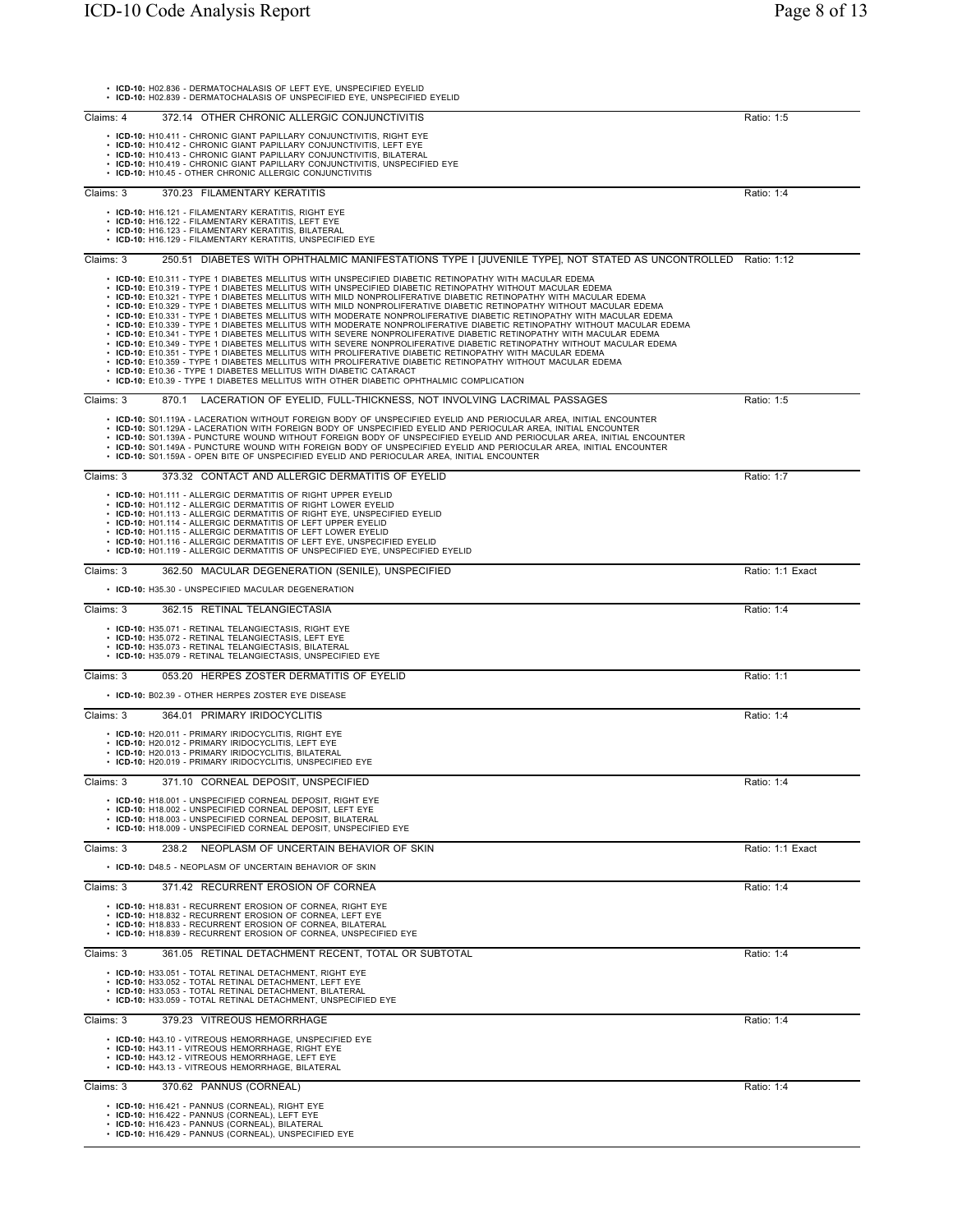| Claims: 3<br>361.13 PRIMARY RETINAL CYSTS                                                                                                                                                                                                                                                                                                                                                                                                                                                                                      | Ratio: 1:4       |
|--------------------------------------------------------------------------------------------------------------------------------------------------------------------------------------------------------------------------------------------------------------------------------------------------------------------------------------------------------------------------------------------------------------------------------------------------------------------------------------------------------------------------------|------------------|
| • ICD-10: H33.191 - OTHER RETINOSCHISIS AND RETINAL CYSTS, RIGHT EYE<br>• ICD-10: H33.192 - OTHER RETINOSCHISIS AND RETINAL CYSTS, LEFT EYE<br>• ICD-10: H33.193 - OTHER RETINOSCHISIS AND RETINAL CYSTS, BILATERAL<br>• ICD-10: H33.199 - OTHER RETINOSCHISIS AND RETINAL CYSTS, UNSPECIFIED EYE                                                                                                                                                                                                                              |                  |
| Claims: 3<br>361.19 RETINOSCHISIS AND RETINAL CYSTS OTHER                                                                                                                                                                                                                                                                                                                                                                                                                                                                      | Ratio: 1:8       |
| • ICD-10: H33.111 - CYST OF ORA SERRATA, RIGHT EYE<br>• ICD-10: H33.112 - CYST OF ORA SERRATA, LEFT EYE<br>• ICD-10: H33.113 - CYST OF ORA SERRATA, BILATERAL<br>• ICD-10: H33.119 - CYST OF ORA SERRATA, UNSPECIFIED EYE<br>• ICD-10: H33.191 - OTHER RETINOSCHISIS AND RETINAL CYSTS, RIGHT EYE<br>• ICD-10: H33.192 - OTHER RETINOSCHISIS AND RETINAL CYSTS, LEFT EYE<br>• ICD-10: H33.193 - OTHER RETINOSCHISIS AND RETINAL CYSTS, BILATERAL<br>• ICD-10: H33.199 - OTHER RETINOSCHISIS AND RETINAL CYSTS, UNSPECIFIED EYE |                  |
| FOREIGN BODY IN CONJUNCTIVAL SAC<br>Claims: 3<br>930.1                                                                                                                                                                                                                                                                                                                                                                                                                                                                         | Ratio: 1:3       |
| • ICD-10: T15.10XA - FOREIGN BODY IN CONJUNCTIVAL SAC, UNSPECIFIED EYE, INITIAL ENCOUNTER<br>• ICD-10: T15.11XA - FOREIGN BODY IN CONJUNCTIVAL SAC, RIGHT EYE, INITIAL ENCOUNTER<br>• ICD-10: T15.12XA - FOREIGN BODY IN CONJUNCTIVAL SAC, LEFT EYE, INITIAL ENCOUNTER                                                                                                                                                                                                                                                         |                  |
| Claims: 2<br>378.40 HETEROPHORIA, UNSPECIFIED                                                                                                                                                                                                                                                                                                                                                                                                                                                                                  | Ratio: 1:1 Exact |
| • ICD-10: H50.50 - UNSPECIFIED HETEROPHORIA                                                                                                                                                                                                                                                                                                                                                                                                                                                                                    |                  |
| Claims: 2<br>361.06 RETINAL DETACHMENT OLD, PARTIAL                                                                                                                                                                                                                                                                                                                                                                                                                                                                            | Ratio: 1:1       |
| • ICD-10: H33.8 - OTHER RETINAL DETACHMENTS                                                                                                                                                                                                                                                                                                                                                                                                                                                                                    |                  |
| Claims: 2<br>921.0<br><b>BLACK EYE, NOS</b>                                                                                                                                                                                                                                                                                                                                                                                                                                                                                    | Ratio: 1:3       |
| • ICD-10: S00.10XA - CONTUSION OF UNSPECIFIED EYELID AND PERIOCULAR AREA, INITIAL ENCOUNTER<br>• ICD-10: S00.11XA - CONTUSION OF RIGHT EYELID AND PERIOCULAR AREA, INITIAL ENCOUNTER<br>• ICD-10: S00.12XA - CONTUSION OF LEFT EYELID AND PERIOCULAR AREA, INITIAL ENCOUNTER                                                                                                                                                                                                                                                   |                  |
| Claims: 2<br>370.63 DEEP VASCULARIZATION OF CORNEA                                                                                                                                                                                                                                                                                                                                                                                                                                                                             | Ratio: 1:4       |
| • ICD-10: H16.441 - DEEP VASCULARIZATION OF CORNEA, RIGHT EYE<br>• ICD-10: H16.442 - DEEP VASCULARIZATION OF CORNEA, LEFT EYE<br>• ICD-10: H16.443 - DEEP VASCULARIZATION OF CORNEA, BILATERAL<br>• ICD-10: H16.449 - DEEP VASCULARIZATION OF CORNEA, UNSPECIFIED EYE                                                                                                                                                                                                                                                          |                  |
| Claims: 2<br>372.42 PERIPHERAL PTERYGIUM, PROGRESSIVE                                                                                                                                                                                                                                                                                                                                                                                                                                                                          | Ratio: 1:4       |
| • ICD-10: H11.051 - PERIPHERAL PTERYGIUM, PROGRESSIVE, RIGHT EYE<br>• ICD-10: H11.052 - PERIPHERAL PTERYGIUM, PROGRESSIVE, LEFT EYE<br>• ICD-10: H11.053 - PERIPHERAL PTERYGIUM, PROGRESSIVE, BILATERAL<br>• ICD-10: H11.059 - PERIPHERAL PTERYGIUM, PROGRESSIVE, UNSPECIFIED EYE                                                                                                                                                                                                                                              |                  |
| CONTUSION OF EYE UNSPECIFIED<br>Claims: 2<br>921.9                                                                                                                                                                                                                                                                                                                                                                                                                                                                             | Ratio: 1:1       |
| • ICD-10: S05.90XA - UNSPECIFIED INJURY OF UNSPECIFIED EYE AND ORBIT, INITIAL ENCOUNTER                                                                                                                                                                                                                                                                                                                                                                                                                                        |                  |
| Claims: 2<br>365.02 BORDERLINE GLAUCOMA ANATOMICAL NARROW ANGLE                                                                                                                                                                                                                                                                                                                                                                                                                                                                | Ratio: 1:4       |
| • ICD-10: H40.031 - ANATOMICAL NARROW ANGLE, RIGHT EYE<br>• ICD-10: H40.032 - ANATOMICAL NARROW ANGLE, LEFT EYE<br>• ICD-10: H40.033 - ANATOMICAL NARROW ANGLE, BILATERAL<br>• ICD-10: H40.039 - ANATOMICAL NARROW ANGLE, UNSPECIFIED EYE                                                                                                                                                                                                                                                                                      |                  |
| Claims: 2<br>365.15 RESIDUAL STAGE OF OPEN ANGLE GLAUCOMA                                                                                                                                                                                                                                                                                                                                                                                                                                                                      | Ratio: 1:4       |
| • ICD-10: H40.151 - RESIDUAL STAGE OF OPEN-ANGLE GLAUCOMA, RIGHT EYE<br>• ICD-10: H40.152 - RESIDUAL STAGE OF OPEN-ANGLE GLAUCOMA, LEFT EYE<br>• ICD-10: H40.153 - RESIDUAL STAGE OF OPEN-ANGLE GLAUCOMA, BILATERAL<br>• ICD-10: H40.159 - RESIDUAL STAGE OF OPEN-ANGLE GLAUCOMA, UNSPECIFIED EYE                                                                                                                                                                                                                              |                  |
| 379.50 NYSTAGMUS, UNSPECIFIED<br>Claims: 2                                                                                                                                                                                                                                                                                                                                                                                                                                                                                     | Ratio: 1:1 Exact |
| $\cdot$ ICD-10: H55.00 - UNSPECIFIED NYSTAGMUS                                                                                                                                                                                                                                                                                                                                                                                                                                                                                 |                  |
| Claims: 2<br>361.07 RETINAL DETACHMENT OLD, TOTAL OR SUBTOTAL                                                                                                                                                                                                                                                                                                                                                                                                                                                                  | Ratio: 1:4       |
| • ICD-10: H33.051 - TOTAL RETINAL DETACHMENT, RIGHT EYE<br>• ICD-10: H33.052 - TOTAL RETINAL DETACHMENT, LEFT EYE<br>• ICD-10: H33.053 - TOTAL RETINAL DETACHMENT, BILATERAL<br>• ICD-10: H33.059 - TOTAL RETINAL DETACHMENT, UNSPECIFIED EYE                                                                                                                                                                                                                                                                                  |                  |
| Claims: 2<br>365.82 GLAUCOMA WITH INCREASED EPISCLERAL VENOUS PRESSURE                                                                                                                                                                                                                                                                                                                                                                                                                                                         | Ratio: 1:4       |
| • ICD-10: H40.811 - GLAUCOMA WITH INCREASED EPISCLERAL VENOUS PRESSURE. RIGHT EYE<br>• ICD-10: H40.812 - GLAUCOMA WITH INCREASED EPISCLERAL VENOUS PRESSURE. LEFT EYE<br>• ICD-10: H40.813 - GLAUCOMA WITH INCREASED EPISCLERAL VENOUS PRESSURE, BILATERAL<br>• ICD-10: H40.819 - GLAUCOMA WITH INCREASED EPISCLERAL VENOUS PRESSURE, UNSPECIFIED EYE                                                                                                                                                                          |                  |
| Claims: 2<br>374.85 VASCULAR ANOMALIES OF EYELID                                                                                                                                                                                                                                                                                                                                                                                                                                                                               | Ratio: 1:7       |
| • ICD-10: H02.871 - VASCULAR ANOMALIES OF RIGHT UPPER EYELID<br>• ICD-10: H02.872 - VASCULAR ANOMALIES OF RIGHT LOWER EYELID<br>• ICD-10: H02.873 - VASCULAR ANOMALIES OF RIGHT EYE, UNSPECIFIED EYELID<br>• ICD-10: H02.874 - VASCULAR ANOMALIES OF LEFT UPPER EYELID<br>• ICD-10: H02.875 - VASCULAR ANOMALIES OF LEFT LOWER EYELID<br>• ICD-10: H02.876 - VASCULAR ANOMALIES OF LEFT EYE, UNSPECIFIED EYELID<br>• ICD-10: H02.879 - VASCULAR ANOMALIES OF UNSPECIFIED EYE, UNSPECIFIED EYELID                               |                  |
| Claims: 2<br>340<br>MULTIPLE SCLEROSIS                                                                                                                                                                                                                                                                                                                                                                                                                                                                                         | Ratio: 1:1 Exact |
| • ICD-10: G35 - MULTIPLE SCLEROSIS                                                                                                                                                                                                                                                                                                                                                                                                                                                                                             |                  |
| Claims: 2<br>379.22 CRYSTALLINE DEPOSITS IN VITREOUS                                                                                                                                                                                                                                                                                                                                                                                                                                                                           | Ratio: 1:4       |
| • ICD-10: H43.20 - CRYSTALLINE DEPOSITS IN VITREOUS BODY, UNSPECIFIED EYE<br>• ICD-10: H43.21 - CRYSTALLINE DEPOSITS IN VITREOUS BODY, RIGHT EYE<br>• ICD-10: H43.22 - CRYSTALLINE DEPOSITS IN VITREOUS BODY, LEFT EYE<br>• ICD-10: H43.23 - CRYSTALLINE DEPOSITS IN VITREOUS BODY, BILATERAL                                                                                                                                                                                                                                  |                  |
| Claims: 2<br>362.84 RETINAL ISCHEMIA                                                                                                                                                                                                                                                                                                                                                                                                                                                                                           | Ratio: 1:1 Exact |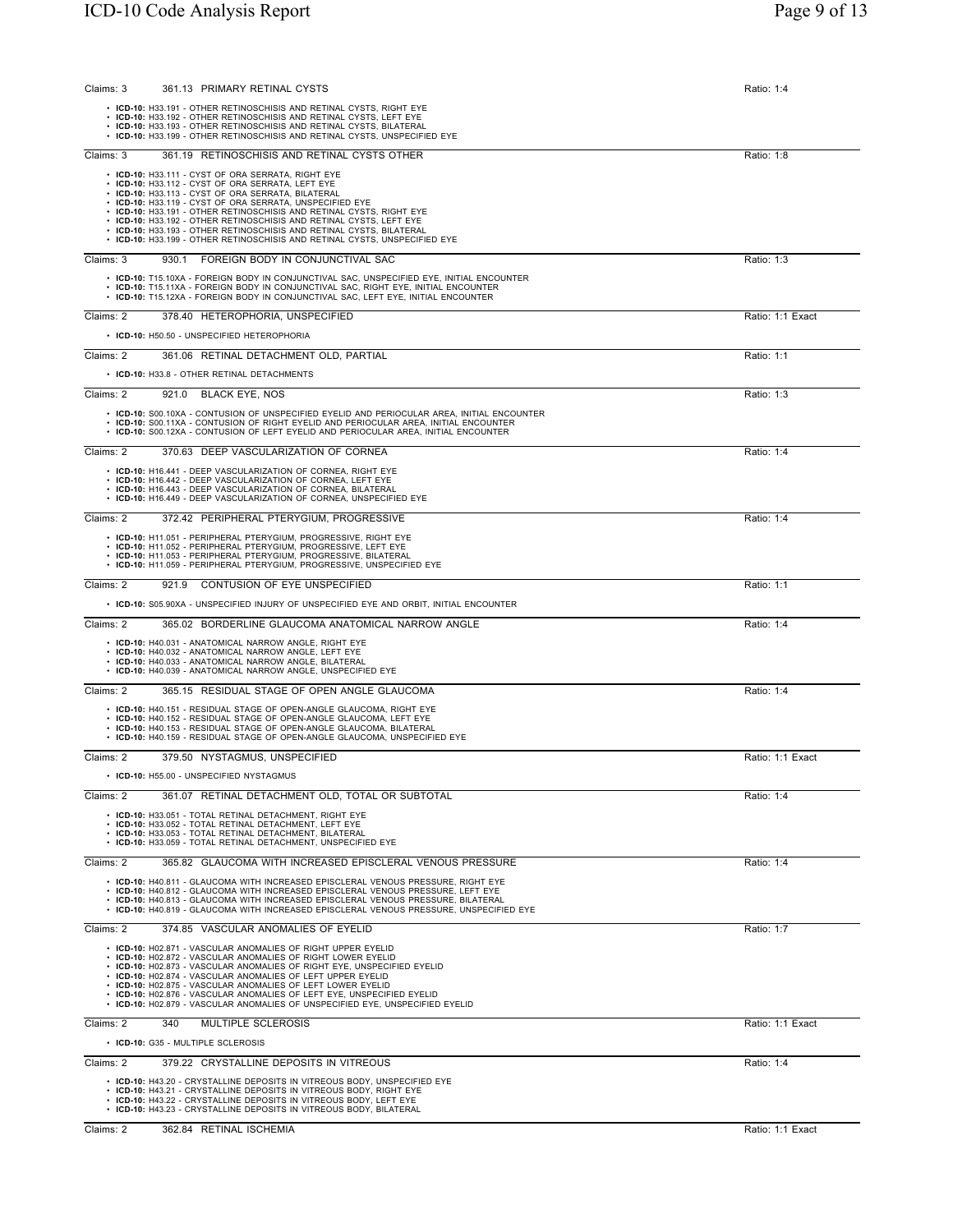| • ICD-10: H35.82 - RETINAL ISCHEMIA                                                                                                                                                                                                                                                                                                                                                                                                                                                                                                                                                                                                                                                                                                                                                                                                                                                                                                                                                                                                                                                                                                                                                                                                                                                                                                                                                                                                                                                                                                                                                                                                                                                                                                                                                                                                                                                                                                                                                                                                                                                                                                                                                                                                                                                                                                                                                                                                                                                                                                                                                                                                                                                                                                                                                                                  |                  |
|----------------------------------------------------------------------------------------------------------------------------------------------------------------------------------------------------------------------------------------------------------------------------------------------------------------------------------------------------------------------------------------------------------------------------------------------------------------------------------------------------------------------------------------------------------------------------------------------------------------------------------------------------------------------------------------------------------------------------------------------------------------------------------------------------------------------------------------------------------------------------------------------------------------------------------------------------------------------------------------------------------------------------------------------------------------------------------------------------------------------------------------------------------------------------------------------------------------------------------------------------------------------------------------------------------------------------------------------------------------------------------------------------------------------------------------------------------------------------------------------------------------------------------------------------------------------------------------------------------------------------------------------------------------------------------------------------------------------------------------------------------------------------------------------------------------------------------------------------------------------------------------------------------------------------------------------------------------------------------------------------------------------------------------------------------------------------------------------------------------------------------------------------------------------------------------------------------------------------------------------------------------------------------------------------------------------------------------------------------------------------------------------------------------------------------------------------------------------------------------------------------------------------------------------------------------------------------------------------------------------------------------------------------------------------------------------------------------------------------------------------------------------------------------------------------------------|------------------|
| Claims: 2<br>367.1<br>MYOPIA                                                                                                                                                                                                                                                                                                                                                                                                                                                                                                                                                                                                                                                                                                                                                                                                                                                                                                                                                                                                                                                                                                                                                                                                                                                                                                                                                                                                                                                                                                                                                                                                                                                                                                                                                                                                                                                                                                                                                                                                                                                                                                                                                                                                                                                                                                                                                                                                                                                                                                                                                                                                                                                                                                                                                                                         | Ratio: 1:4       |
| • ICD-10: H52.10 - MYOPIA, UNSPECIFIED EYE<br>• ICD-10: H52.11 - MYOPIA, RIGHT EYE<br>• ICD-10: H52.12 - MYOPIA, LEFT EYE<br>· ICD-10: H52.13 - MYOPIA, BILATERAL                                                                                                                                                                                                                                                                                                                                                                                                                                                                                                                                                                                                                                                                                                                                                                                                                                                                                                                                                                                                                                                                                                                                                                                                                                                                                                                                                                                                                                                                                                                                                                                                                                                                                                                                                                                                                                                                                                                                                                                                                                                                                                                                                                                                                                                                                                                                                                                                                                                                                                                                                                                                                                                    |                  |
| Claims: 2<br>375.89 DISORDERS OF LACRIMAL SYSTEM OTHER                                                                                                                                                                                                                                                                                                                                                                                                                                                                                                                                                                                                                                                                                                                                                                                                                                                                                                                                                                                                                                                                                                                                                                                                                                                                                                                                                                                                                                                                                                                                                                                                                                                                                                                                                                                                                                                                                                                                                                                                                                                                                                                                                                                                                                                                                                                                                                                                                                                                                                                                                                                                                                                                                                                                                               | Ratio: 1:2       |
| • ICD-10: H04.19 - OTHER SPECIFIED DISORDERS OF LACRIMAL GLAND<br>• ICD-10: H04.89 - OTHER DISORDERS OF LACRIMAL SYSTEM                                                                                                                                                                                                                                                                                                                                                                                                                                                                                                                                                                                                                                                                                                                                                                                                                                                                                                                                                                                                                                                                                                                                                                                                                                                                                                                                                                                                                                                                                                                                                                                                                                                                                                                                                                                                                                                                                                                                                                                                                                                                                                                                                                                                                                                                                                                                                                                                                                                                                                                                                                                                                                                                                              |                  |
| Claims: 2<br>367.20 ASTIGMATISM, UNSPECIFIED                                                                                                                                                                                                                                                                                                                                                                                                                                                                                                                                                                                                                                                                                                                                                                                                                                                                                                                                                                                                                                                                                                                                                                                                                                                                                                                                                                                                                                                                                                                                                                                                                                                                                                                                                                                                                                                                                                                                                                                                                                                                                                                                                                                                                                                                                                                                                                                                                                                                                                                                                                                                                                                                                                                                                                         | Ratio: 1:4       |
| • ICD-10: H52.201 - UNSPECIFIED ASTIGMATISM, RIGHT EYE<br>• ICD-10: H52.202 - UNSPECIFIED ASTIGMATISM, LEFT EYE<br>• ICD-10: H52.203 - UNSPECIFIED ASTIGMATISM, BILATERAL<br>• ICD-10: H52.209 - UNSPECIFIED ASTIGMATISM, UNSPECIFIED EYE                                                                                                                                                                                                                                                                                                                                                                                                                                                                                                                                                                                                                                                                                                                                                                                                                                                                                                                                                                                                                                                                                                                                                                                                                                                                                                                                                                                                                                                                                                                                                                                                                                                                                                                                                                                                                                                                                                                                                                                                                                                                                                                                                                                                                                                                                                                                                                                                                                                                                                                                                                            |                  |
| Claims: 2<br>FACIAL NERVE DISORDERS OTHER<br>351.8                                                                                                                                                                                                                                                                                                                                                                                                                                                                                                                                                                                                                                                                                                                                                                                                                                                                                                                                                                                                                                                                                                                                                                                                                                                                                                                                                                                                                                                                                                                                                                                                                                                                                                                                                                                                                                                                                                                                                                                                                                                                                                                                                                                                                                                                                                                                                                                                                                                                                                                                                                                                                                                                                                                                                                   | Ratio: 1:4       |
| • ICD-10: G51.2 - ELKERSSONS SYNDROME<br>• ICD-10: G51.3 - CLONIC HEMIFACIAL SPASM<br>• ICD-10: G51.4 - FACIAL MYOKYMIA<br>• ICD-10: G51.8 - OTHER DISORDERS OF FACIAL NERVE                                                                                                                                                                                                                                                                                                                                                                                                                                                                                                                                                                                                                                                                                                                                                                                                                                                                                                                                                                                                                                                                                                                                                                                                                                                                                                                                                                                                                                                                                                                                                                                                                                                                                                                                                                                                                                                                                                                                                                                                                                                                                                                                                                                                                                                                                                                                                                                                                                                                                                                                                                                                                                         |                  |
| Claims: 2<br>SUPERFICIAL INJURY OF CONJUNCTIVA<br>918.2                                                                                                                                                                                                                                                                                                                                                                                                                                                                                                                                                                                                                                                                                                                                                                                                                                                                                                                                                                                                                                                                                                                                                                                                                                                                                                                                                                                                                                                                                                                                                                                                                                                                                                                                                                                                                                                                                                                                                                                                                                                                                                                                                                                                                                                                                                                                                                                                                                                                                                                                                                                                                                                                                                                                                              | Ratio: 1:3       |
| • ICD-10: S05.00XA - INJURY OF CONJUNCTIVA AND CORNEAL ABRASION WITHOUT FOREIGN BODY, UNSPECIFIED EYE, INITIAL ENCOUNTER<br>. ICD-10: S05.01XA - INJURY OF CONJUNCTIVA AND CORNEAL ABRASION WITHOUT FOREIGN BODY, RIGHT EYE, INITIAL ENCOUNTER<br>. ICD-10: S05.02XA - INJURY OF CONJUNCTIVA AND CORNEAL ABRASION WITHOUT FOREIGN BODY, LEFT EYE, INITIAL ENCOUNTER                                                                                                                                                                                                                                                                                                                                                                                                                                                                                                                                                                                                                                                                                                                                                                                                                                                                                                                                                                                                                                                                                                                                                                                                                                                                                                                                                                                                                                                                                                                                                                                                                                                                                                                                                                                                                                                                                                                                                                                                                                                                                                                                                                                                                                                                                                                                                                                                                                                  |                  |
| Claims: 2<br>365.31 CORTICOSTEROID-INDUCED GLAUCOMA GLAUCOMATOUS STAGE                                                                                                                                                                                                                                                                                                                                                                                                                                                                                                                                                                                                                                                                                                                                                                                                                                                                                                                                                                                                                                                                                                                                                                                                                                                                                                                                                                                                                                                                                                                                                                                                                                                                                                                                                                                                                                                                                                                                                                                                                                                                                                                                                                                                                                                                                                                                                                                                                                                                                                                                                                                                                                                                                                                                               | Ratio: 1:20      |
| • ICD-10: H40.60X0 - GLAUCOMA SECONDARY TO DRUGS, UNSPECIFIED EYE, STAGE UNSPECIFIED<br>• ICD-10: H40.60X1 - GLAUCOMA SECONDARY TO DRUGS, UNSPECIFIED EYE, MILD STAGE<br>• ICD-10: H40.60X2 - GLAUCOMA SECONDARY TO DRUGS, UNSPECIFIED EYE, MODERATE STAGE<br>• ICD-10: H40.60X3 - GLAUCOMA SECONDARY TO DRUGS, UNSPECIFIED EYE, SEVERE STAGE<br>• ICD-10: H40.60X4 - GLAUCOMA SECONDARY TO DRUGS, UNSPECIFIED EYE, INDETERMINATE STAGE<br>• ICD-10: H40.61X0 - GLAUCOMA SECONDARY TO DRUGS, RIGHT EYE, STAGE UNSPECIFIED<br>• ICD-10: H40.61X1 - GLAUCOMA SECONDARY TO DRUGS, RIGHT EYE, MILD STAGE<br>• ICD-10: H40.61X2 - GLAUCOMA SECONDARY TO DRUGS, RIGHT EYE, MODERATE STAGE<br>• ICD-10: H40.61X3 - GLAUCOMA SECONDARY TO DRUGS, RIGHT EYE, SEVERE STAGE<br>• ICD-10: H40.61X4 - GLAUCOMA SECONDARY TO DRUGS, RIGHT EYE, INDETERMINATE STAGE<br>• ICD-10: H40.62X0 - GLAUCOMA SECONDARY TO DRUGS, LEFT EYE, STAGE UNSPECIFIED<br>• ICD-10: H40.62X1 - GLAUCOMA SECONDARY TO DRUGS, LEFT EYE, MILD STAGE<br>• ICD-10: H40.62X2 - GLAUCOMA SECONDARY TO DRUGS, LEFT EYE, MODERATE STAGE<br>• ICD-10: H40.62X3 - GLAUCOMA SECONDARY TO DRUGS, LEFT EYE, SEVERE STAGE<br>ICD-10: H40.62X4 - GLAUCOMA SECONDARY TO DRUGS, LEFT EYE, INDETERMINATE STAGE<br>ICD-10: H40.63X0 - GLAUCOMA SECONDARY TO DRUGS, BILATERAL, STAGE UNSPECIFIED<br>• ICD-10: H40.63X1 - GLAUCOMA SECONDARY TO DRUGS, BILATERAL, MILD STAGE<br>• ICD-10: H40.63X2 - GLAUCOMA SECONDARY TO DRUGS, BILATERAL, MODERATE STAGE                                                                                                                                                                                                                                                                                                                                                                                                                                                                                                                                                                                                                                                                                                                                                                                                                                                                                                                                                                                                                                                                                                                                                                                                                                                                                                                 |                  |
| • ICD-10: H40.63X3 - GLAUCOMA SECONDARY TO DRUGS, BILATERAL, SEVERE STAGE<br>• ICD-10: H40.63X4 - GLAUCOMA SECONDARY TO DRUGS, BILATERAL, INDETERMINATE STAGE                                                                                                                                                                                                                                                                                                                                                                                                                                                                                                                                                                                                                                                                                                                                                                                                                                                                                                                                                                                                                                                                                                                                                                                                                                                                                                                                                                                                                                                                                                                                                                                                                                                                                                                                                                                                                                                                                                                                                                                                                                                                                                                                                                                                                                                                                                                                                                                                                                                                                                                                                                                                                                                        |                  |
| Claims: 2<br>366.10 SENILE CATARACT, UNSPECIFIED                                                                                                                                                                                                                                                                                                                                                                                                                                                                                                                                                                                                                                                                                                                                                                                                                                                                                                                                                                                                                                                                                                                                                                                                                                                                                                                                                                                                                                                                                                                                                                                                                                                                                                                                                                                                                                                                                                                                                                                                                                                                                                                                                                                                                                                                                                                                                                                                                                                                                                                                                                                                                                                                                                                                                                     | Ratio: 1:1 Exact |
| • ICD-10: H25.9 - UNSPECIFIED AGE-RELATED CATARACT                                                                                                                                                                                                                                                                                                                                                                                                                                                                                                                                                                                                                                                                                                                                                                                                                                                                                                                                                                                                                                                                                                                                                                                                                                                                                                                                                                                                                                                                                                                                                                                                                                                                                                                                                                                                                                                                                                                                                                                                                                                                                                                                                                                                                                                                                                                                                                                                                                                                                                                                                                                                                                                                                                                                                                   |                  |
| DIABETES WITH OPHTHALMIC MANIFESTATIONS TYPE II OR UNSPECIFIED TYPE, NOT STATED AS<br>Claims: 2<br>250.50<br><b>UNCONTROLLED</b>                                                                                                                                                                                                                                                                                                                                                                                                                                                                                                                                                                                                                                                                                                                                                                                                                                                                                                                                                                                                                                                                                                                                                                                                                                                                                                                                                                                                                                                                                                                                                                                                                                                                                                                                                                                                                                                                                                                                                                                                                                                                                                                                                                                                                                                                                                                                                                                                                                                                                                                                                                                                                                                                                     | Ratio: 1:24      |
| • ICD-10: E11.311 - TYPE 2 DIABETES MELLITUS WITH UNSPECIFIED DIABETIC RETINOPATHY WITH MACULAR EDEMA<br>• ICD-10: E11.319 - TYPE 2 DIABETES MELLITUS WITH UNSPECIFIED DIABETIC RETINOPATHY WITHOUT MACULAR EDEMA<br>• ICD-10: E11.321 - TYPE 2 DIABETES MELLITUS WITH MILD NONPROLIFERATIVE DIABETIC RETINOPATHY WITH MACULAR EDEMA<br>. ICD-10: E11.329 - TYPE 2 DIABETES MELLITUS WITH MILD NONPROLIFERATIVE DIABETIC RETINOPATHY WITHOUT MACULAR EDEMA<br>. ICD-10: E11.331 - TYPE 2 DIABETES MELLITUS WITH MODERATE NONPROLIFERATIVE DIABETIC RETINOPATHY WITH MACULAR EDEMA<br>· ICD-10: E11.339 - TYPE 2 DIABETES MELLITUS WITH MODERATE NONPROLIFERATIVE DIABETIC RETINOPATHY WITHOUT MACULAR EDEMA<br>• ICD-10: E11.341 - TYPE 2 DIABETES MELLITUS WITH SEVERE NONPROLIFERATIVE DIABETIC RETINOPATHY WITH MACULAR EDEMA<br>. ICD-10: E11.349 - TYPE 2 DIABETES MELLITUS WITH SEVERE NONPROLIFERATIVE DIABETIC RETINOPATHY WITHOUT MACULAR EDEMA<br>· ICD-10: E11.351 - TYPE 2 DIABETES MELLITUS WITH PROLIFERATIVE DIABETIC RETINOPATHY WITH MACULAR EDEMA<br>• ICD-10: E11.359 - TYPE 2 DIABETES MELLITUS WITH PROLIFERATIVE DIABETIC RETINOPATHY WITHOUT MACULAR EDEMA<br>• ICD-10: E11.36 - TYPE 2 DIABETES MELLITUS WITH DIABETIC CATARACT<br>• ICD-10: E11.39 - TYPE 2 DIABETES MELLITUS WITH OTHER DIABETIC OPHTHALMIC COMPLICATION<br>• ICD-10: E13.311 - OTHER SPECIFIED DIABETES MELLITUS WITH UNSPECIFIED DIABETIC RETINOPATHY WITH MACULAR EDEMA<br>. ICD-10: E13.319 - OTHER SPECIFIED DIABETES MELLITUS WITH UNSPECIFIED DIABETIC RETINOPATHY WITHOUT MACULAR EDEMA<br>• ICD-10: E13.321 - OTHER SPECIFIED DIABETES MELLITUS WITH MILD NONPROLIFERATIVE DIABETIC RETINOPATHY WITH MACULAR EDEMA<br>• ICD-10: E13.329 - OTHER SPECIFIED DIABETES MELLITUS WITH MILD NONPROLIFERATIVE DIABETIC RETINOPATHY WITHOUT MACULAR EDEMA<br>• ICD-10: E13.331 - OTHER SPECIFIED DIABETES MELLITUS WITH MODERATE NONPROLIFERATIVE DIABETIC RETINOPATHY WITH MACULAR EDEMA<br>• ICD-10: E13.339 - OTHER SPECIFIED DIABETES MELLITUS WITH MODERATE NONPROLIFERATIVE DIABETIC RETINOPATHY WITHOUT MACULAR EDEMA<br>. ICD-10: E13.341 - OTHER SPECIFIED DIABETES MELLITUS WITH SEVERE NONPROLIFERATIVE DIABETIC RETINOPATHY WITH MACULAR EDEMA<br>. ICD-10: E13.349 - OTHER SPECIFIED DIABETES MELLITUS WITH SEVERE NONPROLIFERATIVE DIABETIC RETINOPATHY WITHOUT MACULAR EDEMA<br>• ICD-10: E13.351 - OTHER SPECIFIED DIABETES MELLITUS WITH PROLIFERATIVE DIABETIC RETINOPATHY WITH MACULAR EDEMA<br>• ICD-10: E13.359 - OTHER SPECIFIED DIABETES MELLITUS WITH PROLIFERATIVE DIABETIC RETINOPATHY WITHOUT MACULAR EDEMA<br>• ICD-10: E13.36 - OTHER SPECIFIED DIABETES MELLITUS WITH DIABETIC CATARACT<br>• ICD-10: E13.39 - OTHER SPECIFIED DIABETES MELLITUS WITH OTHER DIABETIC OPHTHALMIC COMPLICATION |                  |
| Claims: 2<br>372.10 CHRONIC CONJUNCTIVITIS, UNSPECIFIED                                                                                                                                                                                                                                                                                                                                                                                                                                                                                                                                                                                                                                                                                                                                                                                                                                                                                                                                                                                                                                                                                                                                                                                                                                                                                                                                                                                                                                                                                                                                                                                                                                                                                                                                                                                                                                                                                                                                                                                                                                                                                                                                                                                                                                                                                                                                                                                                                                                                                                                                                                                                                                                                                                                                                              | Ratio: 1:4       |
| • ICD-10: H10.401 - UNSPECIFIED CHRONIC CONJUNCTIVITIS, RIGHT EYE<br>• ICD-10: H10.402 - UNSPECIFIED CHRONIC CONJUNCTIVITIS, LEFT EYE<br>• ICD-10: H10.403 - UNSPECIFIED CHRONIC CONJUNCTIVITIS, BILATERAL<br>• ICD-10: H10.409 - UNSPECIFIED CHRONIC CONJUNCTIVITIS, UNSPECIFIED EYE                                                                                                                                                                                                                                                                                                                                                                                                                                                                                                                                                                                                                                                                                                                                                                                                                                                                                                                                                                                                                                                                                                                                                                                                                                                                                                                                                                                                                                                                                                                                                                                                                                                                                                                                                                                                                                                                                                                                                                                                                                                                                                                                                                                                                                                                                                                                                                                                                                                                                                                                |                  |
| Claims: 2<br>377.01 PAPILLEDEMA ASSOCIATED WITH INCREASED INTRACRANIAL PRESSURE<br>• ICD-10: H47.11 - PAPILLEDEMA ASSOCIATED WITH INCREASED INTRACRANIAL PRESSURE                                                                                                                                                                                                                                                                                                                                                                                                                                                                                                                                                                                                                                                                                                                                                                                                                                                                                                                                                                                                                                                                                                                                                                                                                                                                                                                                                                                                                                                                                                                                                                                                                                                                                                                                                                                                                                                                                                                                                                                                                                                                                                                                                                                                                                                                                                                                                                                                                                                                                                                                                                                                                                                    | Ratio: 1:1 Exact |
| Claims: 2<br>372.01 SEROUS CONJUNCTIVITIS, EXCEPT VIRAL                                                                                                                                                                                                                                                                                                                                                                                                                                                                                                                                                                                                                                                                                                                                                                                                                                                                                                                                                                                                                                                                                                                                                                                                                                                                                                                                                                                                                                                                                                                                                                                                                                                                                                                                                                                                                                                                                                                                                                                                                                                                                                                                                                                                                                                                                                                                                                                                                                                                                                                                                                                                                                                                                                                                                              | Ratio: 1:4       |
| • ICD-10: H10.231 - SEROUS CONJUNCTIVITIS, EXCEPT VIRAL, RIGHT EYE<br>• ICD-10: H10.232 - SEROUS CONJUNCTIVITIS, EXCEPT VIRAL, LEFT EYE<br>• ICD-10: H10.233 - SEROUS CONJUNCTIVITIS, EXCEPT VIRAL, BILATERAL<br>• ICD-10: H10.239 - SEROUS CONJUNCTIVITIS, EXCEPT VIRAL, UNSPECIFIED EYE                                                                                                                                                                                                                                                                                                                                                                                                                                                                                                                                                                                                                                                                                                                                                                                                                                                                                                                                                                                                                                                                                                                                                                                                                                                                                                                                                                                                                                                                                                                                                                                                                                                                                                                                                                                                                                                                                                                                                                                                                                                                                                                                                                                                                                                                                                                                                                                                                                                                                                                            |                  |

• **ICD-10:** K52.2 - ALLERGIC AND DIETETIC GASTROENTERITIS AND COLITIS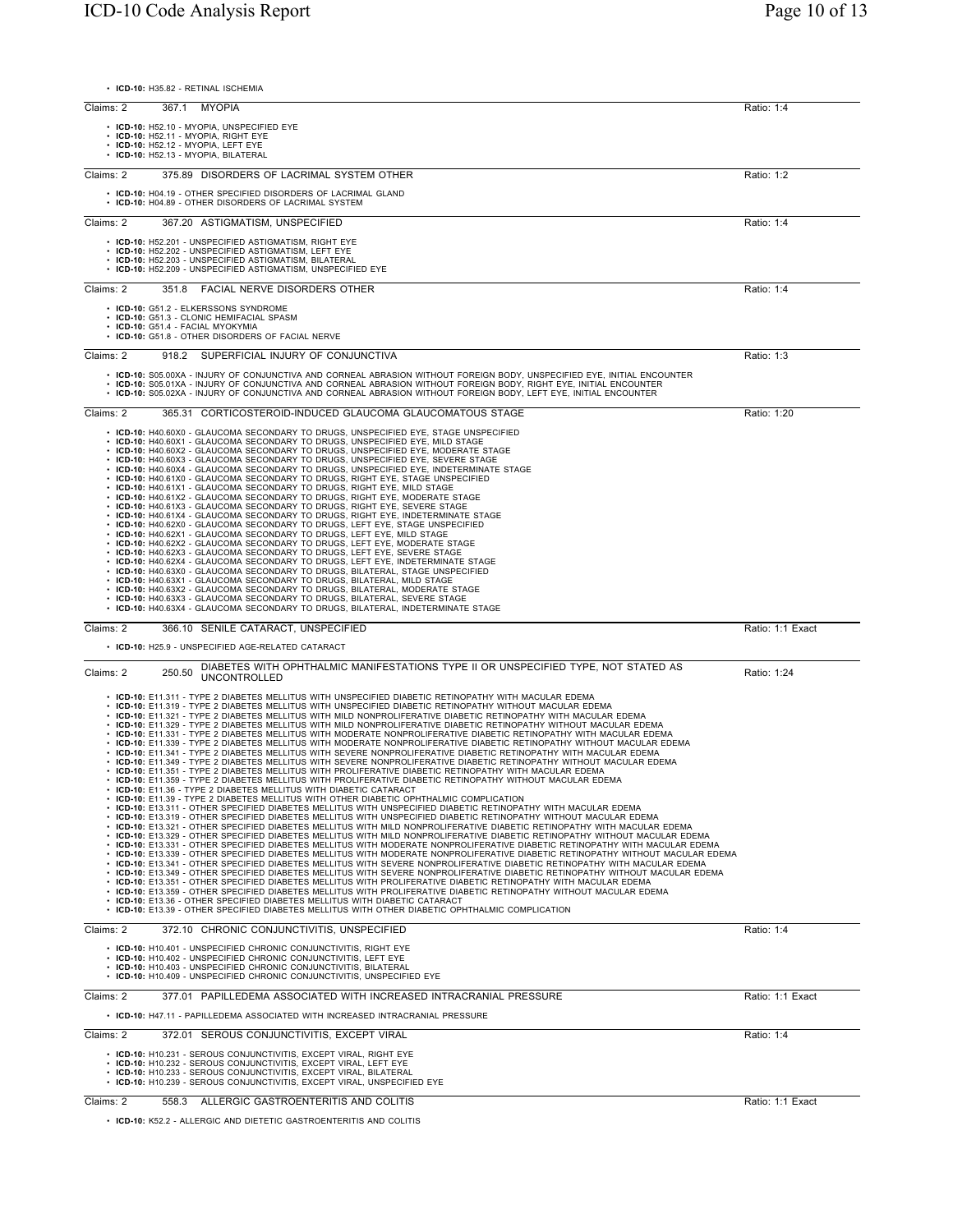| Claims: 1 | 368.03 REFRACTIVE AMBLYOPIA                                                                                                                                                                        | Ratio: 1:4       |
|-----------|----------------------------------------------------------------------------------------------------------------------------------------------------------------------------------------------------|------------------|
|           | • ICD-10: H53.021 - REFRACTIVE AMBLYOPIA, RIGHT EYE<br>• ICD-10: H53.022 - REFRACTIVE AMBLYOPIA, LEFT EYE                                                                                          |                  |
|           | • ICD-10: H53.023 - REFRACTIVE AMBLYOPIA, BILATERAL<br>• ICD-10: H53.029 - REFRACTIVE AMBLYOPIA, UNSPECIFIED EYE                                                                                   |                  |
|           |                                                                                                                                                                                                    |                  |
| Claims: 1 | 372.41 PERIPHERAL PTERYGIUM, STATIONARY                                                                                                                                                            | Ratio: 1:4       |
|           | • ICD-10: H11.041 - PERIPHERAL PTERYGIUM, STATIONARY, RIGHT EYE<br>• ICD-10: H11.042 - PERIPHERAL PTERYGIUM, STATIONARY, LEFT EYE                                                                  |                  |
|           | • ICD-10: H11.043 - PERIPHERAL PTERYGIUM, STATIONARY, BILATERAL<br>• ICD-10: H11.049 - PERIPHERAL PTERYGIUM, STATIONARY, UNSPECIFIED EYE                                                           |                  |
|           |                                                                                                                                                                                                    |                  |
| Claims: 1 | 368.13 VISUAL DISCOMFORT                                                                                                                                                                           | Ratio: 1:4       |
|           | • ICD-10: H53.141 - VISUAL DISCOMFORT, RIGHT EYE<br>• ICD-10: H53.142 - VISUAL DISCOMFORT, LEFT EYE                                                                                                |                  |
|           | • ICD-10: H53.143 - VISUAL DISCOMFORT, BILATERAL<br>• ICD-10: H53.149 - VISUAL DISCOMFORT, UNSPECIFIED                                                                                             |                  |
| Claims: 1 | 370.22 MACULAR KERATITIS                                                                                                                                                                           | Ratio: 1:4       |
|           | • ICD-10: H16.111 - MACULAR KERATITIS, RIGHT EYE                                                                                                                                                   |                  |
|           | • ICD-10: H16.112 - MACULAR KERATITIS, LEFT EYE                                                                                                                                                    |                  |
|           | • ICD-10: H16.113 - MACULAR KERATITIS, BILATERAL<br>• ICD-10: H16.119 - MACULAR KERATITIS, UNSPECIFIED EYE                                                                                         |                  |
| Claims: 1 | 173.10 UNSPECIFIED MALIGNANT NEOPLASM OF EYELID, INCLUDING CANTHUS                                                                                                                                 | Ratio: 1:3       |
|           | • ICD-10: C44.101 - UNSPECIFIED MALIGNANT NEOPLASM OF SKIN OF UNSPECIFIED EYELID, INCLUDING CANTHUS                                                                                                |                  |
|           | • ICD-10: C44.102 - UNSPECIFIED MALIGNANT NEOPLASM OF SKIN OF RIGHT EYELID, INCLUDING CANTHUS<br>• ICD-10: C44.109 - UNSPECIFIED MALIGNANT NEOPLASM OF SKIN OF LEFT EYELID, INCLUDING CANTHUS      |                  |
|           |                                                                                                                                                                                                    |                  |
| Claims: 1 | 351.0 BELLS PALSY                                                                                                                                                                                  | Ratio: 1:1 Exact |
|           | • ICD-10: G51.0 - ELLS PALSY                                                                                                                                                                       |                  |
| Claims: 1 | 362.41 CENTRAL SEROUS RETINOPATHY                                                                                                                                                                  | Ratio: 1:4       |
|           | • ICD-10: H35.711 - CENTRAL SEROUS CHORIORETINOPATHY, RIGHT EYE<br>• ICD-10: H35.712 - CENTRAL SEROUS CHORIORETINOPATHY, LEFT EYE                                                                  |                  |
|           | • ICD-10: H35.713 - CENTRAL SEROUS CHORIORETINOPATHY, BILATERAL<br>• ICD-10: H35.719 - CENTRAL SEROUS CHORIORETINOPATHY, UNSPECIFIED EYE                                                           |                  |
|           |                                                                                                                                                                                                    |                  |
| Claims: 1 | 372.00 ACUTE CONJUNCTIVITIS, UNSPECIFIED                                                                                                                                                           | Ratio: 1:4       |
|           | • ICD-10: H10.30 - UNSPECIFIED ACUTE CONJUNCTIVITIS, UNSPECIFIED EYE<br>• ICD-10: H10.31 - UNSPECIFIED ACUTE CONJUNCTIVITIS, RIGHT EYE                                                             |                  |
|           | • ICD-10: H10.32 - UNSPECIFIED ACUTE CONJUNCTIVITIS, LEFT EYE<br>• ICD-10: H10.33 - UNSPECIFIED ACUTE CONJUNCTIVITIS, BILATERAL                                                                    |                  |
| Claims: 1 | DISORDER OF EYE MOVEMENTS UNSPECIFIED<br>378.9                                                                                                                                                     | Ratio: 1:2       |
|           |                                                                                                                                                                                                    |                  |
|           | • ICD-10: H50.9 - UNSPECIFIED STRABISMUS<br>• ICD-10: H51.9 - UNSPECIFIED DISORDER OF BINOCULAR MOVEMENT                                                                                           |                  |
| Claims: 1 | BENIGN NEOPLASM OF CEREBRAL MENINGES<br>225.2                                                                                                                                                      | Ratio: 1:2       |
|           | • ICD-10: D32.0 - BENIGN NEOPLASM OF CEREBRAL MENINGES                                                                                                                                             |                  |
|           | • ICD-10: D32.9 - BENIGN NEOPLASM OF MENINGES, UNSPECIFIED                                                                                                                                         |                  |
| Claims: 1 | 802.6 FRACTURE OF ORBITAL FLOOR (BLOW-OUT), CLOSED                                                                                                                                                 | Ratio: 1:1       |
|           | • ICD-10: S02.3XXA - FRACTURE OF ORBITAL FLOOR, INITIAL ENCOUNTER FOR CLOSED FRACTURE                                                                                                              |                  |
| Claims: 1 | 370.03 CENTRAL CORNEAL ULCER                                                                                                                                                                       | Ratio: 1:4       |
|           | • ICD-10: H16.011 - CENTRAL CORNEAL ULCER, RIGHT EYE                                                                                                                                               |                  |
|           | • ICD-10: H16.012 - CENTRAL CORNEAL ULCER, LEFT EYE<br>• ICD-10: H16.013 - CENTRAL CORNEAL ULCER, BILATERAL                                                                                        |                  |
|           | • ICD-10: H16.019 - CENTRAL CORNEAL ULCER, UNSPECIFIED EYE                                                                                                                                         |                  |
| Claims: 1 | 996.53 MECHANICAL COMPLICATION DUE TO OCULAR LENS PROSTHESIS                                                                                                                                       | Ratio: 1:3       |
|           | • ICD-10: T85.21XA - BREAKDOWN (MECHANICAL) OF INTRAOCULAR LENS, INITIAL ENCOUNTER                                                                                                                 |                  |
|           | • ICD-10: T85.22XA - DISPLACEMENT OF INTRAOCULAR LENS, INITIAL ENCOUNTER<br>• ICD-10: T85.29XA - OTHER MECHANICAL COMPLICATION OF INTRAOCULAR LENS, INITIAL ENCOUNTER                              |                  |
| Claims: 1 | 362.74 PIGMENTARY RETINAL DYSTROPHY                                                                                                                                                                | Ratio: 1:1 Exact |
|           | • ICD-10: H35.52 - PIGMENTARY RETINAL DYSTROPHY                                                                                                                                                    |                  |
| Claims: 1 | 871.5 PENETRATION OF EYEBALL WITH MAGNETIC FOREIGN BODY                                                                                                                                            |                  |
|           |                                                                                                                                                                                                    | Ratio: 1:3       |
|           | • ICD-10: S05.50XA - PENETRATING WOUND WITH FOREIGN BODY OF UNSPECIFIED EYEBALL, INITIAL ENCOUNTER<br>• ICD-10: S05.51XA - PENETRATING WOUND WITH FOREIGN BODY OF RIGHT EYEBALL, INITIAL ENCOUNTER |                  |
|           | • ICD-10: S05.52XA - PENETRATING WOUND WITH FOREIGN BODY OF LEFT EYEBALL, INITIAL ENCOUNTER                                                                                                        |                  |
| Claims: 1 | 365.65 GLAUCOMA ASSOCIATED WITH OCULAR TRAUMA                                                                                                                                                      | Ratio: 1:20      |
|           | • ICD-10: H40.30X0 - GLAUCOMA SECONDARY TO EYE TRAUMA, UNSPECIFIED EYE, STAGE UNSPECIFIED<br>• ICD-10: H40.30X1 - GLAUCOMA SECONDARY TO EYE TRAUMA, UNSPECIFIED EYE, MILD STAGE                    |                  |
|           | • ICD-10: H40.30X2 - GLAUCOMA SECONDARY TO EYE TRAUMA, UNSPECIFIED EYE, MODERATE STAGE<br>• ICD-10: H40.30X3 - GLAUCOMA SECONDARY TO EYE TRAUMA, UNSPECIFIED EYE, SEVERE STAGE                     |                  |
|           | • ICD-10: H40.30X4 - GLAUCOMA SECONDARY TO EYE TRAUMA, UNSPECIFIED EYE, INDETERMINATE STAGE                                                                                                        |                  |
|           | • ICD-10: H40.31X0 - GLAUCOMA SECONDARY TO EYE TRAUMA, RIGHT EYE, STAGE UNSPECIFIED<br>• ICD-10: H40.31X1 - GLAUCOMA SECONDARY TO EYE TRAUMA, RIGHT EYE, MILD STAGE                                |                  |
|           | • ICD-10: H40.31X2 - GLAUCOMA SECONDARY TO EYE TRAUMA, RIGHT EYE, MODERATE STAGE<br>• ICD-10: H40.31X3 - GLAUCOMA SECONDARY TO EYE TRAUMA, RIGHT EYE, SEVERE STAGE                                 |                  |
|           | • ICD-10: H40.31X4 - GLAUCOMA SECONDARY TO EYE TRAUMA, RIGHT EYE, INDETERMINATE STAGE<br>• ICD-10: H40.32X0 - GLAUCOMA SECONDARY TO EYE TRAUMA, LEFT EYE, STAGE UNSPECIFIED                        |                  |
|           | • ICD-10: H40.32X1 - GLAUCOMA SECONDARY TO EYE TRAUMA, LEFT EYE, MILD STAGE<br>• ICD-10: H40.32X2 - GLAUCOMA SECONDARY TO EYE TRAUMA, LEFT EYE, MODERATE STAGE                                     |                  |
|           | • ICD-10: H40.32X3 - GLAUCOMA SECONDARY TO EYE TRAUMA, LEFT EYE, SEVERE STAGE<br>• ICD-10: H40.32X4 - GLAUCOMA SECONDARY TO EYE TRAUMA, LEFT EYE, INDETERMINATE STAGE                              |                  |
|           | • ICD-10: H40.33X0 - GLAUCOMA SECONDARY TO EYE TRAUMA, BILATERAL, STAGE UNSPECIFIED<br>• ICD-10: H40.33X1 - GLAUCOMA SECONDARY TO EYE TRAUMA, BILATERAL, MILD STAGE                                |                  |
|           | • ICD-10: H40.33X2 - GLAUCOMA SECONDARY TO EYE TRAUMA, BILATERAL, MODERATE STAGE                                                                                                                   |                  |
|           | • ICD-10: H40.33X3 - GLAUCOMA SECONDARY TO EYE TRAUMA, BILATERAL, SEVERE STAGE<br>• ICD-10: H40.33X4 - GLAUCOMA SECONDARY TO EYE TRAUMA, BILATERAL, INDETERMINATE STAGE                            |                  |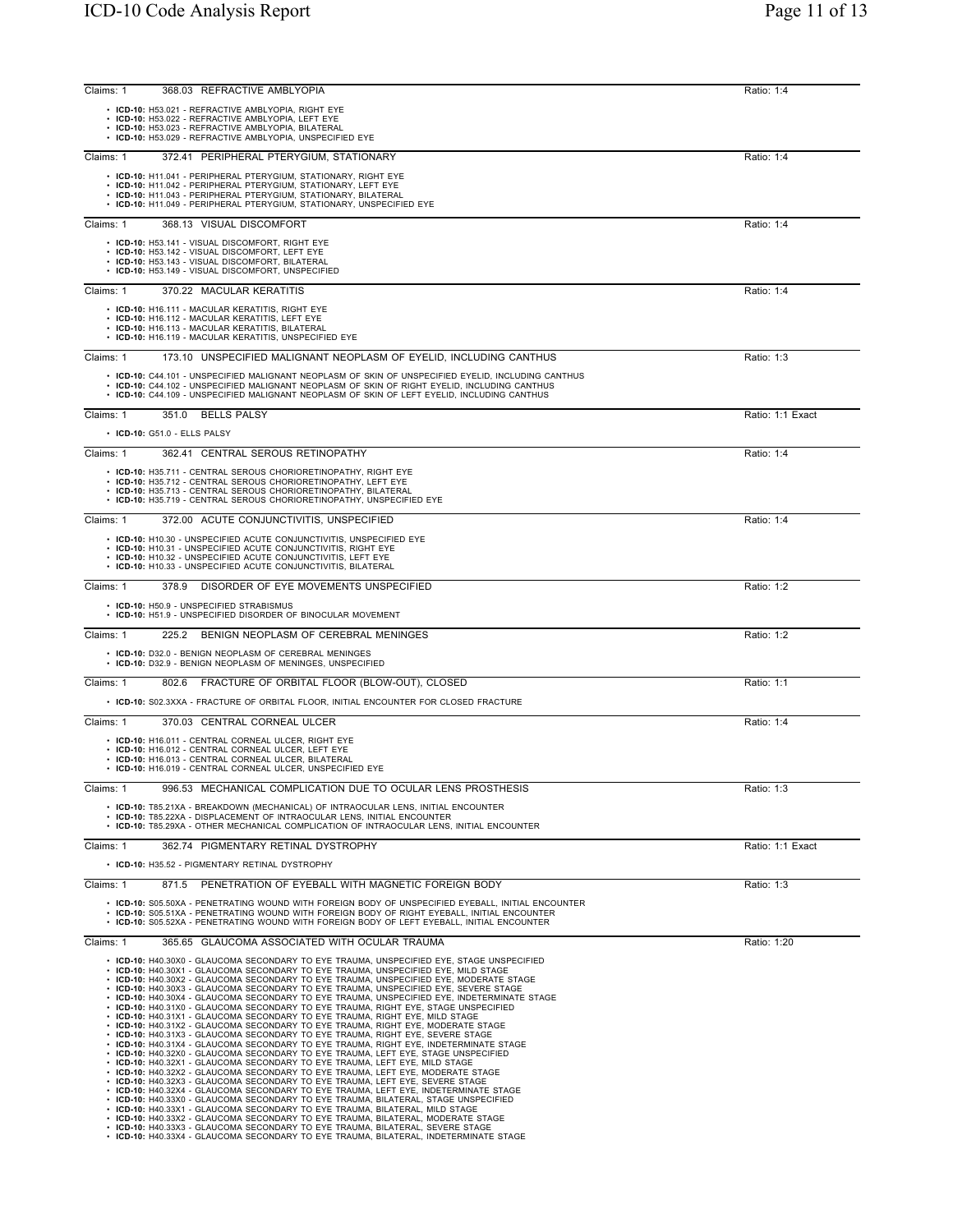| ICD-10 Code Analysis Report                                                                                                                                                                                                                                                                                                                                                                                                                                                                                                                                                                                                                                                                                                                                                                                                                                                                                                                                                                                                                                                                                                                                                                                                          | Page 12 of 13    |
|--------------------------------------------------------------------------------------------------------------------------------------------------------------------------------------------------------------------------------------------------------------------------------------------------------------------------------------------------------------------------------------------------------------------------------------------------------------------------------------------------------------------------------------------------------------------------------------------------------------------------------------------------------------------------------------------------------------------------------------------------------------------------------------------------------------------------------------------------------------------------------------------------------------------------------------------------------------------------------------------------------------------------------------------------------------------------------------------------------------------------------------------------------------------------------------------------------------------------------------|------------------|
| 362.02 PROLIFERATIVE DIABETIC RETINOPATHY<br>Claims: 1                                                                                                                                                                                                                                                                                                                                                                                                                                                                                                                                                                                                                                                                                                                                                                                                                                                                                                                                                                                                                                                                                                                                                                               | Ratio: 1:10      |
| • ICD-10: E08.351 - DIABETES MELLITUS DUE TO UNDERLYING CONDITION WITH PROLIFERATIVE DIABETIC RETINOPATHY WITH MACULAR EDEMA<br>• ICD-10: E08.359 - DIABETES MELLITUS DUE TO UNDERLYING CONDITION WITH PROLIFERATIVE DIABETIC RETINOPATHY WITHOUT MACULAR EDEMA<br>• ICD-10: E09.351 - DRUG OR CHEMICAL INDUCED DIABETES MELLITUS WITH PROLIFERATIVE DIABETIC RETINOPATHY WITH MACULAR EDEMA<br>• ICD-10: E09.359 - DRUG OR CHEMICAL INDUCED DIABETES MELLITUS WITH PROLIFERATIVE DIABETIC RETINOPATHY WITHOUT MACULAR EDEMA<br>• ICD-10: E10.351 - TYPE 1 DIABETES MELLITUS WITH PROLIFERATIVE DIABETIC RETINOPATHY WITH MACULAR EDEMA<br>• ICD-10: E10.359 - TYPE 1 DIABETES MELLITUS WITH PROLIFERATIVE DIABETIC RETINOPATHY WITHOUT MACULAR EDEMA<br>$\bm{\cdot}$ ICD-10: E11.351 - TYPE 2 DIABETES MELLITUS WITH PROLIFERATIVE DIABETIC RETINOPATHY WITH MACULAR EDEMA<br>• ICD-10: E11.359 - TYPE 2 DIABETES MELLITUS WITH PROLIFERATIVE DIABETIC RETINOPATHY WITHOUT MACULAR EDEMA<br>• ICD-10: E13.351 - OTHER SPECIFIED DIABETES MELLITUS WITH PROLIFERATIVE DIABETIC RETINOPATHY WITH MACULAR EDEMA<br>• ICD-10: E13.359 - OTHER SPECIFIED DIABETES MELLITUS WITH PROLIFERATIVE DIABETIC RETINOPATHY WITHOUT MACULAR EDEMA |                  |
| THYROID DISORDER UNSPECIFIED<br>Claims: 1<br>246.9<br>• ICD-10: E07.9 - DISORDER OF THYROID, UNSPECIFIED                                                                                                                                                                                                                                                                                                                                                                                                                                                                                                                                                                                                                                                                                                                                                                                                                                                                                                                                                                                                                                                                                                                             | Ratio: 1:1 Exact |
| Claims: 1<br>363.41 SENILE ATROPHY OF CHOROID<br>• ICD-10: H31.111 - AGE-RELATED CHOROIDAL ATROPHY. RIGHT EYE<br>• ICD-10: H31.112 - AGE-RELATED CHOROIDAL ATROPHY, LEFT EYE<br>• ICD-10: H31.113 - AGE-RELATED CHOROIDAL ATROPHY, BILATERAL<br>• ICD-10: H31.119 - AGE-RELATED CHOROIDAL ATROPHY, UNSPECIFIED EYE                                                                                                                                                                                                                                                                                                                                                                                                                                                                                                                                                                                                                                                                                                                                                                                                                                                                                                                   | Ratio: 1:4       |
| Claims: 1<br>CHEMICAL BURN OF EYELIDS AND PERIOCULAR AREA<br>940.0<br>• ICD-10: T26.50XA - CORROSION OF UNSPECIFIED EYELID AND PERIOCULAR AREA, INITIAL ENCOUNTER<br>• ICD-10: T26.51XA - CORROSION OF RIGHT EYELID AND PERIOCULAR AREA, INITIAL ENCOUNTER<br>• ICD-10: T26.52XA - CORROSION OF LEFT EYELID AND PERIOCULAR AREA, INITIAL ENCOUNTER                                                                                                                                                                                                                                                                                                                                                                                                                                                                                                                                                                                                                                                                                                                                                                                                                                                                                   | Ratio: 1:3       |
| 371.03 CENTRAL OPACITY OF CORNEA<br>Claims: 1<br>• ICD-10: H17.10 - CENTRAL CORNEAL OPACITY, UNSPECIFIED EYE<br>• ICD-10: H17.11 - CENTRAL CORNEAL OPACITY, RIGHT EYE<br>• ICD-10: H17.12 - CENTRAL CORNEAL OPACITY, LEFT EYE<br>• ICD-10: H17.13 - CENTRAL CORNEAL OPACITY. BILATERAL                                                                                                                                                                                                                                                                                                                                                                                                                                                                                                                                                                                                                                                                                                                                                                                                                                                                                                                                               | Ratio: 1:4       |

• ICD-10: E10.351 - TYPE 1 DIABETES MELLITUS WITH PROLIFERATIVE DIABETIC RETINOPATHY WITH MACULAR EDEMA<br>• ICD-10: E10.359 - TYPE 1 DIABETES MELLITUS WITH PROLIFERATIVE DIABETIC RETINOPATHY WITHOUT MACULAR EDEMA<br>• ICD-10: E • ICD-10: E13.351 - OTHER SPECIFIED DIABETES MELLITUS WITH PROLIFERATIVE DIABETIC RETINOPATHY WITH MACULAR EDEMA<br>• ICD-10: E13.359 - OTHER SPECIFIED DIABETES MELLITUS WITH PROLIFERATIVE DIABETIC RETINOPATHY WITHOUT MACULAR Claims: 1 246.9 THYROID DISORDER UNSPECIFIED • **ICD-10:** E07.9 - DISORDER OF THYROID, UNSPECIFIED Claims: 1 363.41 SENILE ATROPHY OF CHOROID • ICD-10: H31.111 - AGE-RELATED CHOROIDAL ATROPHY, RIGHT EYE<br>• ICD-10: H31.112 - AGE-RELATED CHOROIDAL ATROPHY, LEFT EYE<br>• ICD-10: H31.113 - AGE-RELATED CHOROIDAL ATROPHY, BILATERAL<br>• ICD-10: H31.119 - AGE-RELATED CHOROIDA Claims: 1 940.0 CHEMICAL BURN OF EYELIDS AND **ICD-10:** T26.50XA - CORROSION OF UNSPECIFIED EYELID AN • **ICD-10:** T26.51XA - CORROSION OF RIGHT EYELID AND PERIOCULAR AREA, INITIAL ENCOUNTER • **ICD-10:** T26.52XA - CORROSION OF LEFT EYELID AND PERIOCULAR AREA, INITIAL ENCOUNTER Claims: 1 371.03 CENTRAL OPACITY OF CORNEA **ICD-10:** H17.10 - CENTRAL CORNEAL OPACITY, UNSPECIFIED • **ICD-10:** H17.11 - CENTRAL CORNEAL OPACITY, RIGHT EYE • **ICD-10:** H17.12 - CENTRAL CORNEAL OPACITY, LEFT EYE • **ICD-10:** H17.13 - CENTRAL CORNEAL OPACITY, BILATERAL Claims: 1 379.31 APHAKIA Ratio: 1:4 • **ICD-10:** H27.00 - APHAKIA, UNSPECIFIED EYE • **ICD-10:** H27.01 - APHAKIA, RIGHT EYE • **ICD-10:** H27.02 - APHAKIA, LEFT EYE • **ICD-10:** H27.03 - APHAKIA, BILATERAL Claims: 1 374.86 RETAINED FOREIGN BODY OF EYELID **Ratio: 1:7** Ratio: 1:7 • ICD-10: H02.811 - RETAINED FOREIGN BODY IN RIGHT UPPER EYELID<br>• ICD-10: H02.812 - RETAINED FOREIGN BODY IN RIGHT LOWER EYELID<br>• ICD-10: H02.813 - RETAINED FOREIGN BODY IN RIGHT EYE, UNSPECIFIED EYELID<br>• ICD-10: H02.813 -Claims: 1 307.81 TENSION HEADACHE Ratio: 1:1 • **ICD-10:** G44.209 - TENSION-TYPE HEADACHE, UNSPECIFIED, NOT INTRACTABLE Claims: 1 371.00 CORNEAL OPACITY, UNSPECIFIED Ratio: 1:2 • **ICD-10:** H17.89 - OTHER CORNEAL SCARS AND OPACITIES • **ICD-10:** H17.9 - UNSPECIFIED CORNEAL SCAR AND OPACITY Claims: 1 366.14 POSTERIOR SUBCAPSULAR POLAR SENILE CATARACT Ratio: 1:4 • ICD-10: H25.041 - POSTERIOR SUBCAPSULAR POLAR AGE-RELATED CATARACT, RIGHT EYE<br>• ICD-10: H25.042 - POSTERIOR SUBCAPSULAR POLAR AGE-RELATED CATARACT, LEFT EYE<br>• ICD-10: H25.043 - POSTERIOR SUBCAPSULAR POLAR AGE-RELATED CAT • **ICD-10:** H25.049 - POSTERIOR SUBCAPSULAR POLAR AGE-RELATED CATARACT, UNSPECIFIED EYE Claims: 1 362.10 BACKGROUND RETINOPATHY, UNSPECIFIED 382.10 Ratio: 1:1 Exact • **ICD-10:** H35.00 - UNSPECIFIED BACKGROUND RETINOPATHY Claims: 1 373.31 ECZEMATOUS DERMATITIS OF EYELID Ratio: 1:7 • **ICD-10:** H01.131 - ECZEMATOUS DERMATITIS OF RIGHT UPPER EYELID • **ICD-10:** H01.132 - ECZEMATOUS DERMATITIS OF RIGHT LOWER EYELID<br>• **ICD-10:** H01.133 - ECZEMATOUS DERMATITIS OF RIGHT EYE, UNSPECIFIED EYELID<br>• **ICD-10:** H01.134 - ECZEMATOUS DERMATITIS OF LEFT UPPER EYELID • **ICD-10:** H01.135 - ECZEMATOUS DERMATITIS OF LEFT LOWER EYELID • **ICD-10:** H01.136 - ECZEMATOUS DERMATITIS OF LEFT EYE, UNSPECIFIED EYELID • **ICD-10:** H01.139 - ECZEMATOUS DERMATITIS OF UNSPECIFIED EYE, UNSPECIFIED EYELID Claims: 1 871.7 OPEN WOUND OF EYEBALL UNSPECIFIED OCULAR PENETRATION RATION Ratio: 1:3 • **ICD-10:** S05.60XA - PENETRATING WOUND WITHOUT FOREIGN BODY OF UNSPECIFIED EYEBALL, INITIAL ENCOUNTER • **ICD-10:** S05.61XA - PENETRATING WOUND WITHOUT FOREIGN BODY OF RIGHT EYEBALL, INITIAL ENCOUNTER • **ICD-10:** S05.62XA - PENETRATING WOUND WITHOUT FOREIGN BODY OF LEFT EYEBALL, INITIAL ENCOUNTER Claims: 1 870.0 LACERATION OF SKIN OF EYELID AND PERIOCULAR AREA **Ratio: 1:15** Ratio: 1:15 • ICD-10: S01.1114 - LACERATION WITHOUT FOREIGN BODY OF RIGHT EYELID AND PERIOCULAR AREA, INITIAL ENCOUNTER<br>• ICD-10: S01.112A - LACERATION WITHOUT FOREIGN BODY OF RIGHT EYELID AND PERIOCULAR AREA, INITIAL ENCOUNTER<br>• ICD-• **ICD-10:** S01.152A - OPEN BITE OF LEFT EYELID AND PERIOCULAR AREA, INITIAL ENCOUNTER • **ICD-10:** S01.159A - OPEN BITE OF UNSPECIFIED EYELID AND PERIOCULAR AREA, INITIAL ENCOUNTER Claims: 1 374.9 DISORDERS OF EYELID UNSPECIFIED **Ratio: 1:1 Exact** Ratio: 1:1 Exact

• **ICD-10:** H02.9 - UNSPECIFIED DISORDER OF EYELID